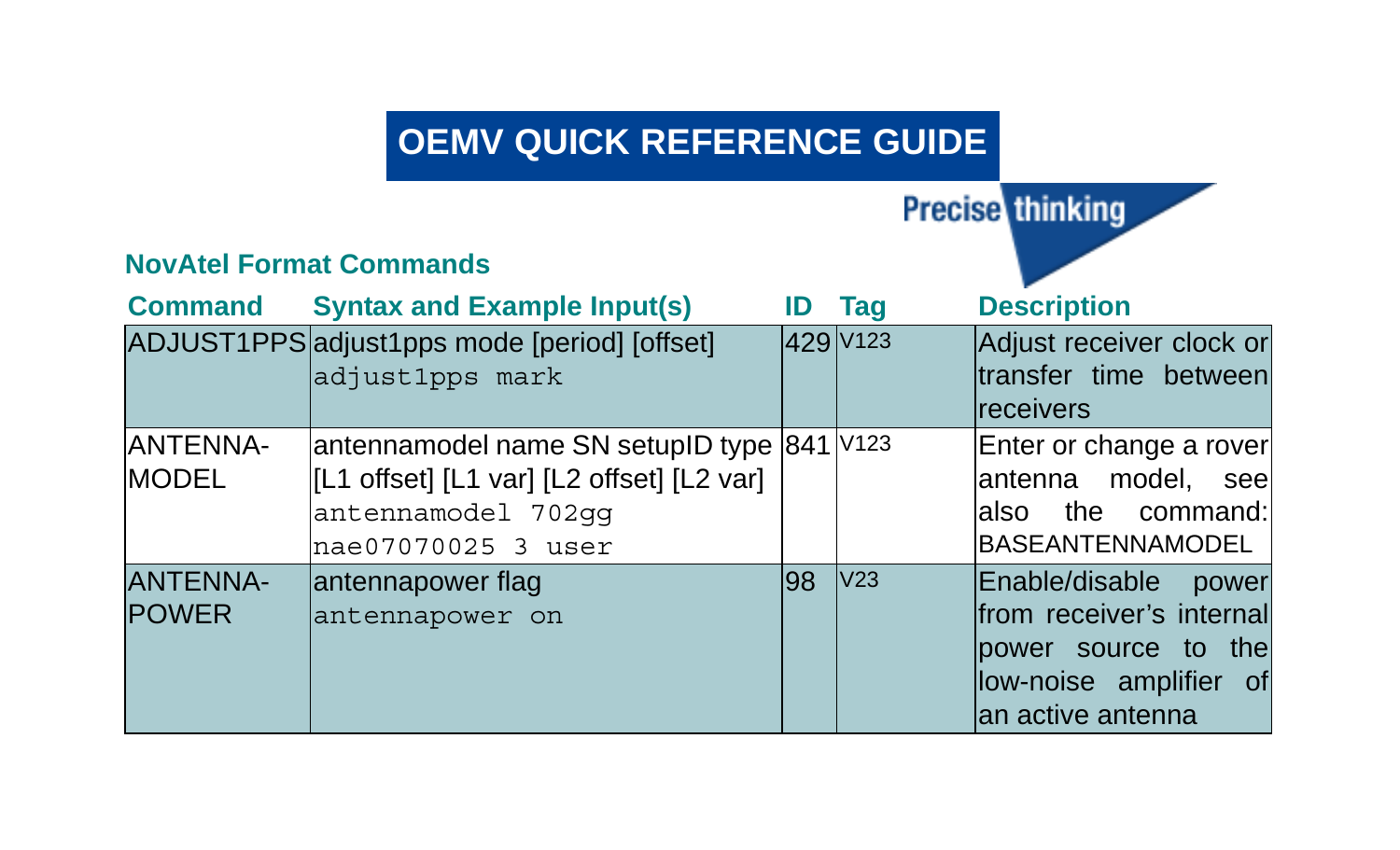| <b>Command</b>   | <b>Syntax and Example Input(s)</b>                                                                                                                                                                                                          |    | Taq              | <b>Description</b>                                                                                                                                                           |
|------------------|---------------------------------------------------------------------------------------------------------------------------------------------------------------------------------------------------------------------------------------------|----|------------------|------------------------------------------------------------------------------------------------------------------------------------------------------------------------------|
| <b>ASSIGN</b>    | assign channel [state] prn [Doppler<br>[window]]<br>assign 11,28,-250,0<br>(sv channel 11 is acquiring satellite prn<br>28 at an offset of 250 hz only)<br>(prn 1 to 32 for gps channels, 38 to 61<br>for glonass, and 120 to 138 for sbas) | 27 | V <sub>123</sub> | initial<br>Aids<br>in<br>acquisition of a satellite<br>allowing<br>by<br>vou<br>tol<br>override the automatic<br>lsatellite/channel<br>assignment<br>reacquisition processes |
| <b>ASSIGNALL</b> | assignall [system] [state] prn [Doppler 28<br>[window]]<br>assignall gps1112, 28, -250, 0<br>(11 and I2 dedicated sv channels trying<br>to acquire satellite prn 28 at -250 hz)                                                             |    | V <sub>123</sub> | This.<br>command works<br>lthe<br>same<br>way<br>as<br>ASSIGN except that it<br>affects all SV channels                                                                      |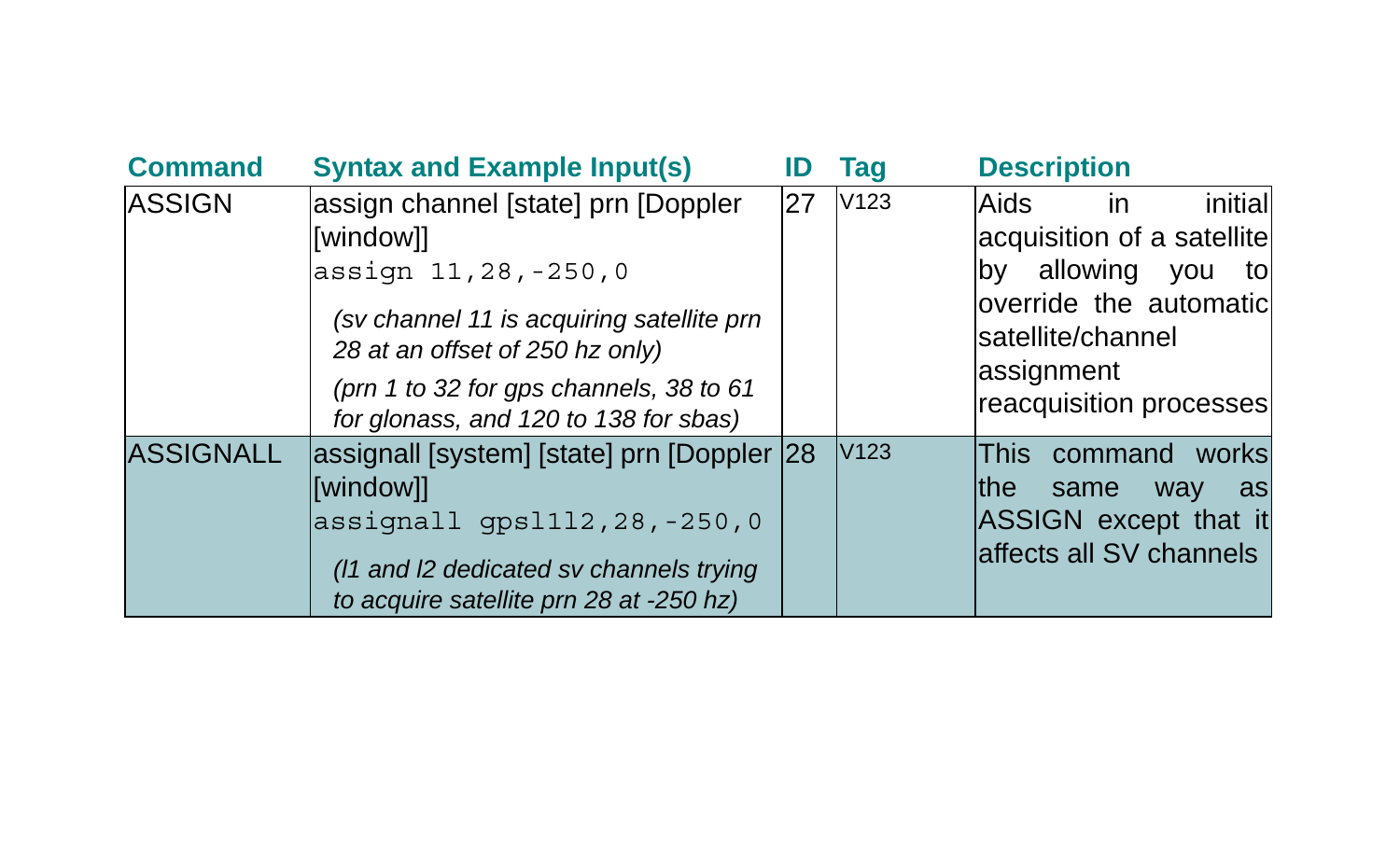| <b>Command</b>                                  | <b>Syntax and Example Input(s)</b>                                                                                            | ID | Taq                                           | <b>Description</b>                                                                                                           |
|-------------------------------------------------|-------------------------------------------------------------------------------------------------------------------------------|----|-----------------------------------------------|------------------------------------------------------------------------------------------------------------------------------|
| <b>ASSIGN-</b><br>LBAND                         | assigniband mode freg baud<br>assignlband cdgps 1547547<br>4800 or<br>assignlband omnistar 1536782<br>1200                    |    | 729 V3_HP<br>V <sub>13</sub> VBS<br>V13_CDGPS | The receiver searches<br>for a specified L-Band<br>satellite at a specified<br>with<br>frequency<br>a<br>specified baud rate |
| <b>AUTH</b>                                     | auth [state] part1 part2 part3 part4<br>part5 model [date]<br>auth add 1234 5678 9abc def0<br>1234 oemvl112 990131            | 49 | V123                                          | <b>hhAl</b><br><b>or</b><br>removel<br>authorization<br>codes<br>from the receiver                                           |
| <b>BASE-</b><br><b>ANTENNA-</b><br><b>MODEL</b> | antennamodel name SN setupID type 870 V123<br>[L1 offset] [L1 var] [L2 offset] [L2 var]<br>antennamodel nvh05410007 1<br>user |    |                                               | Enter or change a base<br>lantenna model.<br>For the rover, see the<br><b>IANTENNAMODEL</b><br>lcommand                      |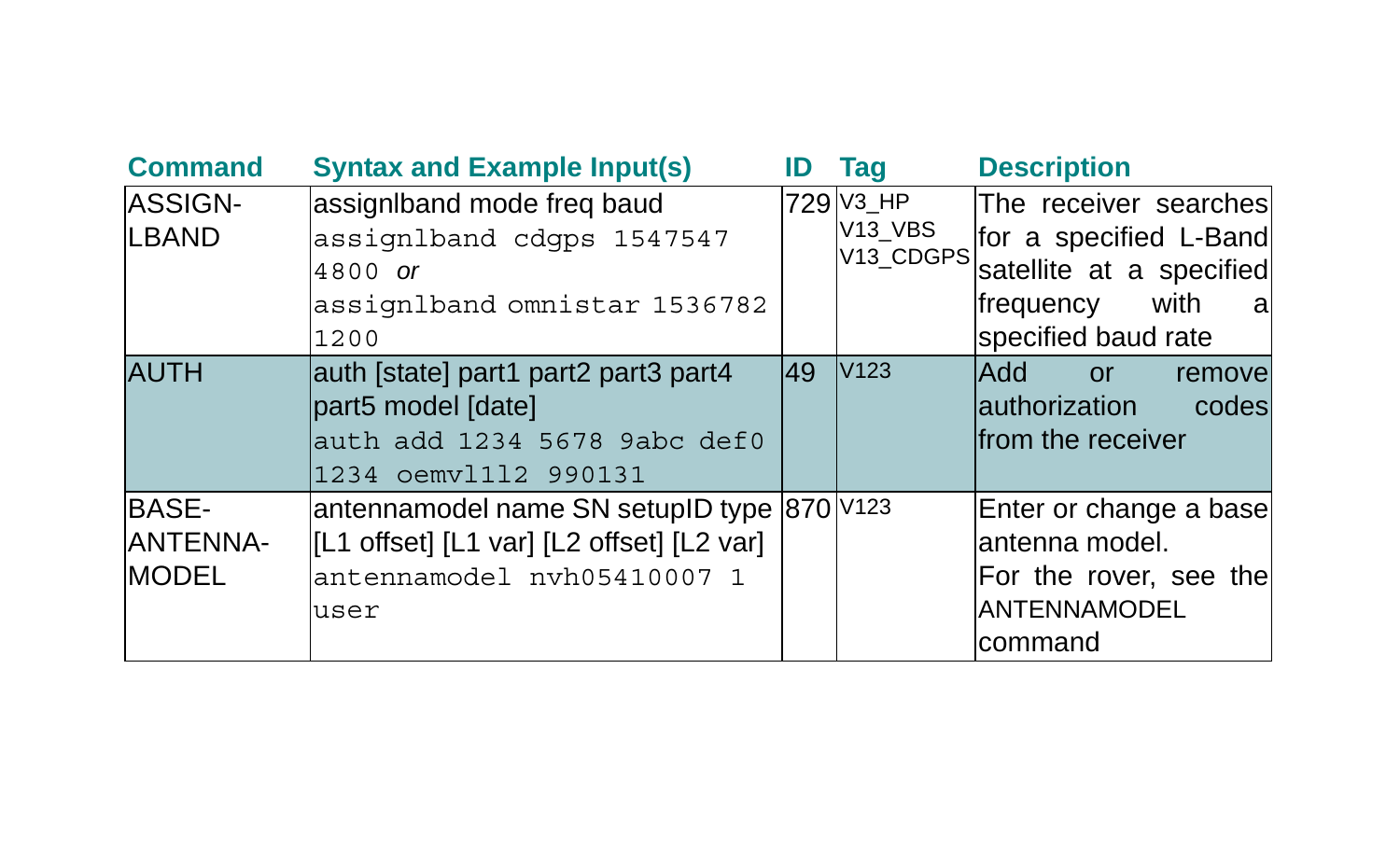| <b>Command</b>                    | <b>Syntax and Example Input(s)</b>                                                                           | ID | Tag                  | <b>Description</b>                                                                                              |
|-----------------------------------|--------------------------------------------------------------------------------------------------------------|----|----------------------|-----------------------------------------------------------------------------------------------------------------|
| CDGPS-<br><b>TIMEOUT</b>          | cdgps mode [delay]<br>cdqpstimeout set 60<br>(the auto default is 120 s)                                     |    |                      | 850 V13_CDGPS Set amount of time<br>receiver<br>remains<br>inl<br>CDGPS position if it<br>stops receiving CDGPS |
| CLOCK-<br><b>ADJUST</b>           | clockadjust switch<br>clockadjust disable                                                                    | 15 | V <sub>123</sub>     | Enable/disable receiver<br>clock steering                                                                       |
| <b>CLOCK-</b><br><b>CALIBRATE</b> | clockcalibrate mode [period] [width]<br>[slope] [bandwidth]<br>clockcalibrate auto                           |    | 430 V123             | Adjust the<br>control<br>parameters of the clock<br>steering loop                                               |
| CLOCK-<br><b>OFFSET</b>           | clockoffset offset<br>clockoffset -15                                                                        |    | 596 V <sub>123</sub> | Remove a delay in the<br>PPS output                                                                             |
|                                   | <b>CNOUPDATE</b> cnoupdate rate<br>cnoupdate 20hz                                                            |    | 849 V123             | C/No update rate<br>and<br>resolution                                                                           |
| <b>COM</b>                        | com [port] bps [parity [databits]<br>[stopbits [handshake [echo[break]]]]]]<br>com com1 57600 n 8 1 n off on | 4  | V123                 | Configure the receiver<br>asynchronous<br>serial<br>port drivers                                                |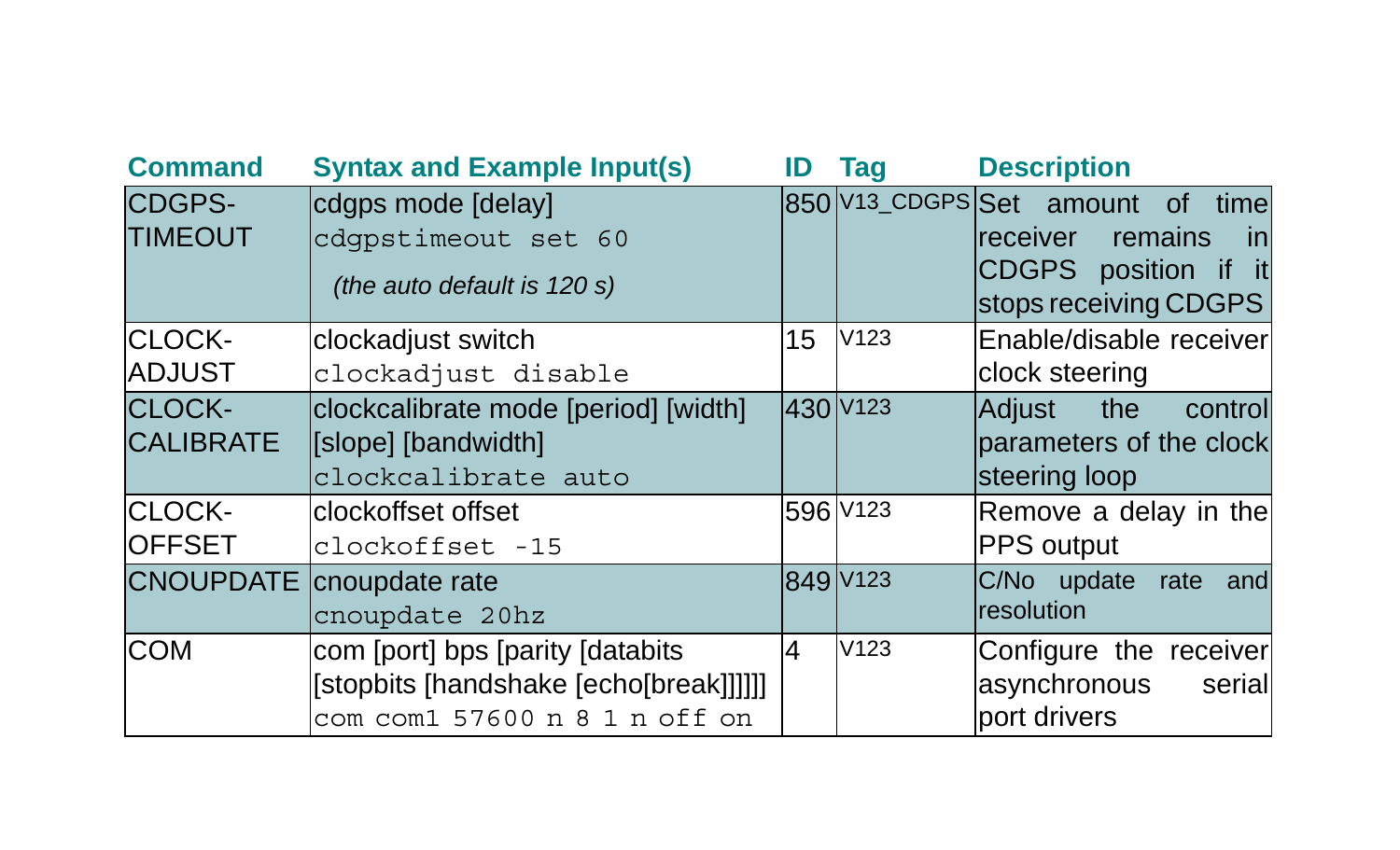| <b>Command</b>                 | <b>Syntax and Example Input(s)</b>                                                                  | ID | Taq                  | <b>Description</b>                                                                              |
|--------------------------------|-----------------------------------------------------------------------------------------------------|----|----------------------|-------------------------------------------------------------------------------------------------|
| COM-<br><b>CONTROL</b>         | comcontrol port signal control<br>comcontrol com2 rts default                                       |    | 431 V123             | Control the hardware<br>lines<br>0f<br>the<br>Icontrol<br>RS232 ports                           |
| <b>CSMOOTH</b>                 | csmooth L1time [L2time]<br>csmooth 500                                                              |    | 269 V123             | Set carrier smoothing<br>on code measurements                                                   |
| <b>DATUM</b>                   | datum datum<br>datum csrs                                                                           |    | 160 V <sub>123</sub> | Select a datum                                                                                  |
| <b>DELAY</b>                   | DGPSEPHEM-dgpsephemdelay delay<br>dqpsephemdelay 120                                                |    | 142 V123_DGPS Set    | station<br>base<br>ephemeris delay                                                              |
| <b>DGPSTIME-</b><br><b>OUT</b> | dgpstimeout delay<br>dqpstimeout 60                                                                 |    |                      | 127 V123_DGPS Set rover station max.<br>age of pseudorange<br>differential data                 |
| <b>IDGPSTXID</b>               | dgpstxid type ID<br>dqpstxid rtcm 2<br>dqpstxid rtca d36<br>dqpstxid rtcmv3 2050<br>dqpstxid cmr 30 |    |                      | 144 V123_DGPS Set station ID value for<br>lthe receiver when it isl<br>transmitting corrections |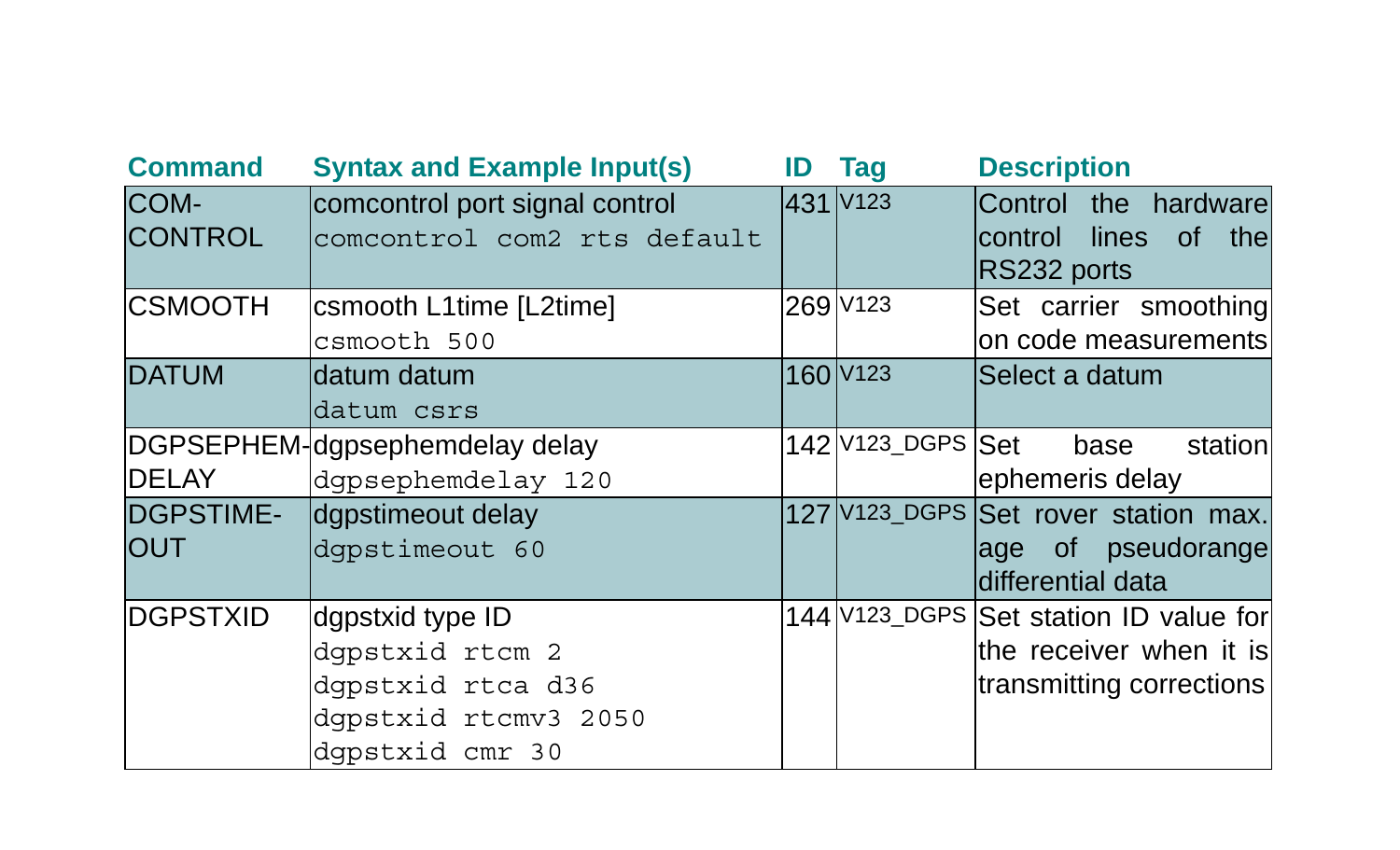| <b>Command</b>   | <b>Syntax and Example Input(s)</b>                                           | ID                  | <b>Tag</b>       | <b>Description</b>                        |
|------------------|------------------------------------------------------------------------------|---------------------|------------------|-------------------------------------------|
| <b>DYNAMICS</b>  | dynamics dynamics                                                            |                     | 258 V123         | to<br>Adjust<br>receiver                  |
|                  | dynamics foot                                                                |                     |                  | match environment                         |
| <b>ECUTOFF</b>   | ecutoff angle                                                                | 50                  | V <sub>123</sub> | Set elevation cut-off                     |
|                  | ecutoff 10.0                                                                 |                     |                  | angle for satellites                      |
| <b>EXTERNAL-</b> | externalclock clocktype [freq]                                               | 230 V <sub>23</sub> |                  | Allow OEMV to operate                     |
| <b>CLOCK</b>     | $\left[\left\lceil h0\right\rceil h - 1\left\lceil h - 2\right\rceil\right]$ |                     |                  | optional<br><b>with</b><br>an             |
|                  | externalclock tcxo 5mhz                                                      |                     |                  | external oscillator                       |
| <b>FIX</b>       | fix type [param1 [param2 [param3]]]                                          | 44                  | V123             | Fix parameters such as                    |
|                  | fix height 4.567                                                             |                     |                  | height or position                        |
| <b>FIXPOS-</b>   | fixposdatum datum [lat [lon [height]]]                                       |                     | 761 V123         | <b>Set</b><br>position<br>by              |
| <b>DATUM</b>     | fixposdatum user                                                             |                     |                  | referencing parameters                    |
|                  | 51.11633810554                                                               |                     |                  | through a specified                       |
|                  | -114.03839550586 1048.2343                                                   |                     |                  | datum                                     |
| <b>FORCE-</b>    | forcegpsl2code L2type                                                        |                     | 796 V23_L2C      | Force receiver to track                   |
|                  | GPSL2CODE forcegps12code p                                                   |                     |                  | L <sub>2</sub> P or L <sub>2</sub> C code |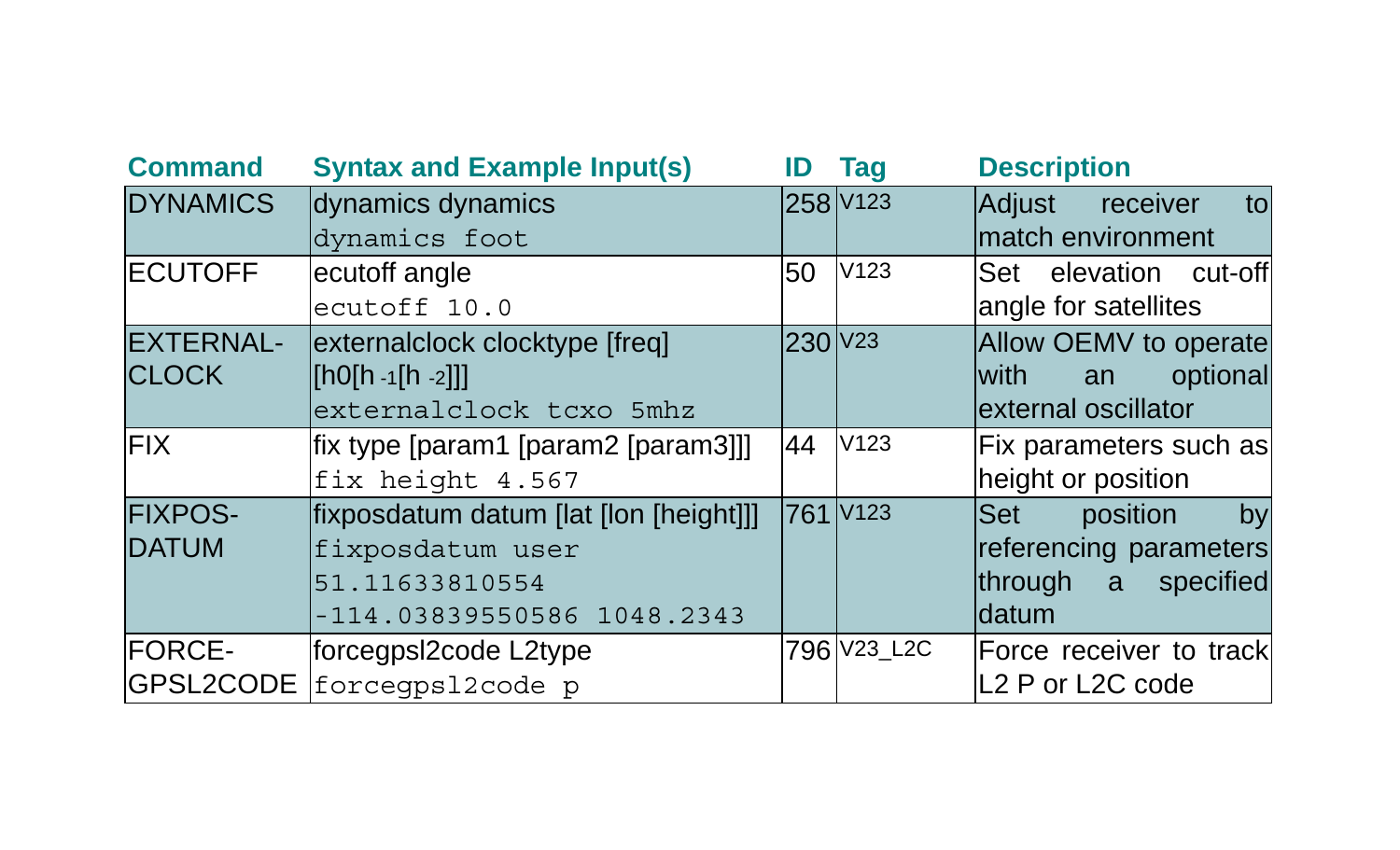| <b>Command</b>         | <b>Syntax and Example Input(s)</b>                                                                                                                         | ID | Taq                  | <b>Description</b>                                                          |
|------------------------|------------------------------------------------------------------------------------------------------------------------------------------------------------|----|----------------------|-----------------------------------------------------------------------------|
| <b>OUT</b>             | FREQUENCY-frequencyout [switch] [pulsewidth]<br><i><b>I</b></i> Deriodl<br>frequencyout enable 2 4<br>(to generate a 50% duty cycle 10 mhz<br>square wave) |    | 232 V <sub>123</sub> | Set output pulse train<br>available on the VARF<br>pin (variable frequency) |
| <b>FRESET</b>          | freset [target]<br>freset command                                                                                                                          | 20 | V123                 | is<br>which<br>Clear data<br>stored in non-volatile<br>memory               |
| GGA-<br><b>QUALITY</b> | ggaquality [#entries] [pos type1]<br>[qual1] [pos type2] [qual2]<br>qqaquality 2 waas 2<br>narrow float 3                                                  |    |                      | 691 V123_NMEA Customize<br><b>NMEA</b><br>GPGGA GPS<br>quality<br>indicator |
| GLO-<br><b>CSMOOTH</b> | glocsmooth L1time [L2time]<br>qlocsmooth 200                                                                                                               |    | 830 V1G23_G          | Carrier smoothing for<br><b>GLONASS channels</b>                            |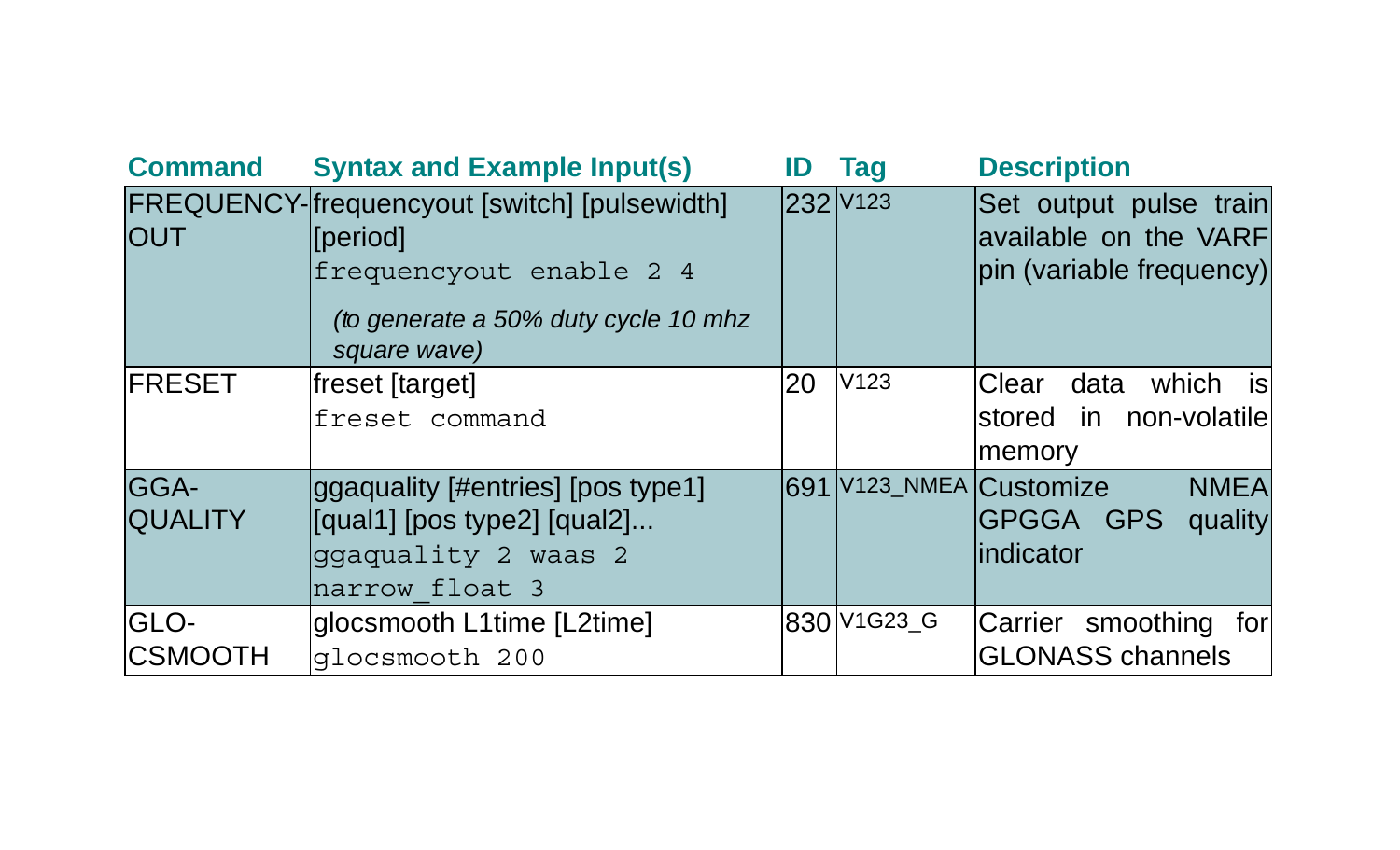| <b>Command</b>    | <b>Syntax and Example Input(s)</b>                 | ID | Tag                                             | <b>Description</b>                    |
|-------------------|----------------------------------------------------|----|-------------------------------------------------|---------------------------------------|
| GLO-              | gloecutoff angle                                   |    | 735 V <sub>1</sub> G <sub>23</sub> <sub>G</sub> | Set elevation cut-off                 |
| <b>ECUTOFF</b>    | qloecutoff 15.0                                    |    |                                                 | tracked<br>langle<br>for              |
|                   |                                                    |    |                                                 | <b>GLONASS</b> satellites             |
| <b>HPSEED</b>     | hpseed reset lat lon hgt lato lono hgto  782 V3_HP |    |                                                 | Specify initial position              |
|                   | datum undulation                                   |    |                                                 | for OmniSTAR HP/XP                    |
|                   | hpseed restore                                     |    |                                                 |                                       |
| <b>HPSTATIC-</b>  | hpstaticinit switch                                |    | 780 V3_HP                                       | initialization<br><b>Static</b><br>of |
| <b>INIT</b>       | hpstaticinit enable                                |    |                                                 | OmniSTAR HP/XP                        |
|                   | (if hp/xp detects that the receiver is             |    |                                                 |                                       |
|                   | stationary, it can converge more quickly)          |    |                                                 |                                       |
| <b>INTERFACE-</b> | interfacemode [port] rxtype txtype                 | lЗ | V123                                            | Specify what type of                  |
| <b>MODE</b>       | [responses]                                        |    |                                                 | data a particular port on             |
|                   | interfacemode com1 rtca                            |    |                                                 | the<br>receiver<br>can                |
|                   | novatel on                                         |    |                                                 | ltransmit and receive                 |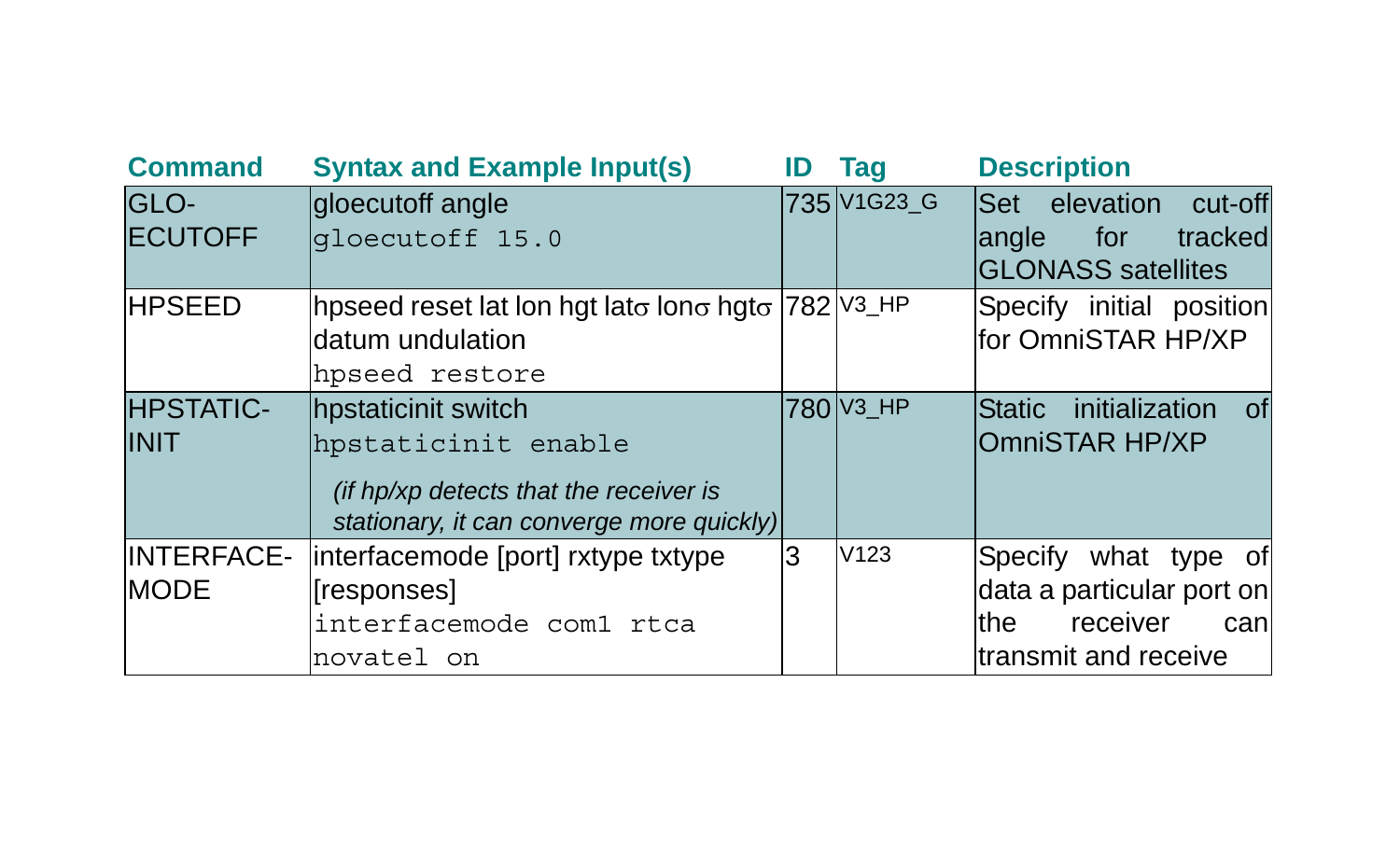| <b>Command</b>          | <b>Syntax and Example Input(s)</b>                                                                            | ID | Tag                  | <b>Description</b>                                                                          |
|-------------------------|---------------------------------------------------------------------------------------------------------------|----|----------------------|---------------------------------------------------------------------------------------------|
| <b>LOCKOUT</b>          | lockout prn<br>lockout 8<br>(prn 1 to 32 for gps channels, 38 to 61<br>for glonass, and 120 to 138 for sbas)  |    | 137 V <sub>123</sub> | Prevent receiver from<br>using a satellite by de-<br>weighting its range in<br>the solution |
| <b>LOG</b>              | log [port] message [trigger<br>[period[offset [hold]]]]<br>log com1 bestposa ontime 7<br>$2.5$ hold           |    | V123                 | Log data using several<br>different methods<br>of<br> triggering<br>the<br>log<br>events    |
| <b>MAGVAR</b>           | magvar type [correction [stddev]]<br>maqvar correction 15 0                                                   |    | 180 V <sub>123</sub> | Navigate in agreement<br>with magnetic compass<br>bearings                                  |
| MARK-<br><b>CONTROL</b> | markcontrol signal switch [polarity]<br>[timebias [timeguard]]<br>markcontrol mark1 enable<br>negative 50 100 |    | 614 V123             | Control processing of<br>mark 1 (MK1I) and<br>mark 2 (MK2I) inputs                          |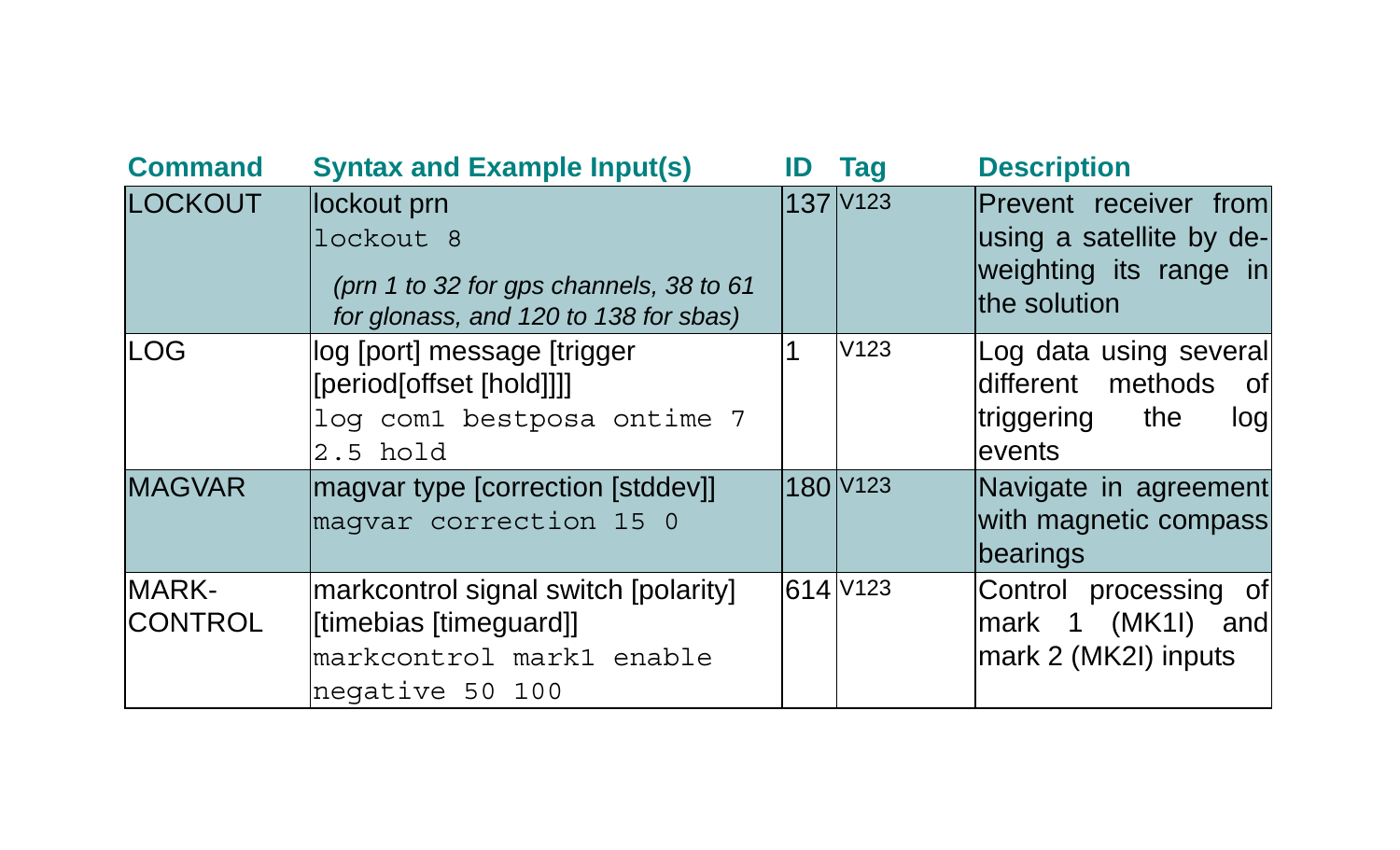| <b>Command</b>                            | <b>Syntax and Example Input(s)</b>                                                                    | ID  | Taq                              | <b>Description</b>                                                                                                                  |
|-------------------------------------------|-------------------------------------------------------------------------------------------------------|-----|----------------------------------|-------------------------------------------------------------------------------------------------------------------------------------|
| <b>MODEL</b>                              | model model<br>model rt2w                                                                             | 22  | V <sub>123</sub>                 | Switch receiver models<br>previously added with<br>the AUTH command                                                                 |
| MOVING-<br><b>BASE-</b><br><b>STATION</b> | movingbasestation switch<br>movingbasestation enable                                                  |     | 763 V123_RT20<br>V23_RT2         | Enable a receiver froml<br>transmitting corrections<br>without a fixed position                                                     |
| NMEA-<br><b>TALKER</b>                    | Inmeatalker ID<br>nmeatalker qp                                                                       |     | 861 V123                         | Set NMEA talker ID:<br>gp (GPS only) or auto<br>(GPS, GLO or inertial) <sup>a</sup>                                                 |
| NVM-<br><b>RESTORE</b>                    | Invmrestore<br>nvmrestore                                                                             |     | 197 V123                         | non-volatile<br>Restore<br>memory (NVM)                                                                                             |
| <b>PASSTO-</b><br><b>PASSMODE</b>         | passtopassmode switch [measmth]<br>[constraint]<br>[deweight] [scale]<br>passtopassmode enable on off | 601 | V123 DGPS<br>V <sub>13</sub> VBS | Enable/disable different<br>solution<br>smoothing<br>when<br>modes<br>using<br>or OmniSTAR<br><b>DGPS</b><br><b>VBS</b> corrections |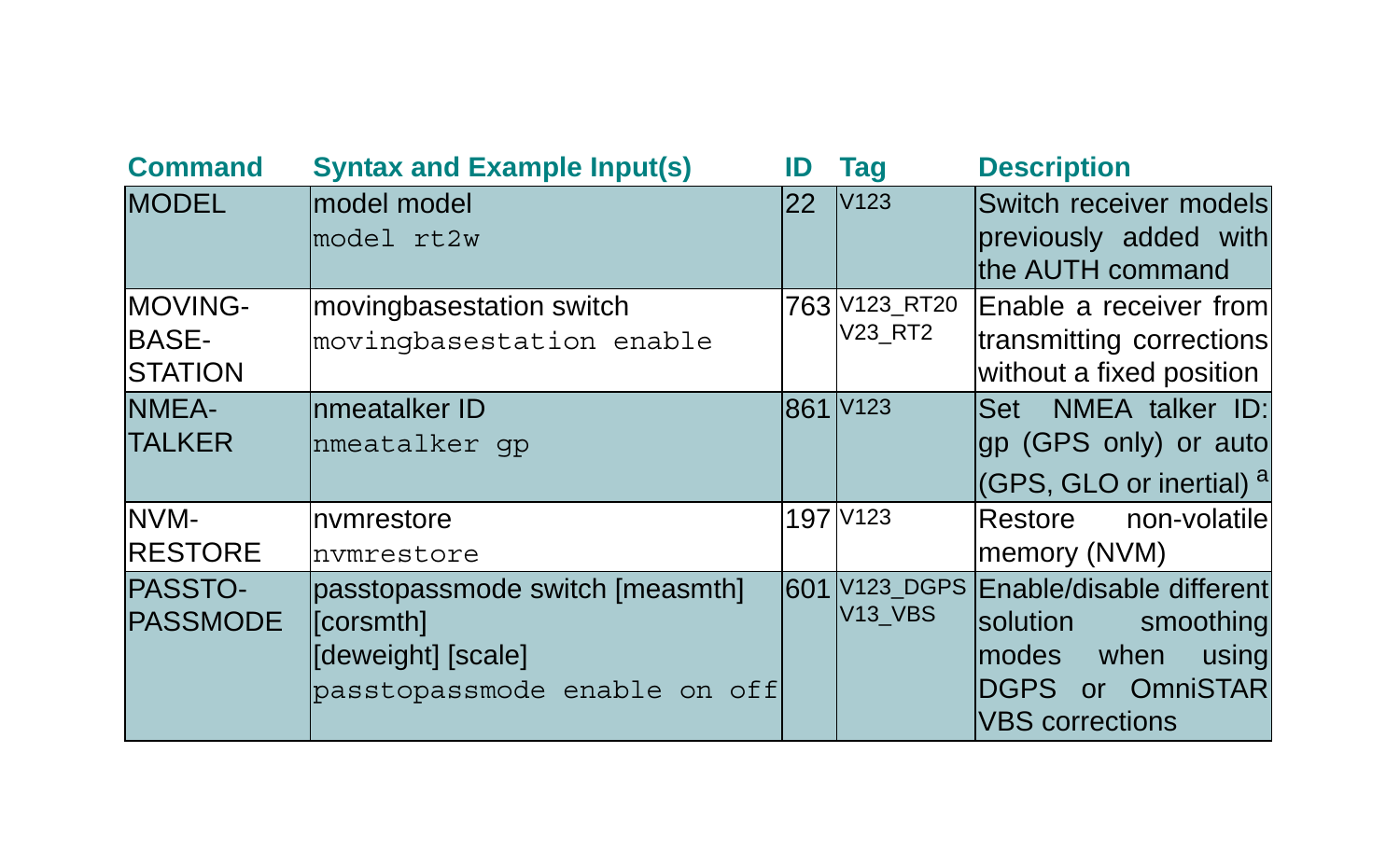| <b>Command</b>                   | <b>Syntax and Example Input(s)</b>                                                                                                                                   | ID | Taq                    | <b>Description</b>                                                  |
|----------------------------------|----------------------------------------------------------------------------------------------------------------------------------------------------------------------|----|------------------------|---------------------------------------------------------------------|
| <b>POSAVE</b>                    | posave [state] maxt [maxhstd<br>[maxvstd]]                                                                                                                           |    |                        | 173 V123_DGPS  Implement base station<br>position averaging         |
|                                  | posave $24$ 1 2                                                                                                                                                      |    |                        |                                                                     |
| POS-<br><b>TIMEOUT</b>           | lpostimeout sec<br>postimeout 1200                                                                                                                                   |    | 612 V123               | Set the time out value<br>position<br>the<br>lfor<br>calculation(s) |
| PPS-<br><b>CONTROL</b>           | ppscontrol switch [polarity] [rate]<br>ppscontrol enable positive 0.5                                                                                                |    | 613 V123               | Control OEMV polarity<br>and rate of PPS output                     |
| <b>PSRDIFF-</b><br><b>SOURCE</b> | psrdiffsource type ID<br>rtksource rtcm any<br>psrdiffsource rtcm any<br>sbascontrol enable auto<br>(to enable rtk and psrdiff from rtcm, with<br>an sbas fall-back) |    | 493 V123_DGPS Identify | which<br>from<br>base station to accept<br>differential corrections |
| <b>RESET</b>                     | reset [delay]<br>reset 120                                                                                                                                           | 18 | V123                   | Perform<br>hardwarel<br>a<br>reset                                  |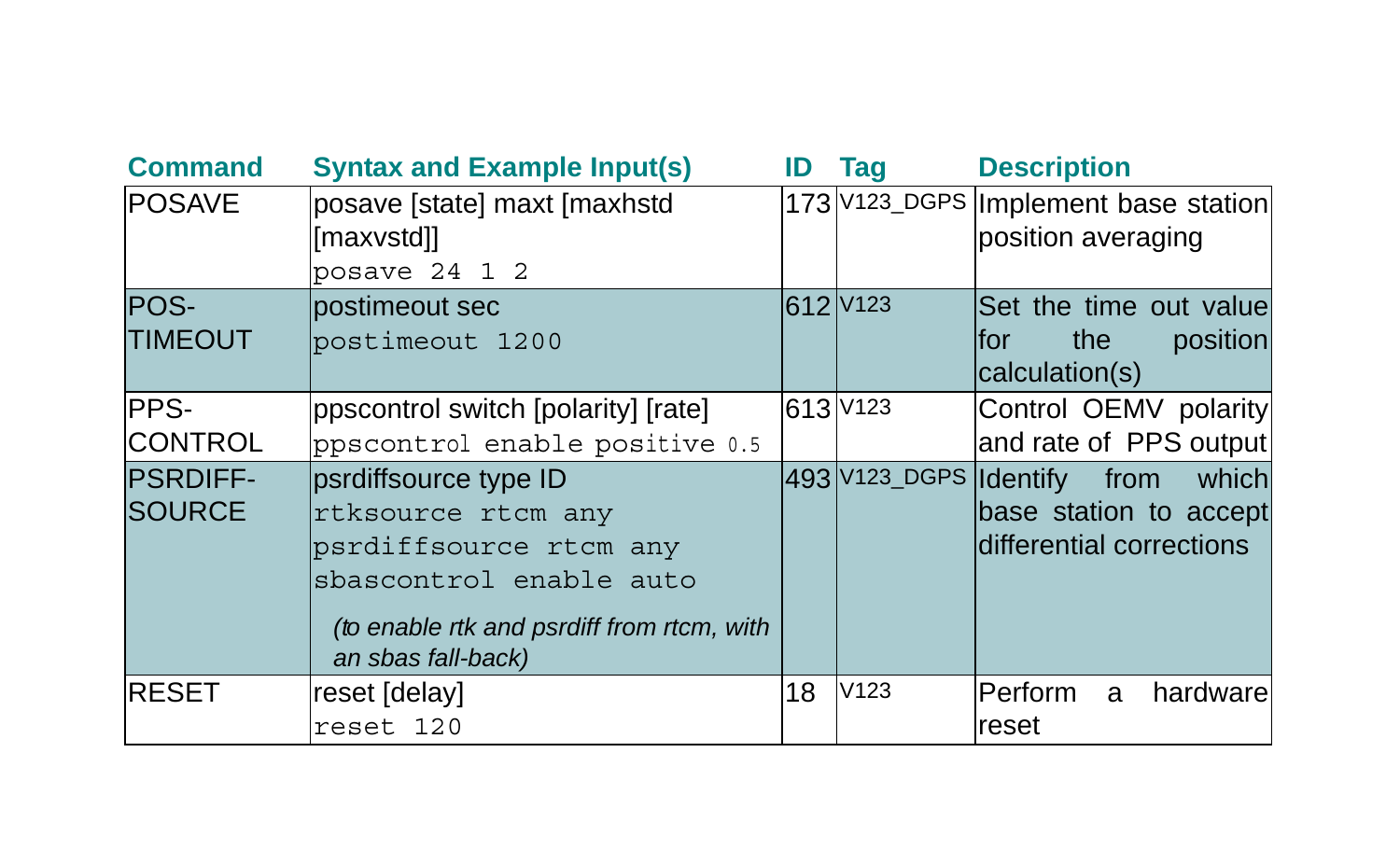| <b>Command</b>                  | <b>Syntax and Example Input(s)</b>                                                              | ID | Taq                                       | <b>Description</b>                                                                                    |
|---------------------------------|-------------------------------------------------------------------------------------------------|----|-------------------------------------------|-------------------------------------------------------------------------------------------------------|
| RTK-<br><b>ANTENNA</b>          | rtkantenna posref [pcv]<br>rtkantenna arp enable                                                |    | 858 V123_RT20<br><b>V23_RT2</b>           | Use L1PC or ARP and<br>enable/disable<br>phase<br>centre (PC) modelling                               |
| RTK-<br><b>COMMAND</b>          | <b>Irtkcommand action</b><br>rtkcommand use defaults                                            | 97 | V123_RT20<br>V23 RT2                      | Reset RTK filter and<br><b>RTKI</b><br>clear<br>any set<br>parameters                                 |
| RTK-<br><b>DYNAMICS</b>         | rtkdynamics mode<br>rtkdynamics dynamic                                                         |    | 183 V123_RT20<br>V23 RT2                  | Specify how receiver<br>looks at the data: static,<br>auto, or dynamic                                |
| RTK-<br><b>SOURCE</b>           | rtksource type ID<br>rtksource rtcm any                                                         |    | 494 V123_RT20<br>V23_RT2<br>V3 HP         | Identify from which<br>base station to accept<br><b>RTK</b> corrections                               |
| <b>RTKSV-</b><br><b>ENTRIES</b> | rtksventries number<br>rtksventries 7<br>(this command only works with rtcaobs<br>and rtcaobs2) | 92 | V123 RT20<br>V23 RT2<br>V <sub>3</sub> HP | Set # of satellites to be<br>ltransmitted in the RTKI<br>corrections from a basel<br>station receiver |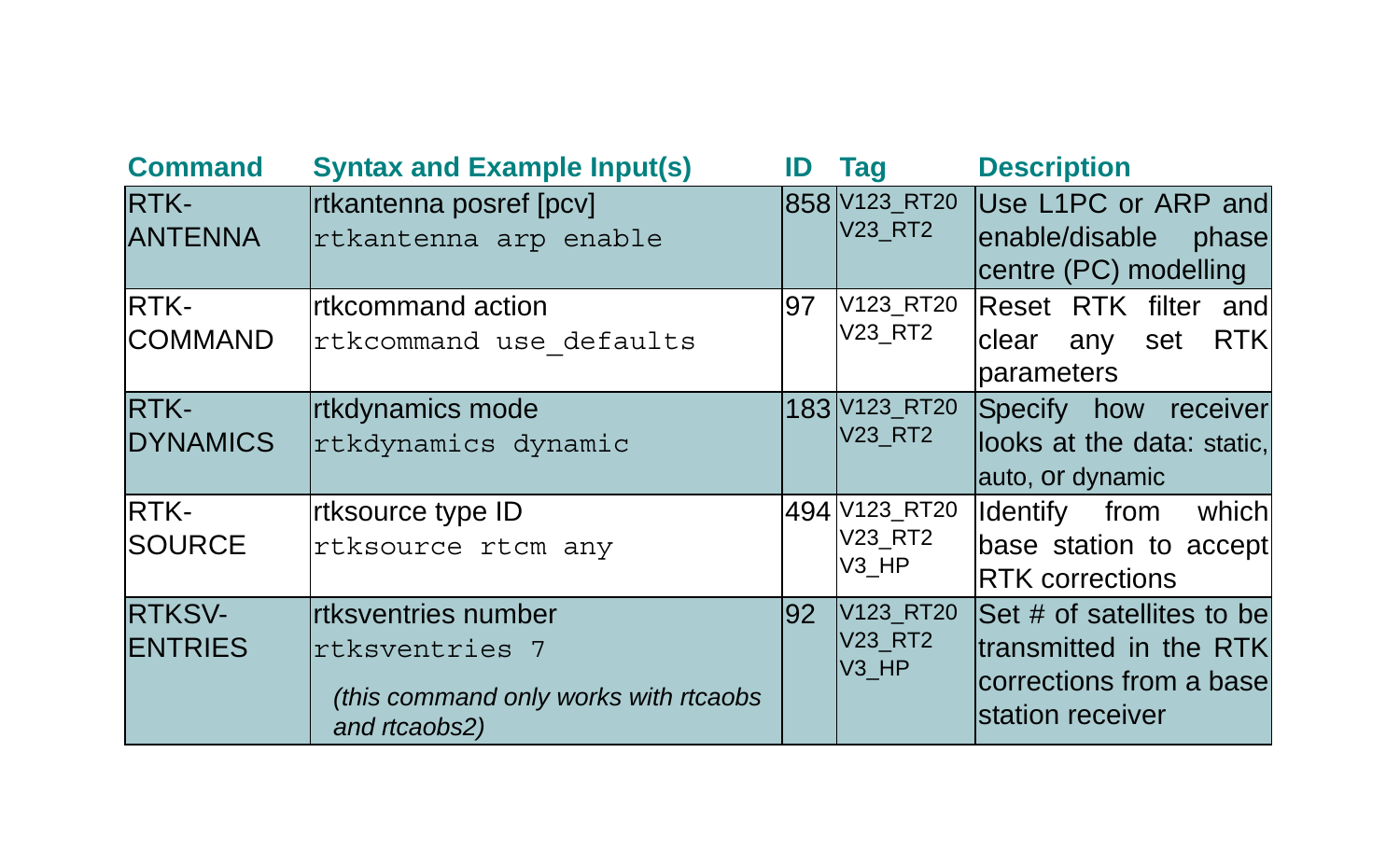| <b>Command</b>               | <b>Syntax and Example Input(s)</b>                                                                           | ID | Tag                  | <b>Description</b>                                                          |
|------------------------------|--------------------------------------------------------------------------------------------------------------|----|----------------------|-----------------------------------------------------------------------------|
| <b>SAVECONFIG</b> saveconfig | (in cdu, ensure you have all windows,<br>other than the console window, closed<br>before using this command) | 19 | V123                 | Save<br>present<br>configuration in NVM                                     |
| SBAS-<br><b>CONTROL</b>      | sbascontrol keyword [system] [prn]<br>[testmode]<br>sbascontrol enable waas 0<br>zerototwo                   |    |                      | 652 V123_SBAS Set handling of SBAS<br>corrections                           |
| <b>SEND</b>                  | send port data<br>send com1 "log com1 rtcaobs<br>ontime 5"                                                   |    | 177 V123             | Send ASCII printable<br>data from a COM\USB<br>port to a specified port     |
| <b>SENDHEX</b>               | sendhex port length data<br>sendhex com1 6 143ab5910d0a                                                      |    | 178 V <sub>123</sub> | Send<br>non-printable<br>characters expressed<br>as hexadecimal pairs       |
| <b>POS</b>                   | SETAPPROX-Setapproxpos lat lon height<br>setapproxpos 51.116<br>$-114.038$ 0                                 |    | 377 V123             | Set<br>an approximate<br>latitude, longitude, and<br>height in the receiver |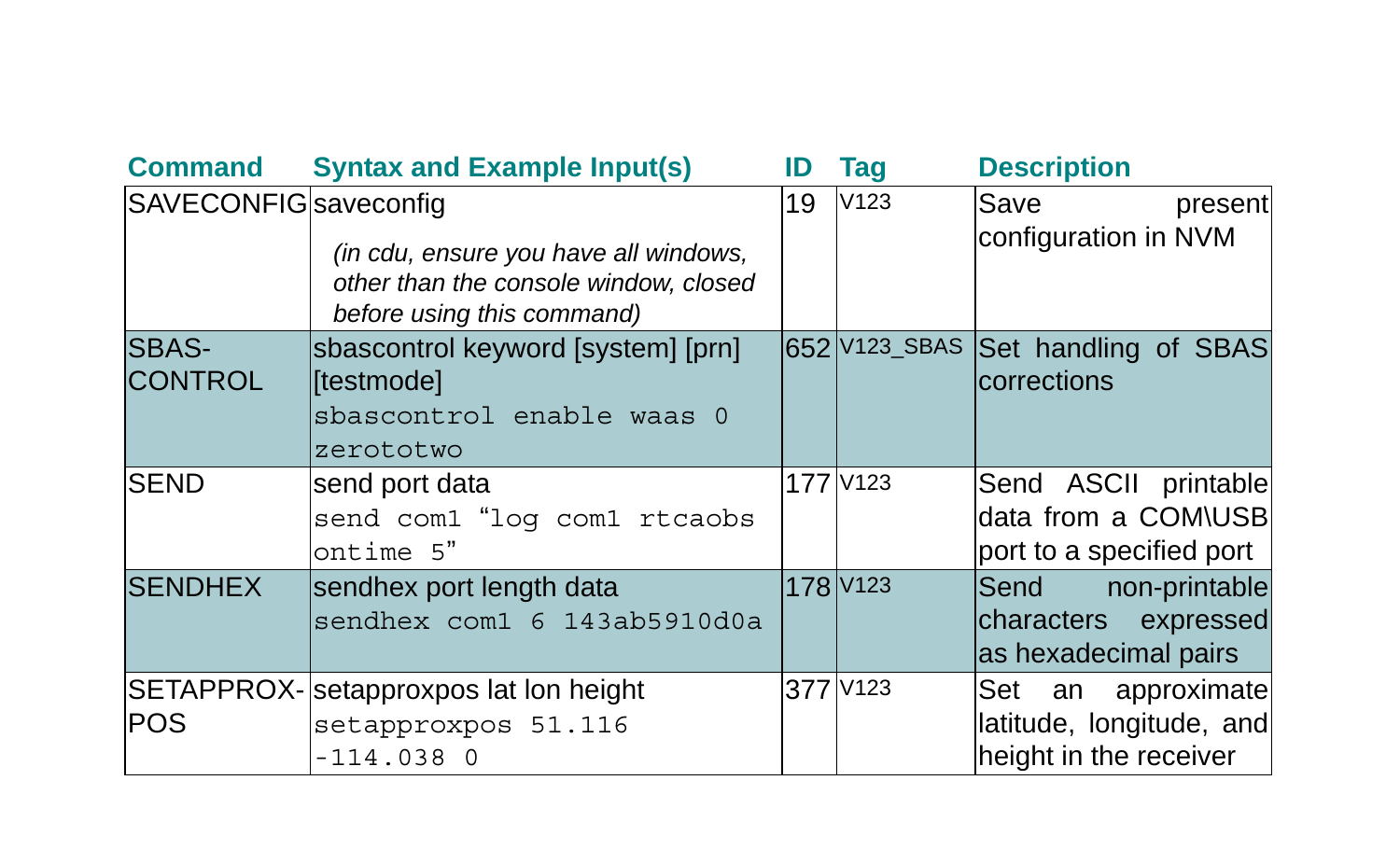| <b>Command</b>           | <b>Syntax and Example Input(s)</b>                                                                                                                     | ID | Taq                  | <b>Description</b>                                                                                   |
|--------------------------|--------------------------------------------------------------------------------------------------------------------------------------------------------|----|----------------------|------------------------------------------------------------------------------------------------------|
| <b>TIME</b>              | SETAPPROX-Setapproxtime week sec                                                                                                                       |    | 102 V <sub>123</sub> | Set an approximate<br>time in the receiver                                                           |
| <b>SETNAV</b>            | lsetnav from-lat from-lon to-lat to-lon<br>track offset from-point to-point<br>setnav 51.1516 -114.16263<br>51.16263 -114.1516 -125.23<br>start finish |    | 162 V <sub>123</sub> | of<br>Enter<br>set<br>a a<br>navigation waypoints                                                    |
| SETRTCM16 setrtcm16 text | setrtcm16 "base station will<br>shut down in 1 hour"                                                                                                   |    |                      | 131 V123_DGPS Transfer ACCII<br>text<br>lfrom a base to a rover                                      |
| SETRTCM36                | setrtcm36 extdtext<br>setrtcm36 "quick<br>\d166\d146\d174\d144\d140"                                                                                   |    | 880 V1G23_G          | Enter ASCII text that<br>includes<br>Cyrillic<br>orl<br>Russian<br>characters.<br>Eg.: "Quick UTOPM" |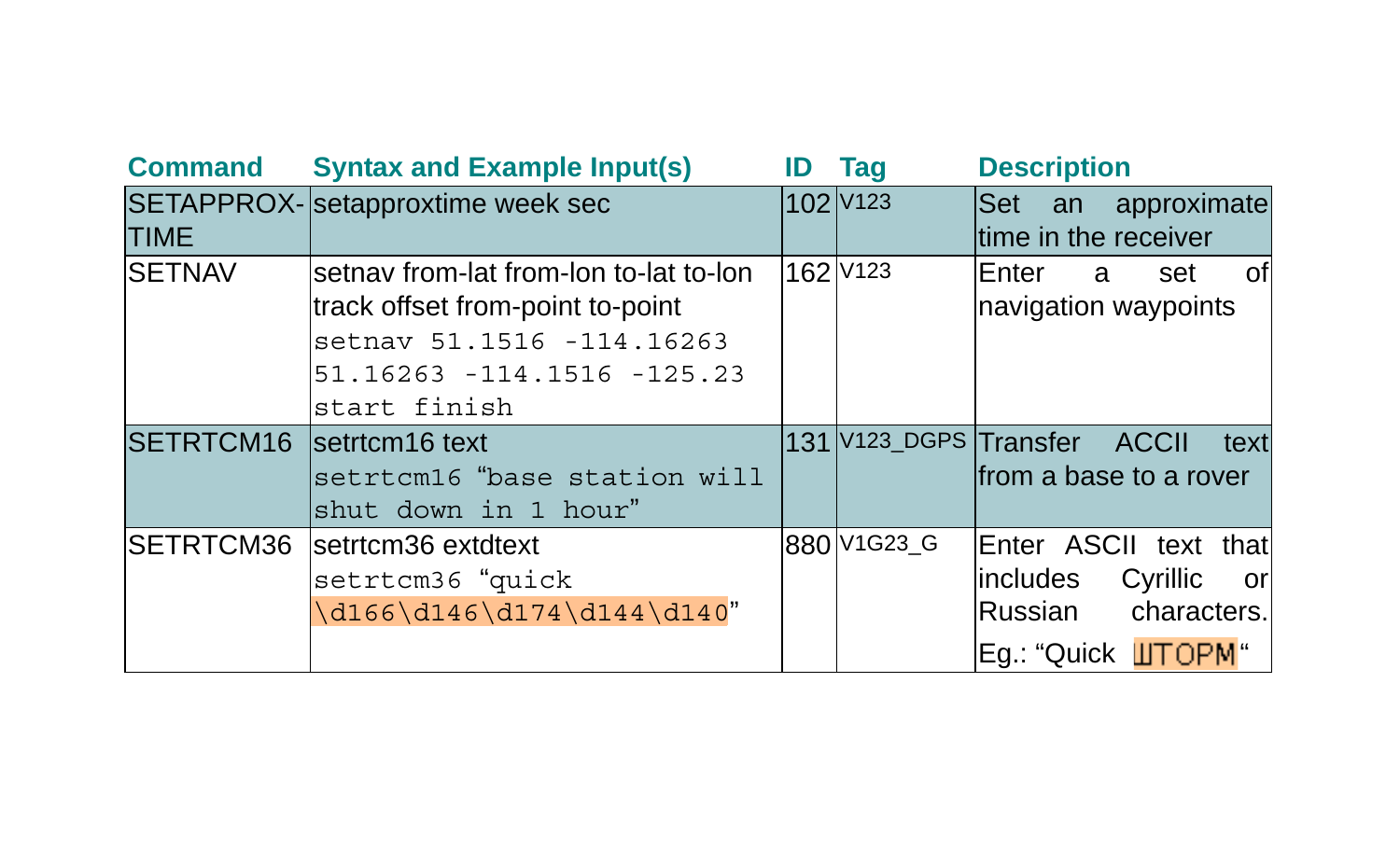| <b>Command</b>                  | <b>Syntax and Example Input(s)</b>                                                            | ID  | Taq              | <b>Description</b>                                                                                  |
|---------------------------------|-----------------------------------------------------------------------------------------------|-----|------------------|-----------------------------------------------------------------------------------------------------|
| <b>STATUS-</b><br><b>CONFIG</b> | statusconfig type word mask<br>statusconfiq set status<br>0028a51d                            | 195 | V <sub>123</sub> | Configure status mask<br><b>Ifields</b><br><i>in</i><br>the<br>RXSTATUSEVENT log                    |
| <b>UNASSIGN</b>                 | unassign channel<br>unassign 11                                                               | 29  | V123             | Cancel a<br>previously<br><b>ASSIGN</b><br>issued<br>command                                        |
| UNASSIGN-<br><b>ALL</b>         | unassignall [system]<br>unassignall gpsl1                                                     | 30  | V123             | previous<br>Cancel<br><b>ASSIGN commands for</b><br>all SV channels                                 |
|                                 | UNDULATION undulation option [separation]<br>undulation user -5.599999905<br>undulation table |     | $214$ $V123$     | Enter a specific geoidal<br>undulation value or use<br>the internal table of<br>geoidal undulations |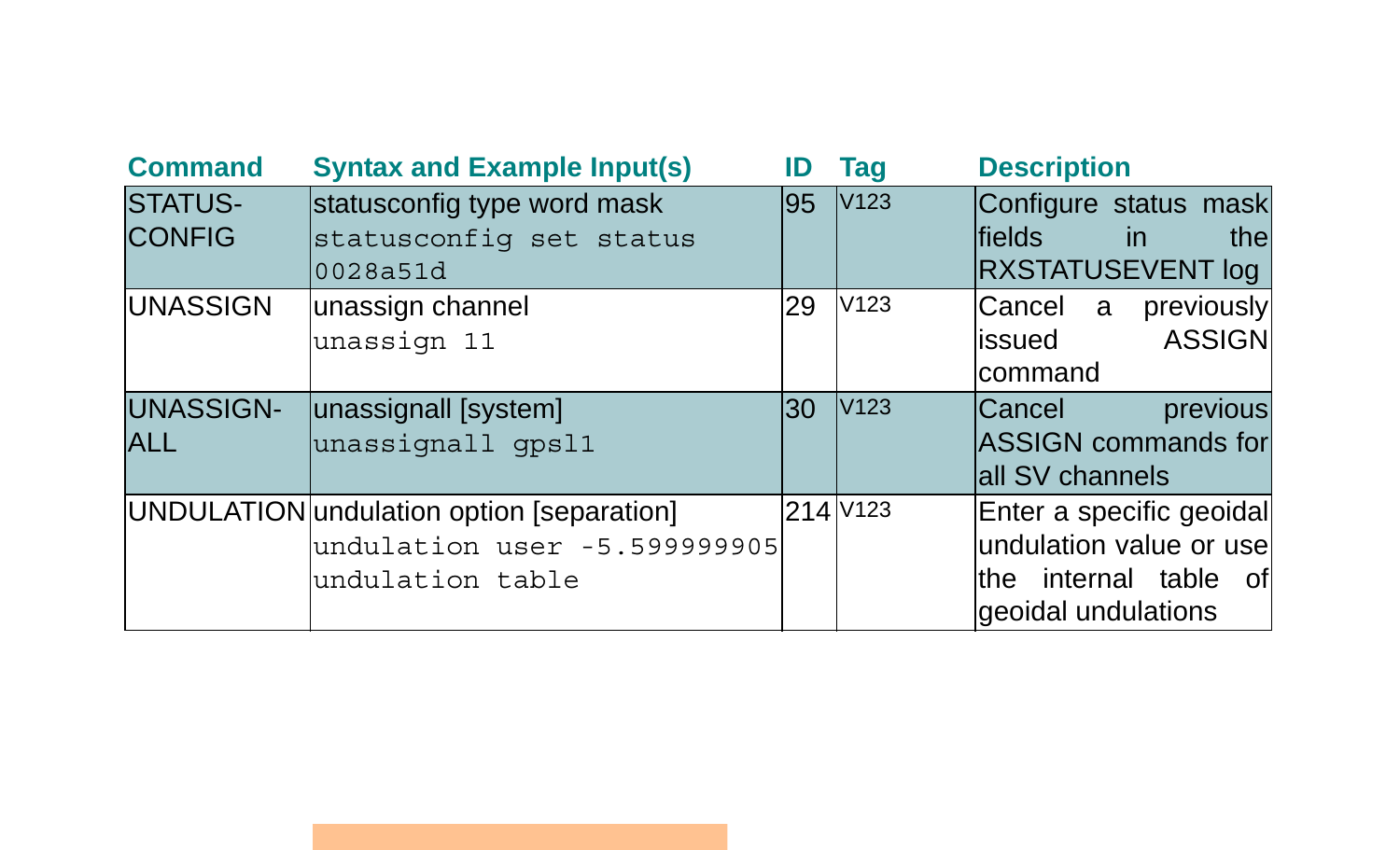| <b>Command</b>          | <b>Syntax and Example Input(s)</b>                                                              | ID | Tag                  | <b>Description</b>                             |
|-------------------------|-------------------------------------------------------------------------------------------------|----|----------------------|------------------------------------------------|
| UNLOCKOUT unlockout prn | unlockout 8<br>(prn 1 to 32 for gps channels, 38 to 61<br>for glonass, and 120 to 138 for sbas) |    | 138 V <sub>123</sub> | Reinstate a previously<br>locked out satellite |
| UNLOCKOUT-unlockoutall  |                                                                                                 |    | 139 V123             | Reinstate all previously                       |
| <b>ALL</b>              | unlockoutall                                                                                    |    |                      | locked out satellites                          |
| <b>UNLOG</b>            | unlog [port] datatype                                                                           | 36 | V <sub>123</sub>     | Remove a specific log                          |
|                         | unlog com1 bestposa                                                                             |    |                      | request from system                            |
| <b>UNLOGALL</b>         | unlogall [port]                                                                                 | 38 | V <sub>123</sub>     | Disable all logs on the                        |
|                         | unlogall com2                                                                                   |    |                      | specified port only                            |
|                         | USERDATUM userdatum semimajor flattening dx dy  78                                              |    | V123                 | customized<br>Enter                            |
|                         | dz rx ry rz scale                                                                               |    |                      | datuml<br>ellipsoidal                          |
|                         | userdatum 6378206.400                                                                           |    |                      | parameters                                     |
|                         | 294.97869820000 -12.0000                                                                        |    |                      |                                                |
|                         | 147.0000 192.0000 0.0000                                                                        |    |                      |                                                |
|                         |                                                                                                 |    |                      |                                                |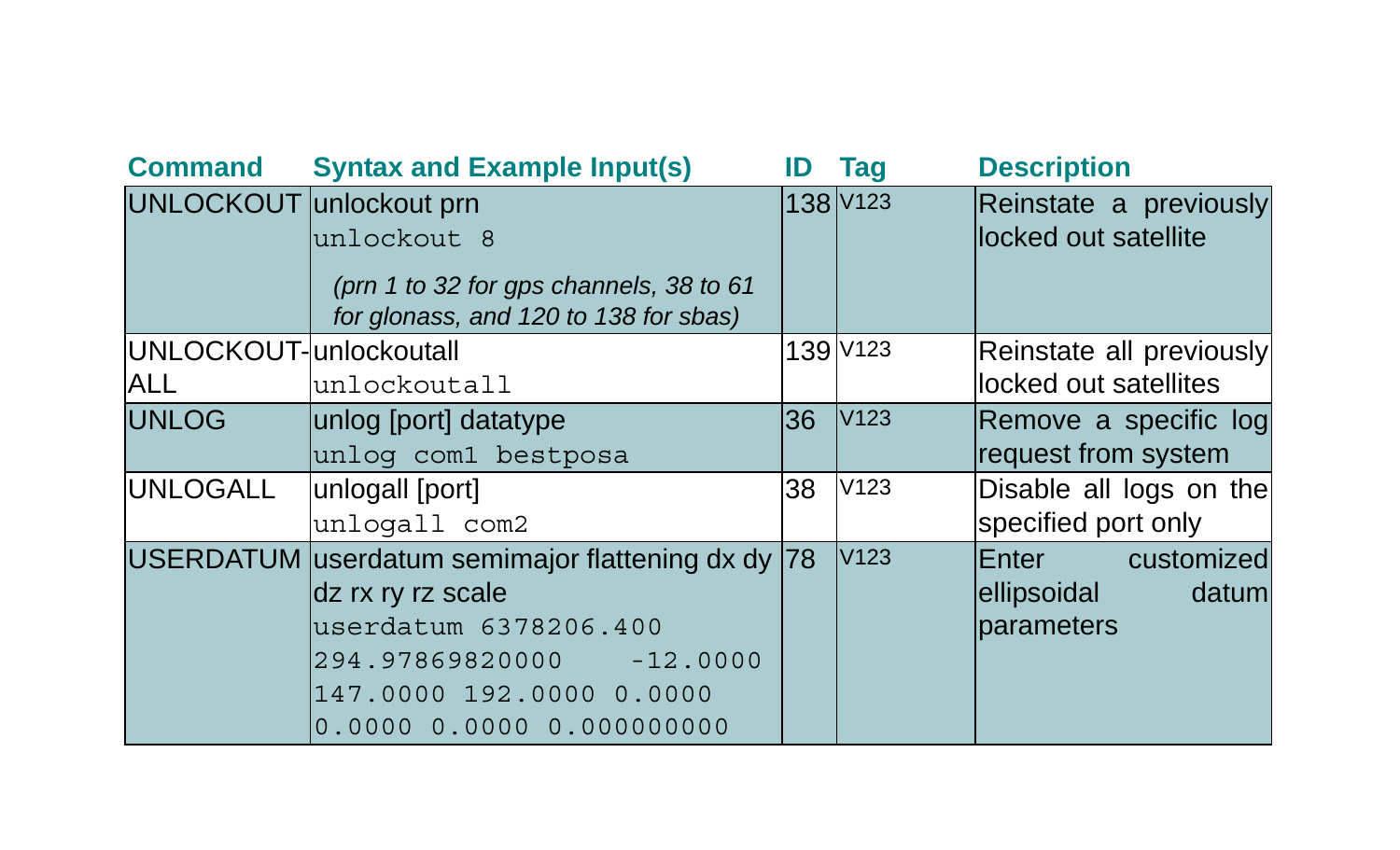| <b>Command</b>  | <b>Syntax and Example Input(s)</b>     | ID | Taq                  | <b>Description</b>      |                       |
|-----------------|----------------------------------------|----|----------------------|-------------------------|-----------------------|
| USEREXP-        | userexpdatum semimajor flattening      |    | 783 V123             | Enter                   | customized            |
| DATUM           | dx dy dz rx ry rz scale xvel yvel zvel |    |                      | ellipsoidal             | expanded              |
|                 | xrvel yrvel zrvel scalev refdate       |    |                      | datum parameters        |                       |
|                 | userexpdatum 6378137.000               |    |                      |                         |                       |
|                 | 298.25722356280 0.000000000            |    |                      |                         |                       |
|                 | 0.000000000  0.000000000               |    |                      |                         |                       |
|                 |                                        |    |                      |                         |                       |
|                 |                                        |    |                      |                         |                       |
|                 | 0.000000000  0.000000000               |    |                      |                         |                       |
|                 |                                        |    |                      |                         |                       |
|                 | 0.000000000  0.000000000               |    |                      |                         |                       |
|                 |                                        |    |                      |                         |                       |
| <b>UTMZONE</b>  | utmzone command parameter              |    | 749 V <sub>123</sub> |                         | Set UTM persistence,  |
|                 | utmzone set 10                         |    |                      | zone #, or meridian     |                       |
| WAAS-           | waasecutoff angle                      |    | 505 V123_SBAS        |                         | Set SBAS satellites'l |
| <b>IECUTOFF</b> | waasecutoff -2                         |    |                      | elevation cut-off angle |                       |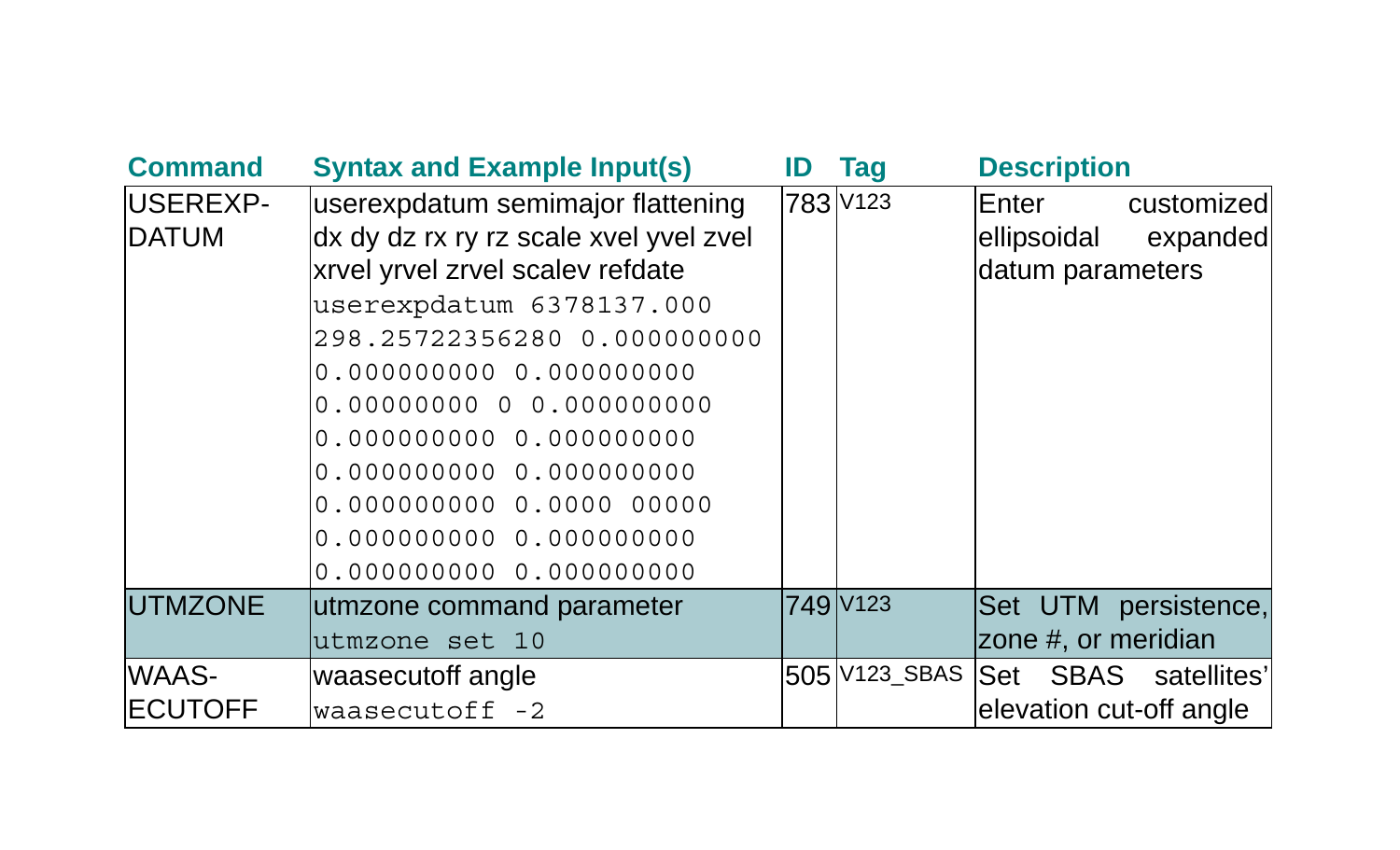| <b>Command</b> | <b>Syntax and Example Input(s)</b> | ID. | Tag | <b>Description</b>               |  |
|----------------|------------------------------------|-----|-----|----------------------------------|--|
| <b>WAAS-</b>   | waastimeout set [delay]            |     |     | 851 V123_SBAS Set amount of time |  |
| <b>TIMEOUT</b> | waastimeout set 100                |     |     | receiver remains in an           |  |
|                | (the auto default is 180 s)        |     |     | <b>SBAS</b> position if it       |  |
|                |                                    |     |     | stops receiving SBAS             |  |

a. Inertial only applies when using an inertial navigation system such as NovAtel's SPAN products. Please visit our website at [www.novatel.com](http://www.novatel.com) for more information.

## **NovAtel Format Logs**

| Log            | <b>Description and fields after header ID</b>                                                                                                                                                                                                                                                                                                                |    | Tag              | <b>Recommended Input</b>  |
|----------------|--------------------------------------------------------------------------------------------------------------------------------------------------------------------------------------------------------------------------------------------------------------------------------------------------------------------------------------------------------------|----|------------------|---------------------------|
| <b>ALMANAC</b> | Current GPS almanac info<br>$\sharp$ msqs,<br>prn, week, seconds,<br>$ $ ecc, $\stackrel{\circ}{\omega}$ , $\omega$ o, $\omega$ , $\stackrel{\circ}{\omega}$ , $\stackrel{\circ}{\omega}$ , $\stackrel{\circ}{\omega}$ , $\stackrel{\circ}{\omega}$ , $\stackrel{\circ}{\omega}$<br>$n, a, inc-angle, sv confiq,$<br>hlth-prn, hlth-alm, antspf,<br>next prn | 73 | V <sub>123</sub> | log almanaca<br>onchanged |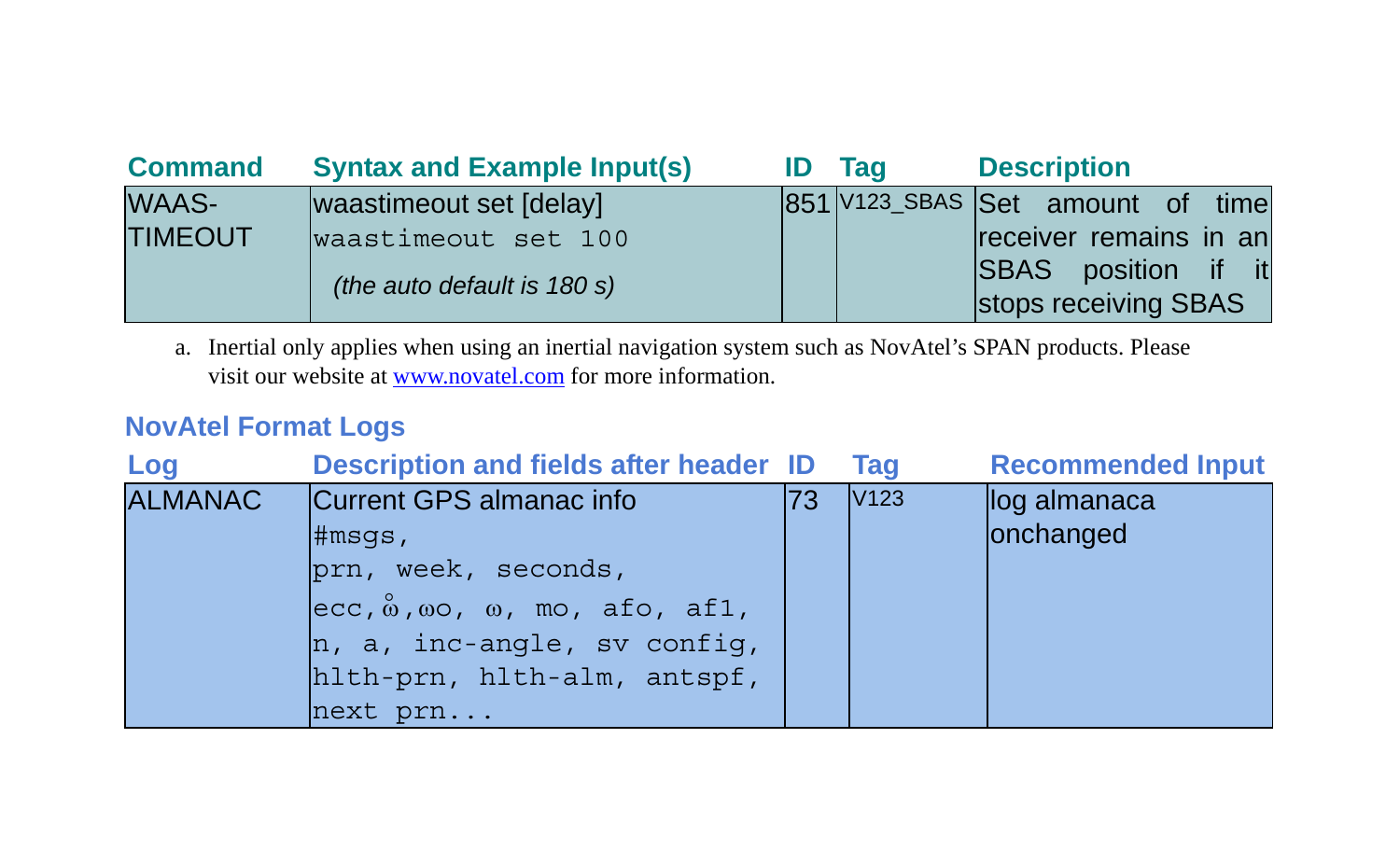| Log            | <b>Description and fields after header ID</b> |     | Taq              | <b>Recommended Input</b> |
|----------------|-----------------------------------------------|-----|------------------|--------------------------|
| <b>AVEPOS</b>  | Position averaging                            |     | 172 V123         | llog aveposa             |
|                | lat, lon, ht, lato, lono,                     |     |                  | onchanged                |
|                | $h$ qto, posave, ave time,                    |     |                  |                          |
|                | samples                                       |     |                  |                          |
| <b>BESTPOS</b> | <b>Position data</b>                          | 142 | V <sub>123</sub> | llog bestposa ontime 1   |
|                | sol status, pos type, lat,                    |     |                  |                          |
|                | lon, hqt, undulation,                         |     |                  |                          |
|                | datum id#, lato, lono, hqto,                  |     |                  |                          |
|                | stn id, diff age, sol age,                    |     |                  |                          |
|                | #SV, #solnSV, #obs, #multi,                   |     |                  |                          |
|                | rsrvd, ext sol stat, rsrvd,                   |     |                  |                          |
|                | siq mask                                      |     |                  |                          |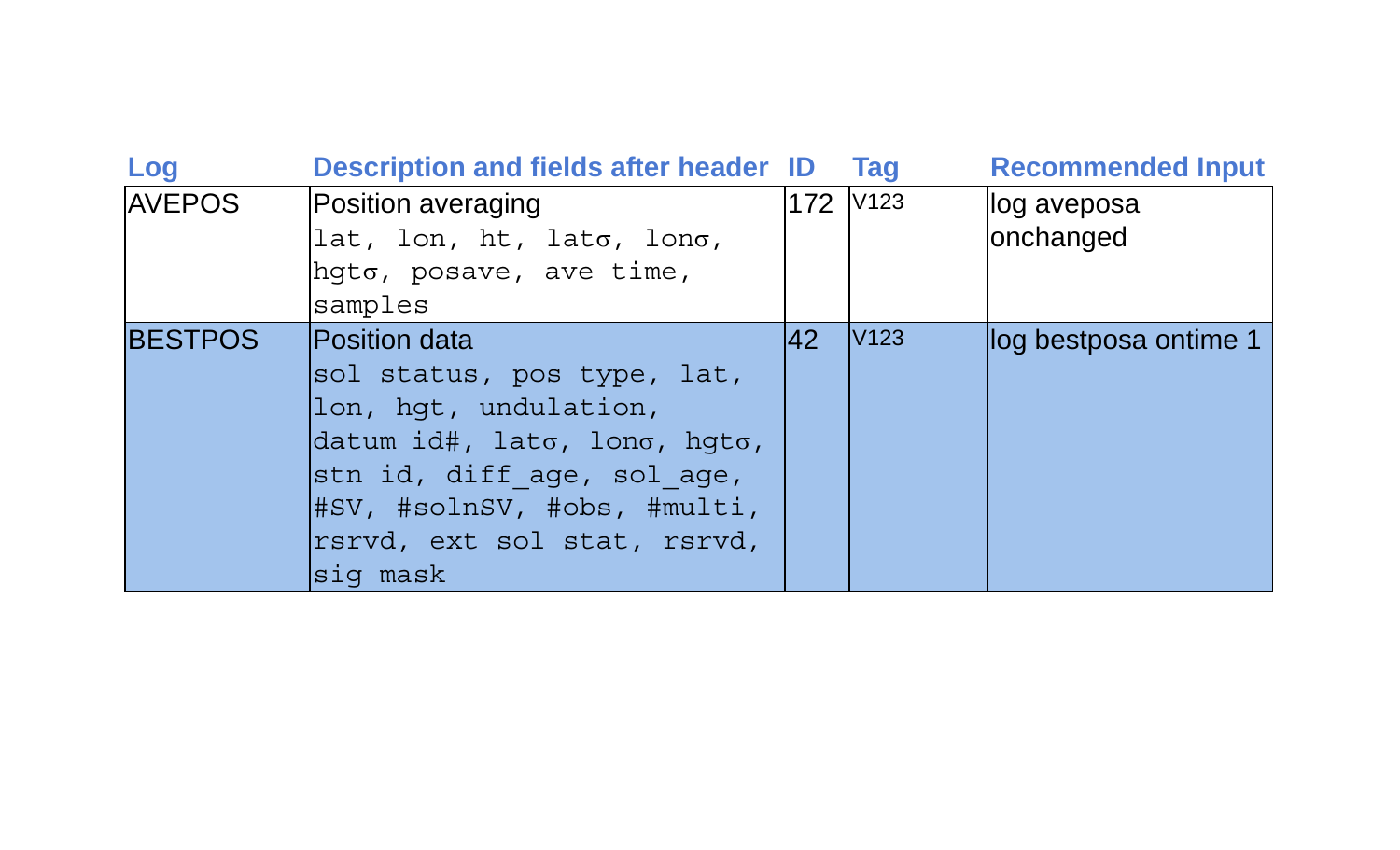| Log            | <b>Description and fields after header ID</b>   |     | <b>Tag</b>       | <b>Recommended Input</b> |
|----------------|-------------------------------------------------|-----|------------------|--------------------------|
| <b>BESTUTM</b> | lBest available UTM data                        | 726 | V <sub>123</sub> | log bestutma ontime 1    |
|                | sol status, pos type, z#,                       |     |                  |                          |
|                | zletter, northing, easting,                     |     |                  |                          |
|                | hqt, undulation, datum id#,                     |     |                  |                          |
|                | $n\sigma$ , e $\sigma$ , hqt $\sigma$ , stn id, |     |                  |                          |
|                | diff age, sol age, #SV,                         |     |                  |                          |
|                | #solnSV, #obs, #multi,                          |     |                  |                          |
|                | rsrvd, ext sol stat, rsrvd,                     |     |                  |                          |
|                | sig mask                                        |     |                  |                          |
| <b>BESTVEL</b> | Velocity data                                   | 199 | V <sub>123</sub> | log bestvela ontime 1    |
|                | sol status, vel type,                           |     |                  |                          |
|                | latency, age, hor spd, trk                      |     |                  |                          |
|                | qnd, vert spd, rsrvd                            |     |                  |                          |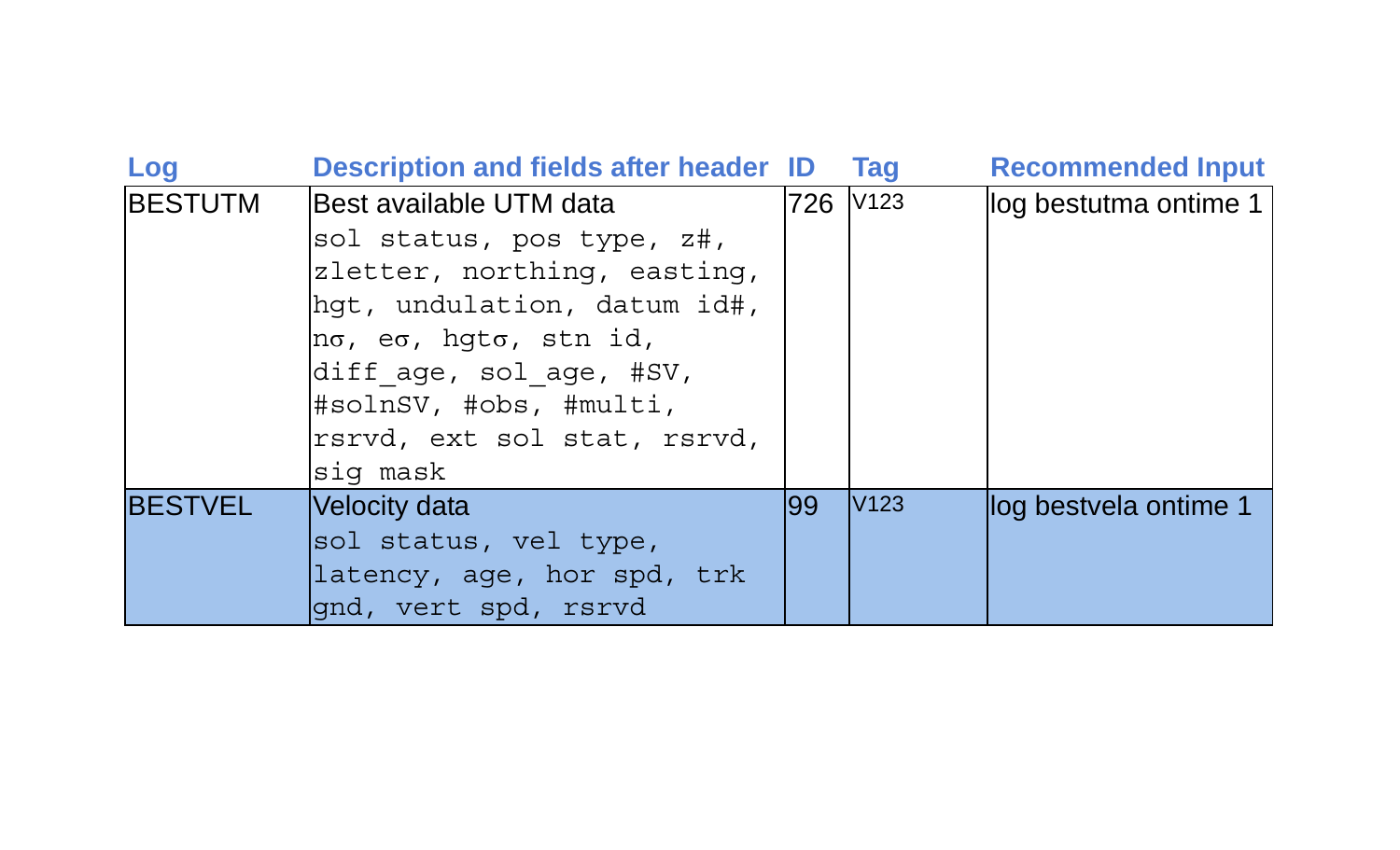| Log            | <b>Description and fields after header ID</b>     |      | <b>Tag</b>                          | <b>Recommended Input</b> |
|----------------|---------------------------------------------------|------|-------------------------------------|--------------------------|
| BESTXYZ        | Cartesian coord pos                               | 241  | V123                                | log bestxyza ontime 1    |
|                | $p$ -solstat, p-type, p-x, p-y,                   |      |                                     |                          |
|                | р-z, p-xo, p-yo, p-zo,                            |      |                                     |                          |
|                | v-solstat, v-type, v-x, v-y,                      |      |                                     |                          |
|                | $V-Z$ , $V-X\sigma$ , $V-Y\sigma$ , $V-Z\sigma$ , |      |                                     |                          |
|                | stnid, v-latency, diff age,                       |      |                                     |                          |
|                | sol age, #SV, #solnSV, #obs,                      |      |                                     |                          |
|                | #multi, rsrvd, ext sol stat,                      |      |                                     |                          |
|                | rsrvd, sig mask                                   |      |                                     |                          |
| <b>BSLNXYZ</b> | <b>RTK XYZ baseline</b>                           | 886l | V <sub>123</sub> RT <sub>20</sub>   | log bslnxyza             |
|                | solstat, p-type, p-x, p-y,                        |      | <b>V23 RT2</b><br>V <sub>3</sub> HP | onchanged                |
|                | $p-z$ , $p-x\sigma$ , $p-y\sigma$ , $p-z\sigma$ , |      |                                     |                          |
|                | stnid, #SV, #solnSV, #obs,                        |      |                                     |                          |
|                | #multi, rsrvd, ext sol stat,                      |      |                                     |                          |
|                | rsrvd, sig mask                                   |      |                                     |                          |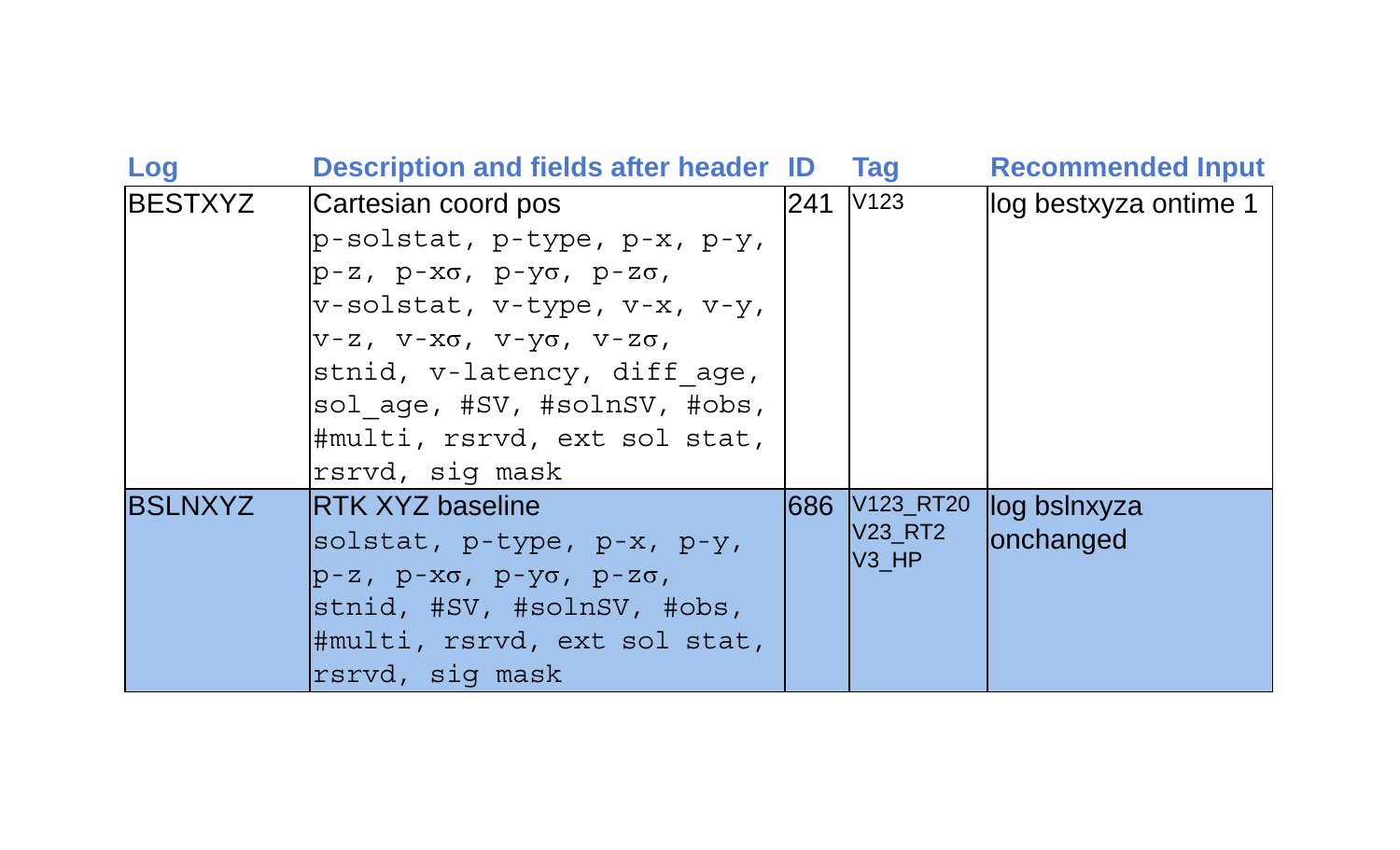| Log                              | <b>Description and fields after header ID</b>                                                                                                              |      | Tag                  | <b>Recommended Input</b>        |
|----------------------------------|------------------------------------------------------------------------------------------------------------------------------------------------------------|------|----------------------|---------------------------------|
| <b>CLOCK-</b><br><b>MODEL</b>    | lClock model matrices<br>clockstat, reject, noiset,<br>updatet, params [1x3],<br>covdata[3x3], rangebias,<br>rangebiasrate, change                         | 16   | V123                 | log clockmodela<br>lontime 1    |
| <b>CLOCK-</b><br><b>STEERING</b> | <b>Clock steering status</b><br>source, steeringstate,<br>period, pulsewidth,<br>bandwidth, slope, offset,<br>driftrate                                    | I26. | V <sub>123</sub>     | log clocksteeringa<br>onchanged |
| <b>CMRDATA-</b><br><b>IDESC</b>  | Base station description<br>cmr header, battery, memory,<br>rsrvd, 12, rsrvd, epoch,<br>motion, rsrvd, reclength,<br>short id, code, id length,<br>long id | 389  | V123_RT20<br>V23_RT2 | llog cmrdatadesca<br>ontime 105 |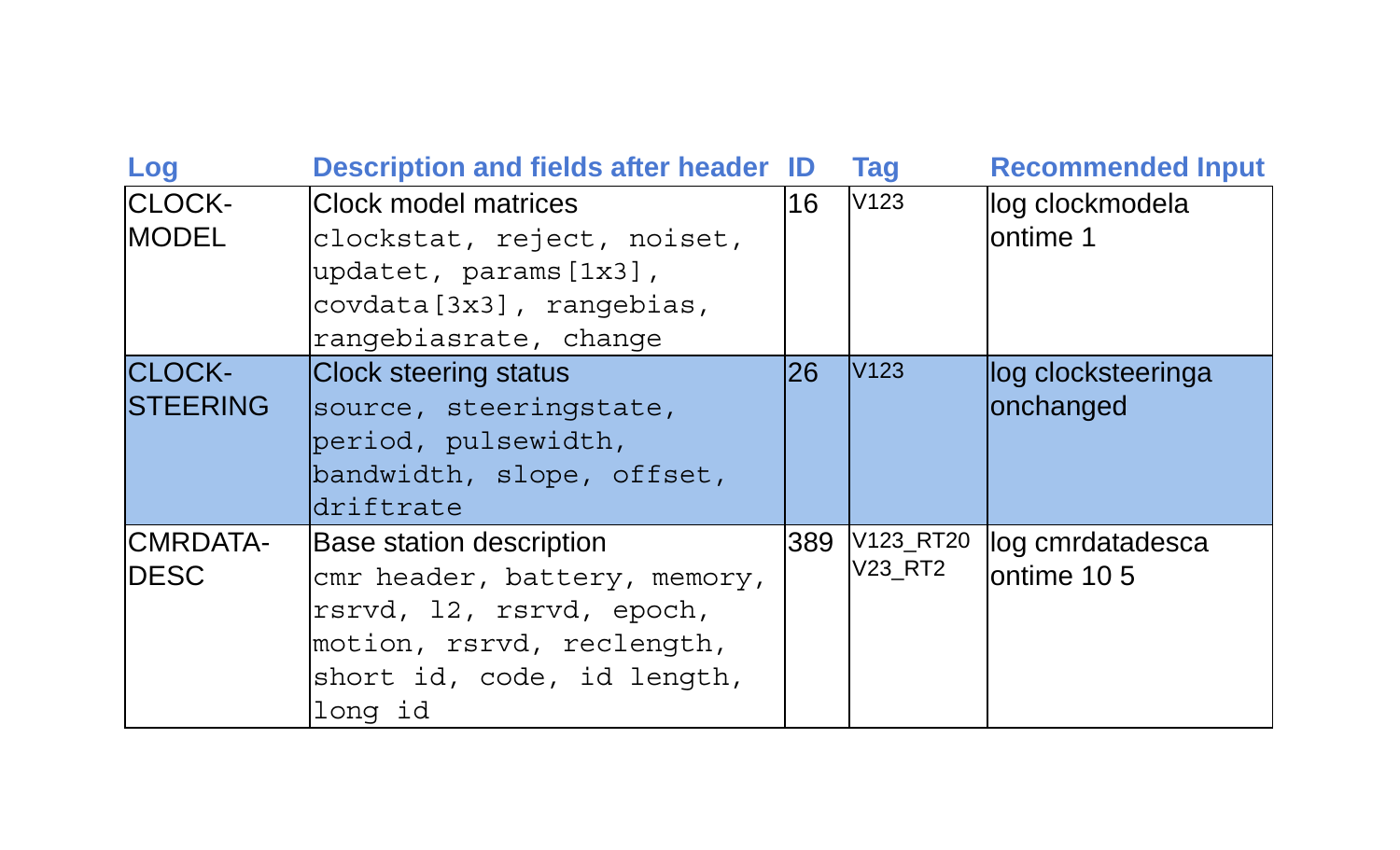| Log                           | <b>Description and fields after header ID</b>                                                                                                                                                                                                                                                                              |        | <b>Tag</b>     | <b>Recommended Input</b>                          |
|-------------------------------|----------------------------------------------------------------------------------------------------------------------------------------------------------------------------------------------------------------------------------------------------------------------------------------------------------------------------|--------|----------------|---------------------------------------------------|
| <b>CMRDATA-</b><br><b>OBS</b> | Base station satellite obs<br>cmr header, #sv, epoch,<br>clock bias, clock offset,<br>$\#$ obs, prn, codeflag, 11, 12,<br>llpsr, llcarrier, lls/no,<br>lislip, l2code, codetype,<br>12cvalid, 12pvalid,<br>phasefull, rsrvd, l2roffset,<br>$\frac{12}{\text{coffset}}$ , $\frac{12}{\text{s}}$ /no,<br>$l2slip$ , next prn | l390 l | <b>V23_RT2</b> | V <sub>123_RT20</sub> log cmrdataobsa<br>ontime 2 |
| CMRDATA-<br><b>REF</b>        | Base station pos<br>cmr header, battery, memory,<br>rsrvd, 12, rsrvd, epoch,<br>motion, rsrvd, ecef-x,<br>ant hqt, ecef-y, eoffset, ecef-<br>z, noffset, posacc, rsrvd                                                                                                                                                     | 391    | V23_RT2        | V123_RT20 log cmrdatarefa<br>ontime 10            |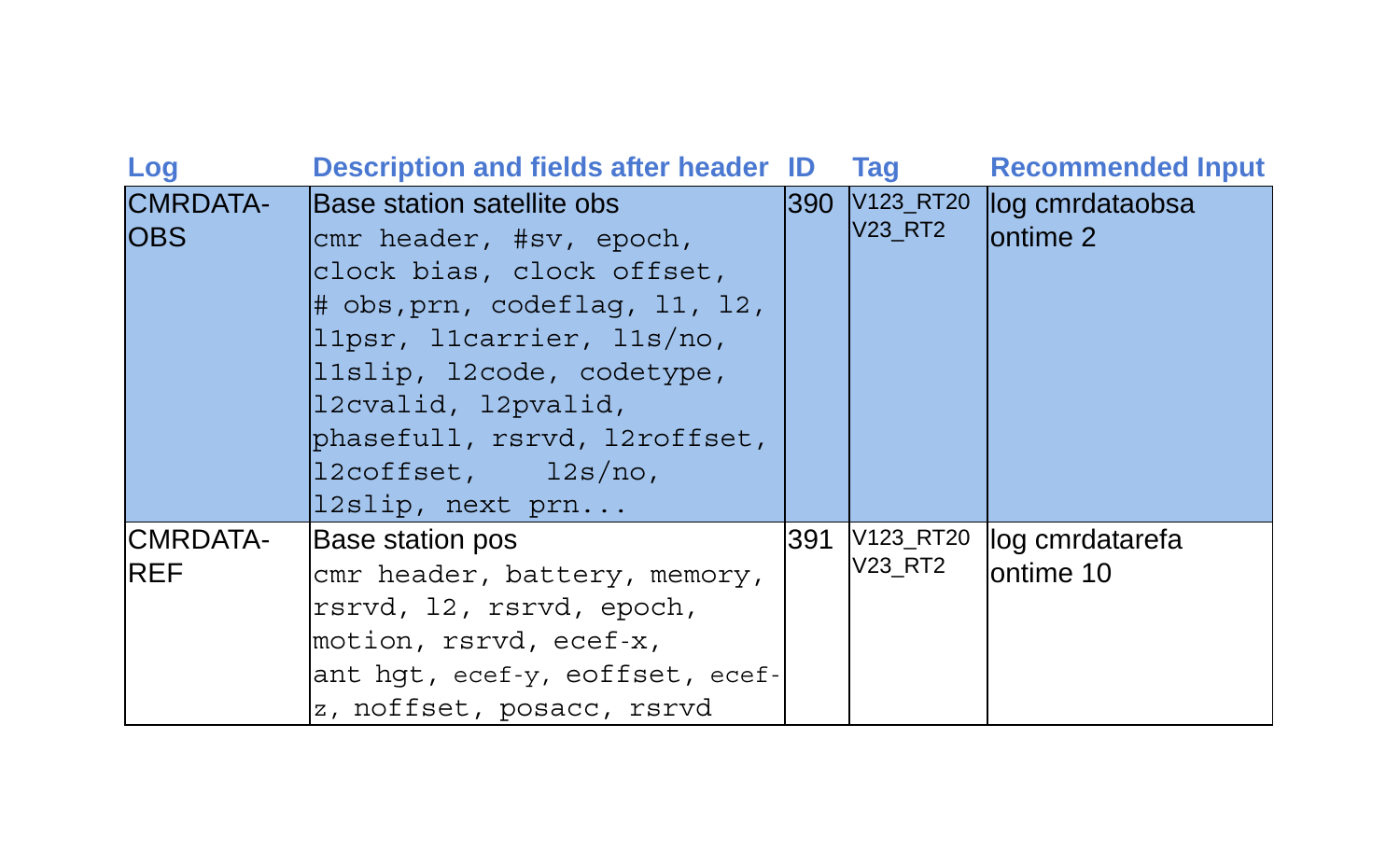| Log             | Description and fields after header ID |     | Tag                  | <b>Recommended Input</b> |
|-----------------|----------------------------------------|-----|----------------------|--------------------------|
| <b>CMRPLUS</b>  | CMR+ output message                    | 717 | V123_RT20            | log cmrplusa ontime 1    |
|                 | cmr header, stnid, pg, #pgs,           |     | <b>V23 RT2</b>       |                          |
|                 | data                                   |     |                      |                          |
| COM-            | Current COM port config                | 317 | V <sub>123</sub>     | log comconfiga once      |
| <b>CONFIG</b>   | #ports, port, baud, parity,            |     |                      |                          |
|                 | databits, stopbits,                    |     |                      |                          |
|                 | handshake, echo, breaks,               |     |                      |                          |
|                 | rxtype, txtype, response               |     |                      |                          |
| <b>EXTRXHW-</b> | Extended receiver hardware levels      |     | 843 V <sub>3</sub> G | log extrxhwlevels        |
| <b>LEVELS</b>   | sytem $v$ , minos $v$ , 1-band $v$ ,   |     |                      | lontime 60               |
|                 | 15 v, rsrvd, rsrvd, rsrvd,             |     |                      |                          |
|                 | rsrvd, rsrvd, rsrvd                    |     |                      |                          |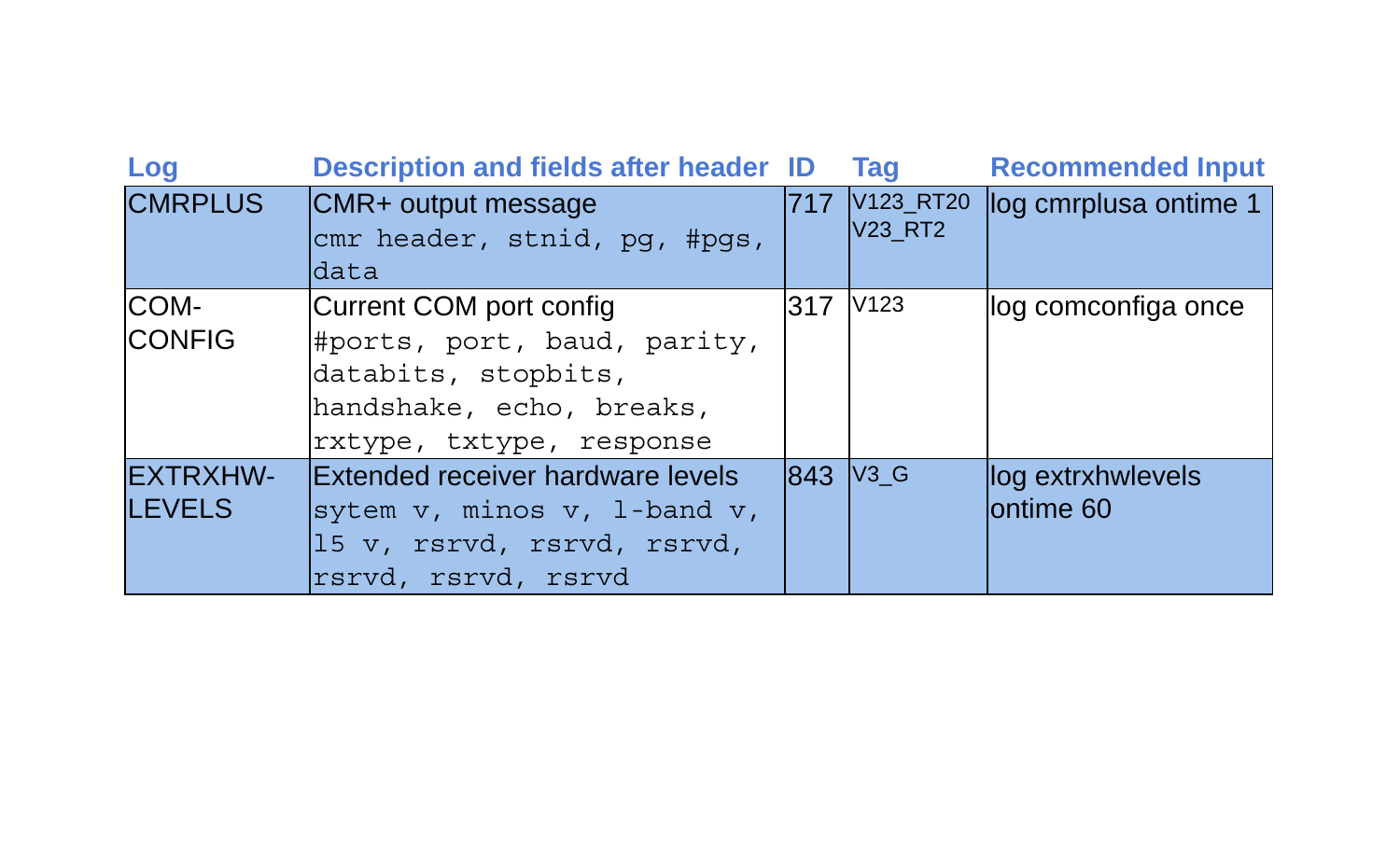| Log            | <b>Description and fields after header ID</b>                                                                                                                      |     | Tag                              | <b>Recommended Input</b> |
|----------------|--------------------------------------------------------------------------------------------------------------------------------------------------------------------|-----|----------------------------------|--------------------------|
| GLO-           | Decoded GLONASS almanac                                                                                                                                            |     | 718 V1G23_G                      | log gloalmanaca          |
| <b>ALMANAC</b> | #recs, week, time <sup>a</sup> , slot,<br>freq, sat type, health,<br>tlambda n, lambda n,<br>delta i, ecc, arg perigee,<br>delta t, delta td, tau,<br>next message |     |                                  | onchanged                |
|                | GLOCLOCK <b>GLONASS</b> clock information<br>rsrvd, rsrvd, rsrvd,<br>sat type, n4, tau qps, na,<br>$\alpha$ , b1, b2, kp                                           | 719 | V <sub>1</sub> G <sub>23</sub> G | log glocka ontime 1      |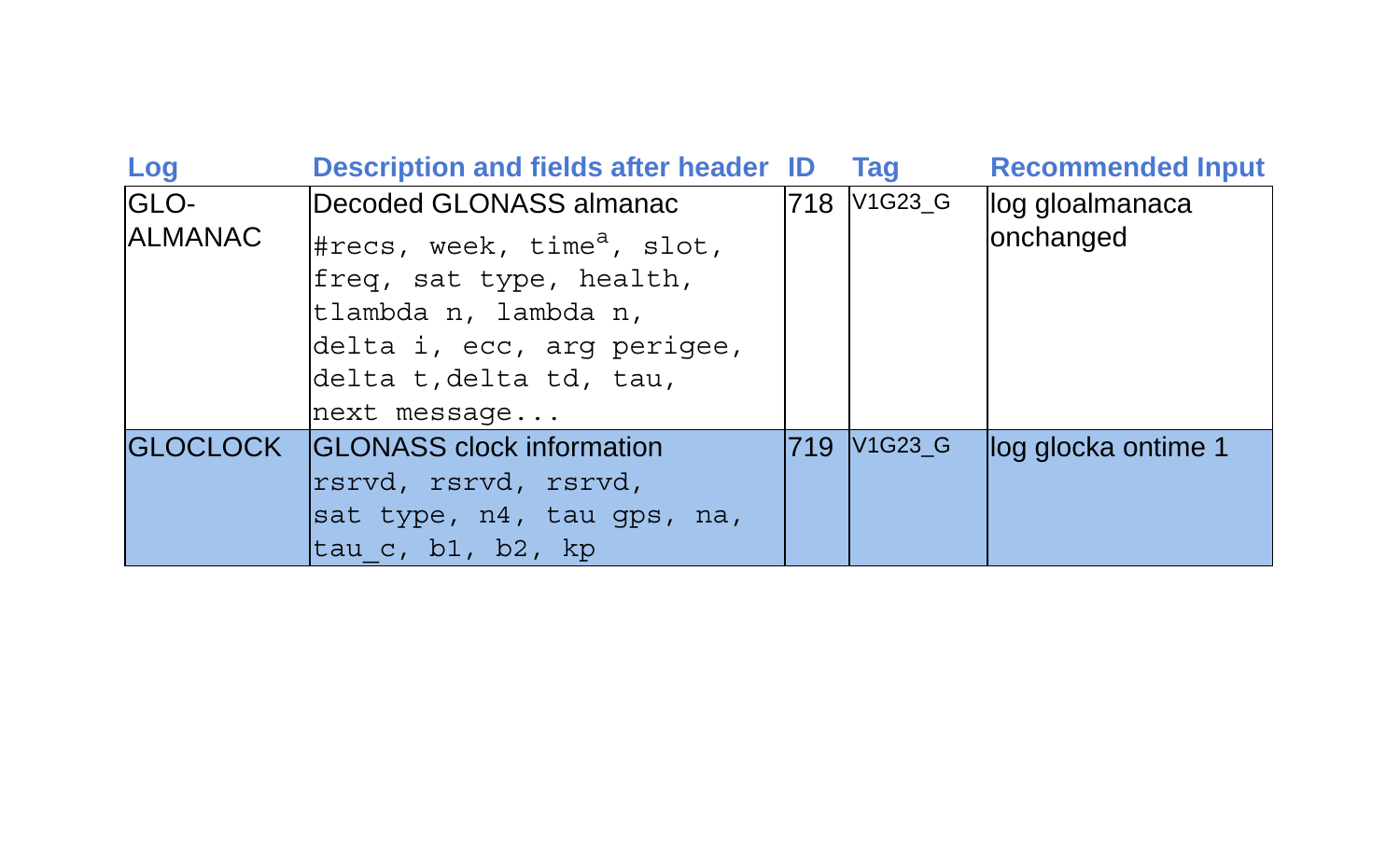| Log                             | <b>Description and fields after header ID</b>                                                                                                                                                                                                                      | Tag         | <b>Recommended Input</b>       |
|---------------------------------|--------------------------------------------------------------------------------------------------------------------------------------------------------------------------------------------------------------------------------------------------------------------|-------------|--------------------------------|
| GLO-                            | GLONASS ephemeris data<br>EPHEMERIS sloto, frego, sat type,<br>rsrvd, e week, e time,<br>t offset, Nt, rsrvd, rsrvd,<br>issue, health, posx, posy,<br>posz, velx, vely, velz,<br>Is accx, Is accy, Is accz,<br>tau n, delta tau n, gamma,<br>tk, p, ft, age, flags | 723 V1G23_G | log gloephemerisa<br>onchanged |
| <b>GLORAW-</b><br><b>ALM</b>    | Raw GLONASS almanac<br>week, time <sup>a</sup> , #recs, string,<br>rsrvd, next rec                                                                                                                                                                                 | 720 V1G23_G | log glorawalma<br>onchanged    |
| <b>GLORAW-</b><br><b>IEPHEM</b> | Raw GLONASS ephemeris data<br>sloto, frego, sigchan, week,<br>time <sup>a</sup> , #recs, string,<br>rsrvd, next rec                                                                                                                                                | 792 V1G23_G | log glorawephema<br>onchanged  |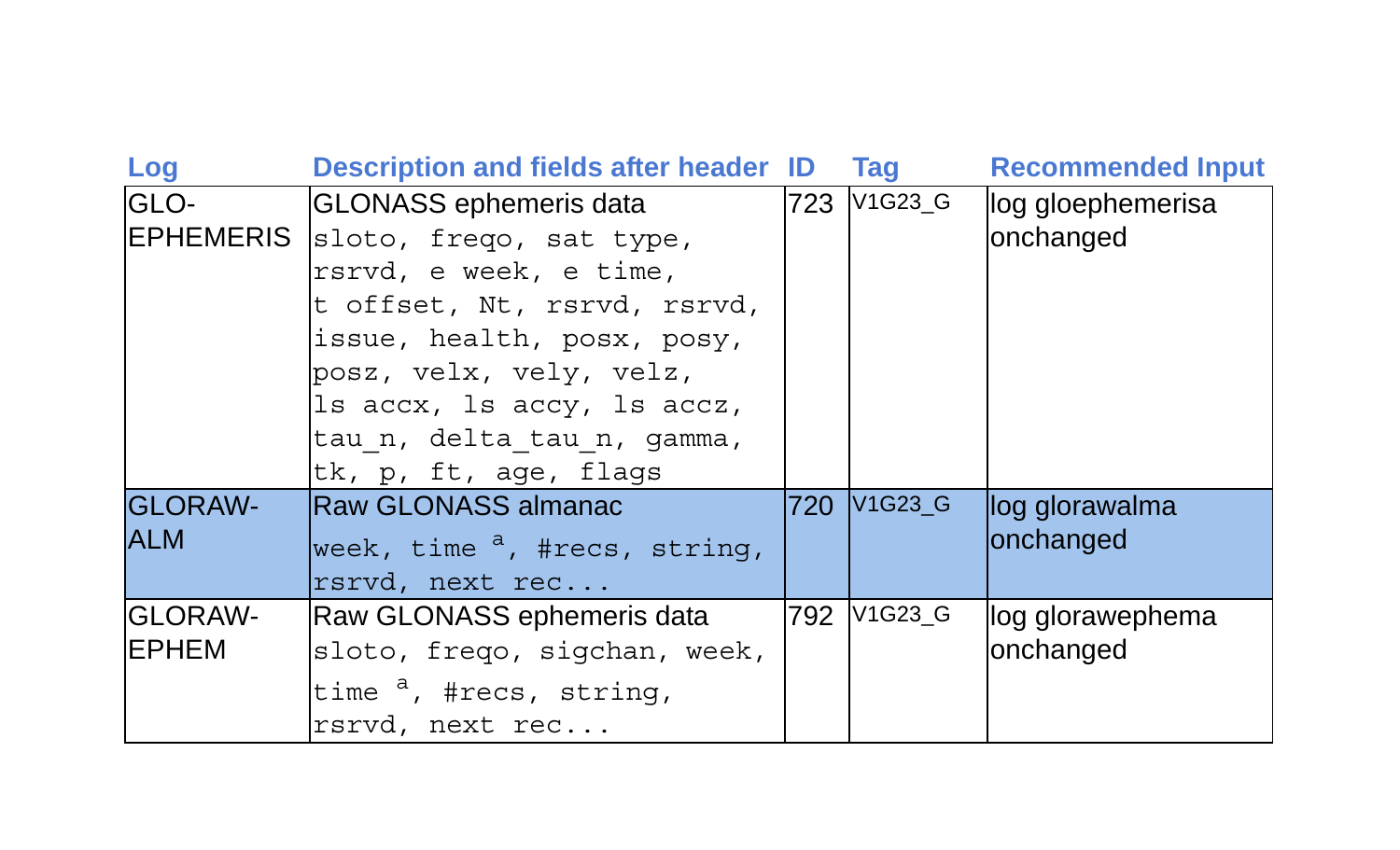| Log                               | <b>Description and fields after header ID</b>                                                                                                                                                                                                  |     | Tag                              | <b>Recommended Input</b>        |
|-----------------------------------|------------------------------------------------------------------------------------------------------------------------------------------------------------------------------------------------------------------------------------------------|-----|----------------------------------|---------------------------------|
| <b>GLORAW-</b><br><b>FRAME</b>    | Raw GLONASS frame data<br>frame#, sloto, frego, week,<br>time <sup>a</sup> , frame decode,<br>sigchan, #recs, string,<br>rsrvd, next rec                                                                                                       | 721 | V <sub>1</sub> G <sub>23</sub> G | log glorawframea<br>onchanged   |
| <b>IGLORAW-</b><br><b>ISTRING</b> | Raw GLONASS string data<br>slot, freq, string, rsrvd                                                                                                                                                                                           |     | 722 V1G23_G                      | llog glorawstringa<br>onchanged |
| <b>GPSEPHEM</b>                   | <b>GPS</b> ephemeris data<br>prn, tow, health, iode1,<br>iode2, week, z week, toe, a,<br>dn, m0, ecc, w, cuc, cus,<br>crc, crs, cic, cis, i <sub>0</sub> , i <sup>0</sup> ,<br>$w_0$ , $\omega$ , iodc, toc, tgd, af0,<br>af1, af2, as, n, ura |     | V <sub>123</sub>                 | log gpsephema<br>onchanged      |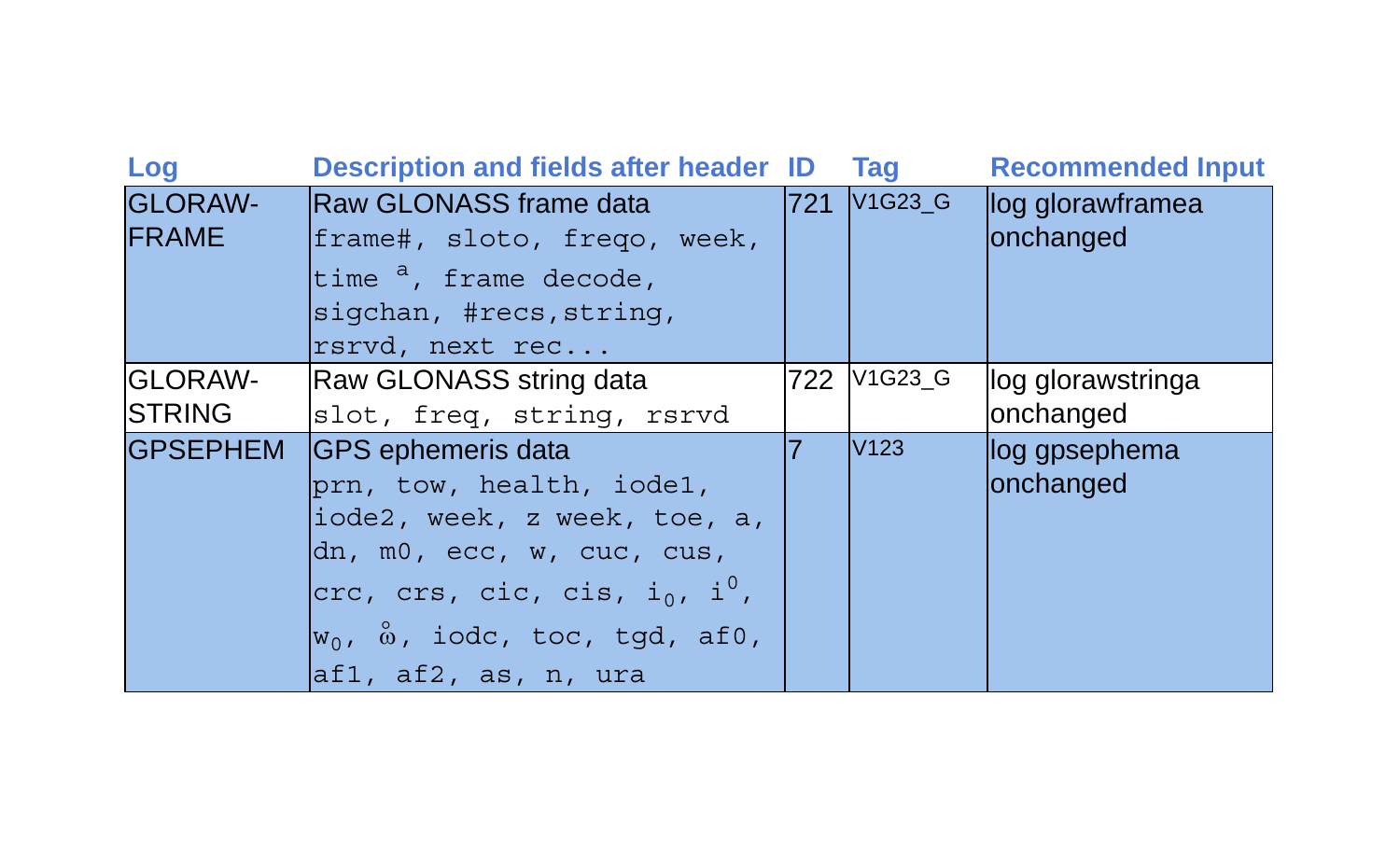| Log           | <b>Description and fields after header ID</b>                                                                                                                                   |     | <b>Tag</b>                                                  | <b>Recommended Input</b>    |
|---------------|---------------------------------------------------------------------------------------------------------------------------------------------------------------------------------|-----|-------------------------------------------------------------|-----------------------------|
| <b>IONUTC</b> | Ionospheric/UTC info<br>a0, a1, a2, a3, b0, b1, b2,<br>$b3$ , utcwn, tot, a0, a1,<br>wnlsf, dn, deltat ls,<br>deltat lsf, rsrvd                                                 | R.  | V123                                                        | log ionutca onchanged       |
|               | LBANDINFO   L-Band configuration info<br>freq, baud, id, rsrvd, osn,<br>vbssub, vbsexpwk, vbsexps,<br>hpsub, hpexp week, hpexps,<br>hpsub, mode                                 |     | 730 V <sub>13_VBS</sub><br>$V3$ HP<br>V <sub>13</sub> CDGPS | log Ibandinfoa<br>lontime 1 |
|               | LBANDSTAT   L-Band status info<br>freq, c/n <sub>0</sub> , locktime, rsrvd,<br>tracking, vbsstat, #bytes,<br>#gooddgps, #baddata, rsrvd,<br>hpstat2, #byteshp, hpstat,<br>rsrvd | 731 | $V13_VBS$<br>V3 HP<br>V13 CDGPS                             | log Ibandstatsa<br>ontime 1 |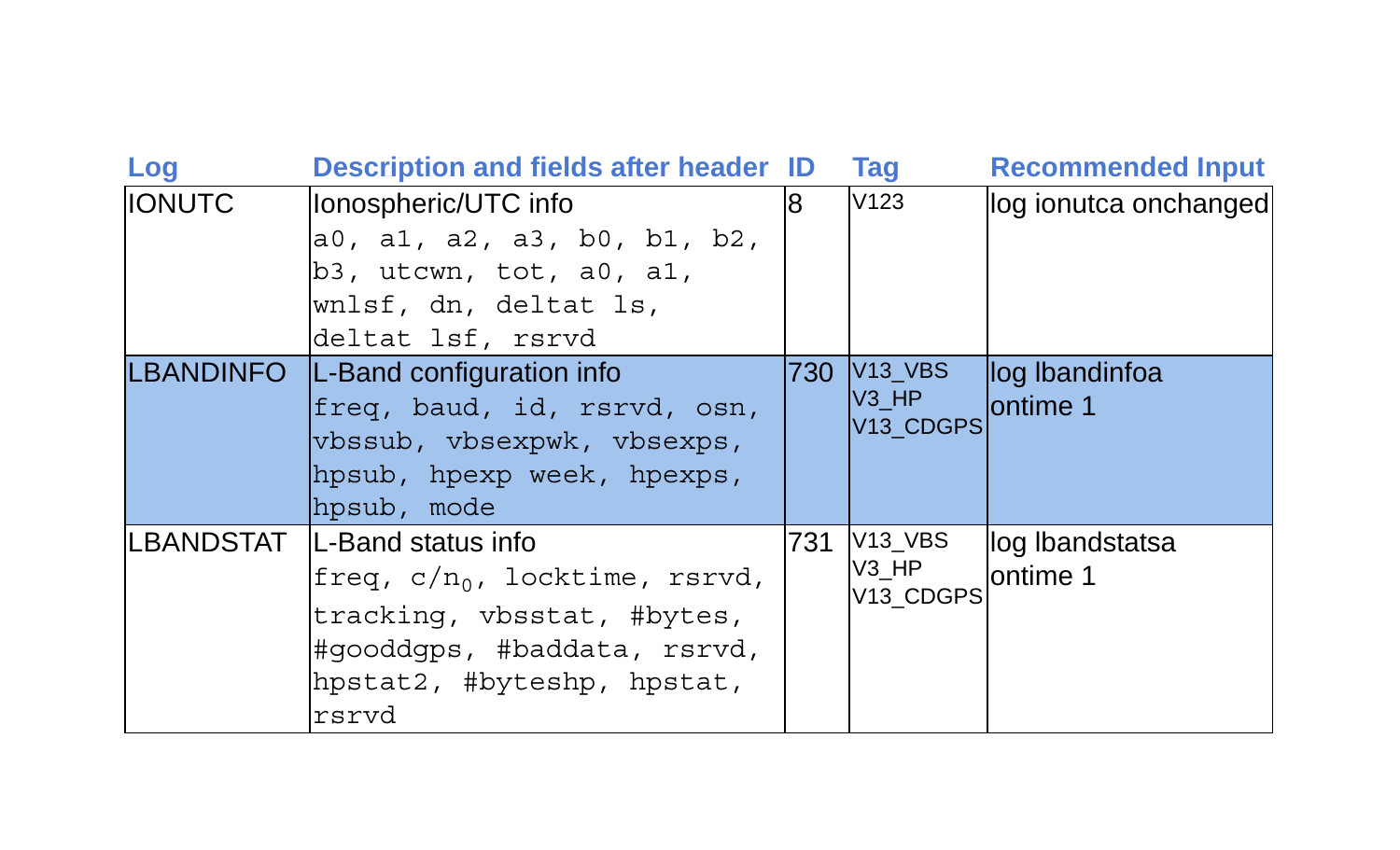| Log                                 | <b>Description and fields after header ID</b>                                                                                                                                                                                       |                                    | <b>Tag</b>       | <b>Recommended Input</b>                    |
|-------------------------------------|-------------------------------------------------------------------------------------------------------------------------------------------------------------------------------------------------------------------------------------|------------------------------------|------------------|---------------------------------------------|
| <b>LOGLIST</b>                      | A list of system logs<br>#logs, port, message,<br>message type, rsrvd,<br>triqqer, period, offset,<br>hold, next log                                                                                                                | 15                                 | V <sub>123</sub> | log loglista once                           |
| <b>MARKPOS</b><br>MARK2POS          | Position at mark (1 or 2) in event<br>solstat, postype, lat, lon,<br>hqt, undulation, datumid#,<br>$\lambda$ lato, lono, hqto, stnid,<br>diffage, solage, #SV,<br>#solnSV, #obs, #multi,<br>rsrvd, ext sol stat, rsrvd,<br>sig mask | 181<br>615                         | V <sub>123</sub> | log markposa onnew<br>log mark2posa onnew   |
| <b>MARKTIME</b><br><b>MARK2TIME</b> | Time of mark (1 or 2) input event<br>week, s, offset, offsetstd,<br>utcoffset, status                                                                                                                                               | 231 V <sub>123</sub><br><b>616</b> |                  | log marktimea onnew<br>log mark2timea onnew |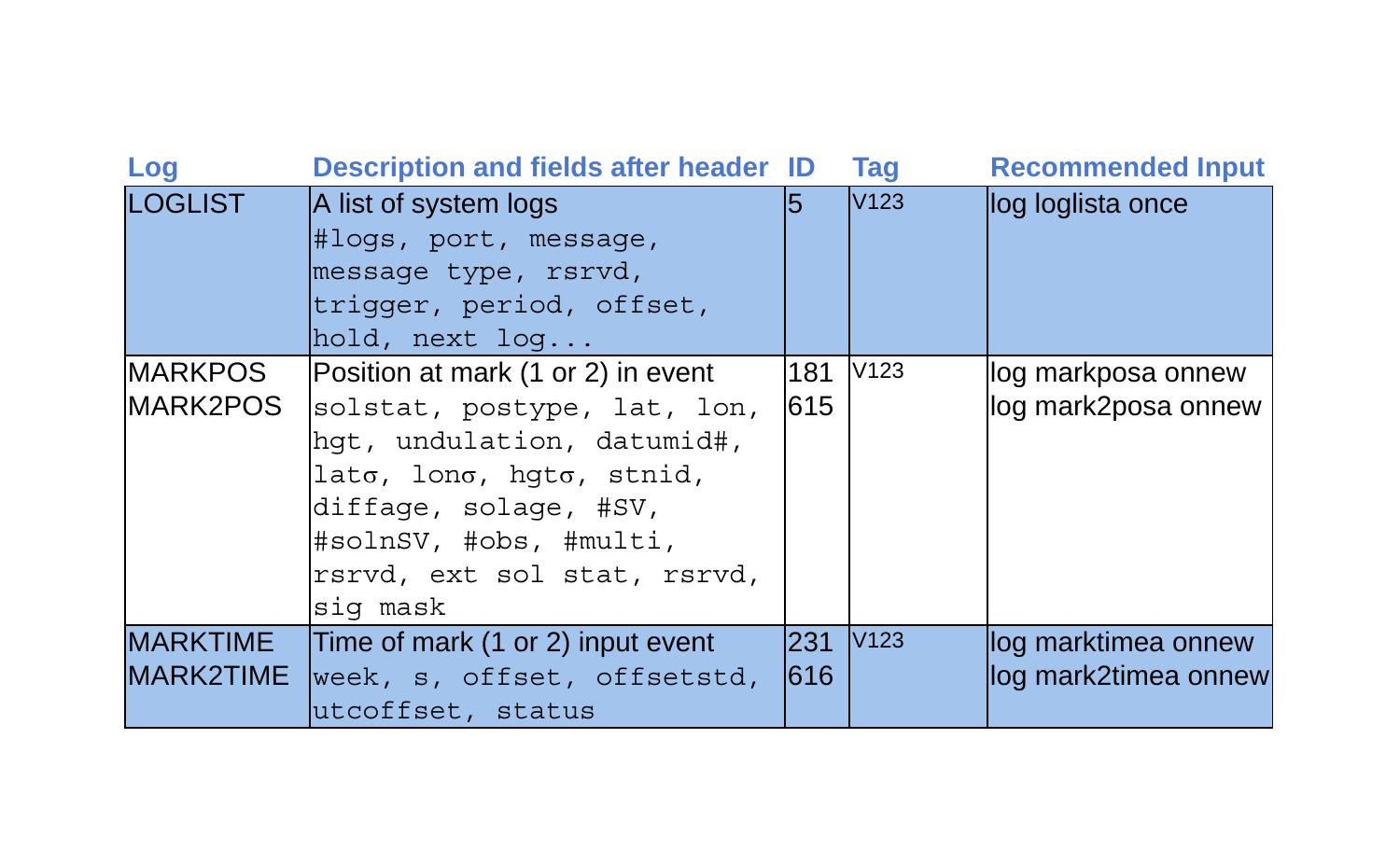| Log                           | <b>Description and fields after header ID</b>                                                                                                                                                      |     | <b>Tag</b>                                    | <b>Recommended Input</b>     |
|-------------------------------|----------------------------------------------------------------------------------------------------------------------------------------------------------------------------------------------------|-----|-----------------------------------------------|------------------------------|
| MATCHED-<br><b>POS</b>        | Time matched RTK pos<br>solstat, postype, lat, lon,<br>hqt, undulation, datumid#,<br>$\lambda$ long, hqtg, stnid,<br>rsrvd, #SV, #solnSV, #obs,<br>#multi, rsrvd, ext sol stat,<br>rsrvd, sig mask | 96  | V123_RT20<br><b>V12 RT2</b><br>V3 HP          | log matchedposa<br>onchanged |
| <b>MATCHED-</b><br><b>XYZ</b> | Time matched RTK Cartesian pos<br>p-solstat, postype, p-x,<br>p-y, p-z, p-xo, p-yo, p-zo,<br>stnid, #SV, #solnSV, #obs,<br>#multi, rsrvd, ext sol stat,<br>rsrvd, sig mask                         |     | 242 V123_RT20<br>V23 RT2<br>V <sub>3</sub> HP | log matchedxyza<br>onchanged |
| <b>NAVIGATE</b>               | Navigation waypoint status<br>solstat, ptype, vtype,<br>navtype, dist, bearing,<br>atrack, xtrack, eta wk, eta s                                                                                   | 161 | V <sub>123</sub>                              | log navigatea ontime 1       |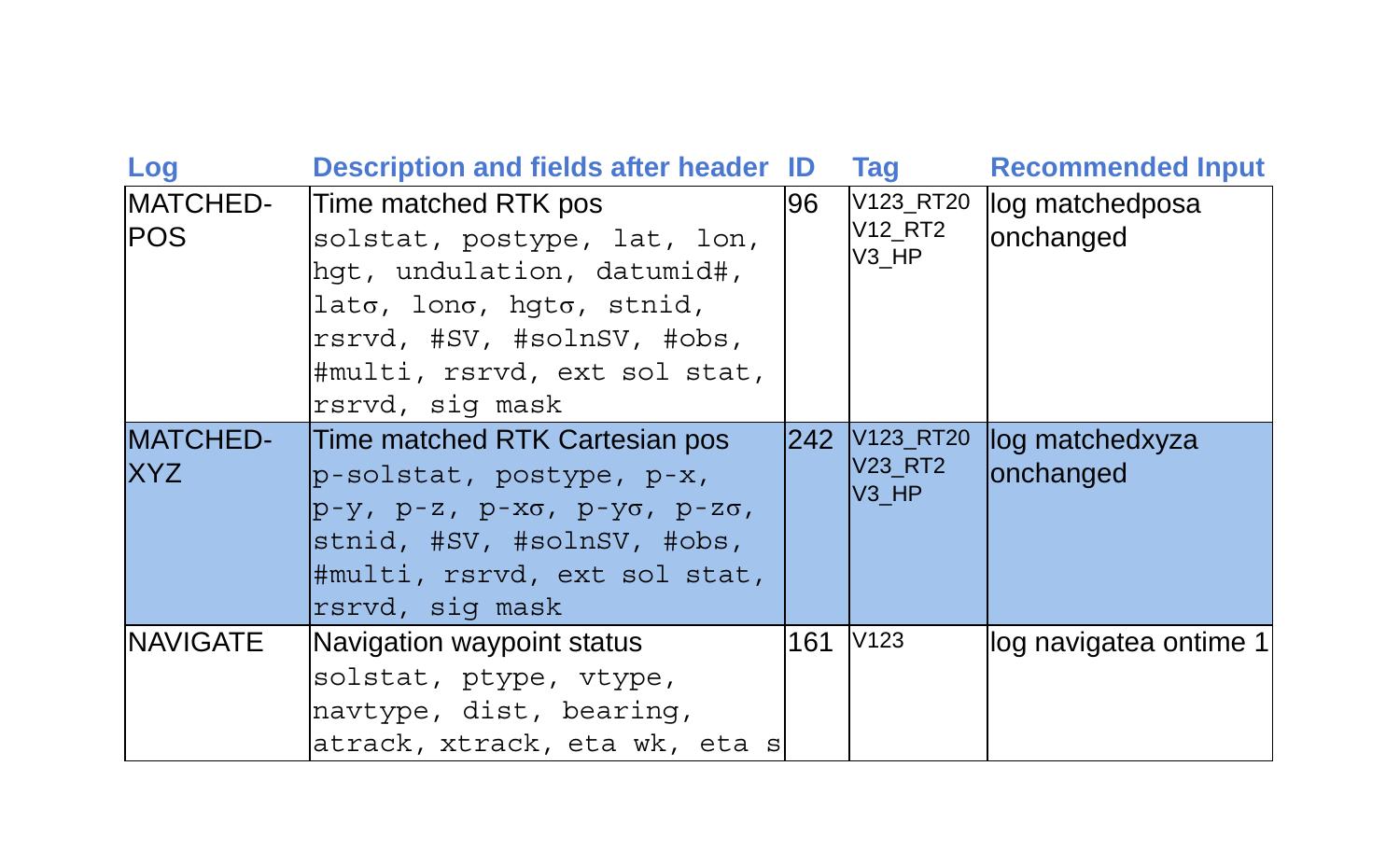| Log            | <b>Description and fields after header ID</b>                                                                                                                                                                                     | <b>Tag</b>           | <b>Recommended Input</b>   |
|----------------|-----------------------------------------------------------------------------------------------------------------------------------------------------------------------------------------------------------------------------------|----------------------|----------------------------|
|                | OMNIHPPOS OmniSTAR XP or HP pos data<br>solstat, postype, lat, lon,<br>$hat,$ undltn, datumid#, lat $\sigma$ ,<br>lono, hqto, stnid, diff age,<br>sol age, #SV, #solnSV, #obs,<br>#multi, rsrvd, ext sol stat,<br>rsrvd, sig mask | 495 V3_HP            | log omnihpposa<br>ontime 1 |
| <b>OMNIVIS</b> | OmniSTAR satellite visibility list<br>valid?, #recs, link id,<br>app flag, sat name,<br>app week, app sec, freq,<br>bit rate, service id,<br>ellip dist, global elev,<br>next rec                                                 | 860 V3_HP<br>V13 VBS | log omnivisa ontime 1      |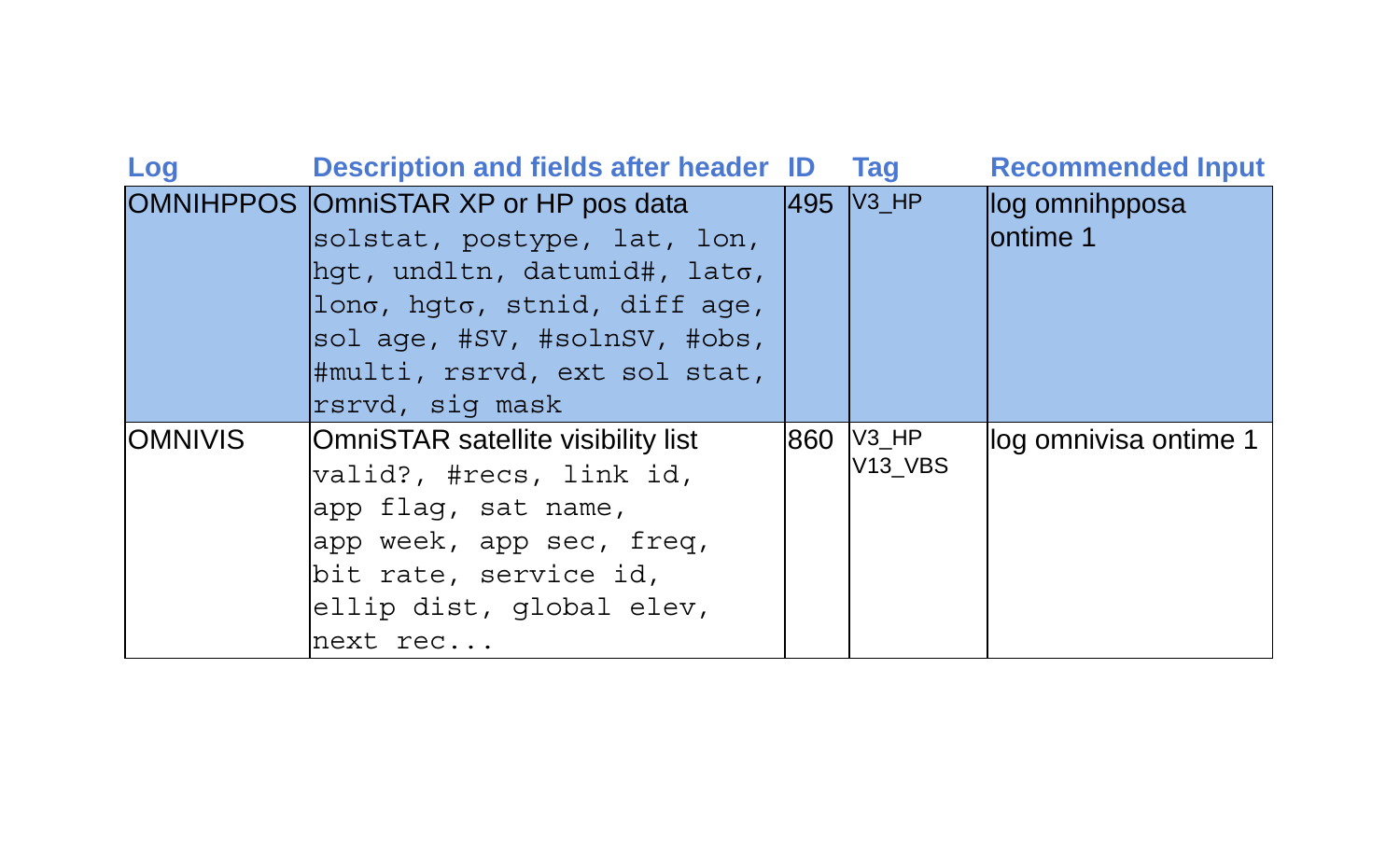| Log                                                                                | <b>Description and fields after header ID</b>                                                                                                              |                                           | <b>Tag</b>       | <b>Recommended Input</b>                                           |
|------------------------------------------------------------------------------------|------------------------------------------------------------------------------------------------------------------------------------------------------------|-------------------------------------------|------------------|--------------------------------------------------------------------|
| <b>PASSAUX</b><br><b>PASSCOMn</b><br>$(n=1,2,3)$<br><b>PASSUSBn</b><br>$(n=1,2,3)$ | Port pass-through logs to redirect data 690 V123<br>#bytes, data, next byte                                                                                | <b>233-</b><br>235<br><b>1607-</b><br>609 |                  | llog passauxa or<br>log passcom3a or<br>log passusb2a<br>onchanged |
| $(n=1,2)$                                                                          | PASSXCOMn Virtual pass-through logs redirect data 405<br>as passaux above                                                                                  | lto<br>406                                | V <sub>123</sub> | log passxcom1<br>onchanged                                         |
| <b>PORTSTATS</b>                                                                   | <b>Port stats</b><br>#ports, port, rx chars,<br>tx chars, acc rx chars,<br>dropped chars, interrupts,<br>breaks, par err, fram err,<br>overruns, next port | 72                                        | V <sub>123</sub> | llog portstata once                                                |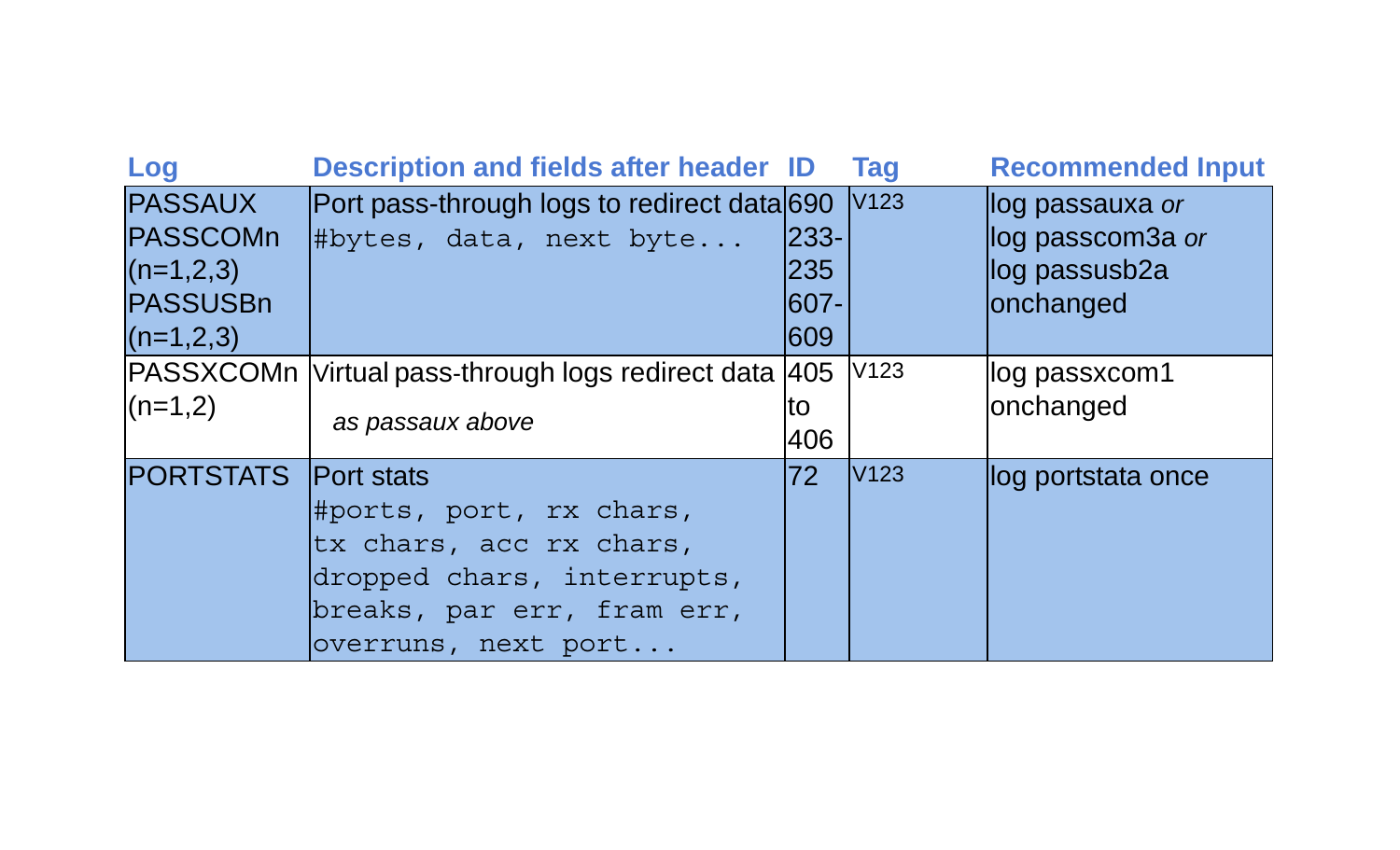| Log           | Description and fields after header ID                                                                                                                                                                 |          | <b>Tag</b>       | <b>Recommended Input</b> |
|---------------|--------------------------------------------------------------------------------------------------------------------------------------------------------------------------------------------------------|----------|------------------|--------------------------|
| <b>PSRDOP</b> | DOPs of current SVs<br>gdop, pdop, hdop, htdop,<br>tdop, cutoff, #prns, prn,<br>next prn                                                                                                               | 174 V123 |                  | log psrdopa<br>onchanged |
| <b>PSRPOS</b> | Pseudorange position<br>solstat, postype, lat, lon,<br>hqt, undltn, datumid#, lato,<br>lono, hqto, stnid, diff age,<br>sol age, #SV, #solnSV, #obs,<br>#multi, rsrvd, ext sol stat,<br>rsrvd, sig mask | 47       | V <sub>123</sub> | log psrposa ontime 1     |
| <b>PSRVEL</b> | Pseudorange velocity<br>solstat, vtype, latency,<br>age, horspd, trkgnd,<br>vertspd, rsrvd                                                                                                             | 100      | V <sub>123</sub> | log psrvela ontime 1     |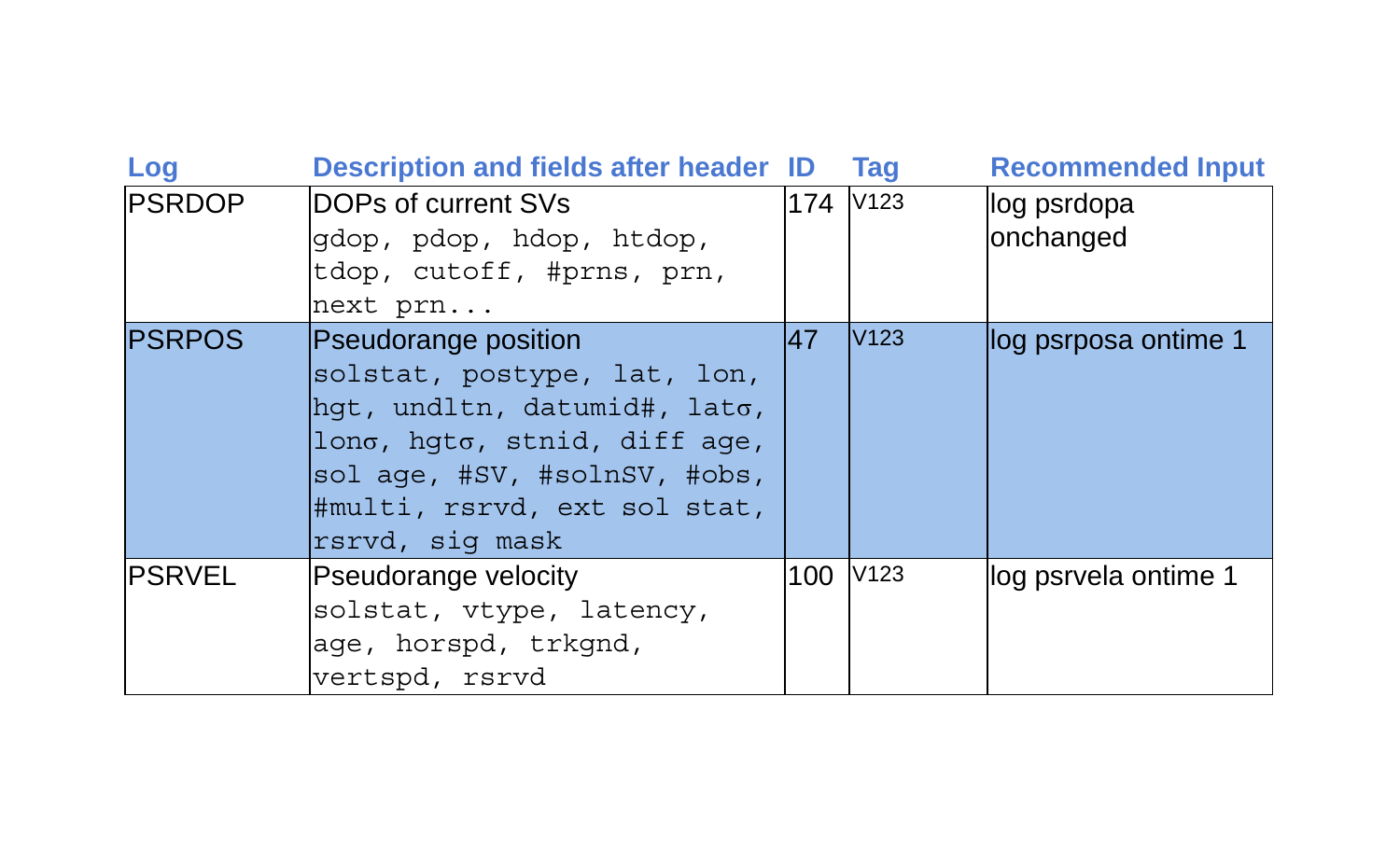| Log           | Description and fields after header ID            |                      | Tag  | <b>Recommended Input</b> |
|---------------|---------------------------------------------------|----------------------|------|--------------------------|
| <b>PSRXYZ</b> | <b>Pseudorange Cartesian position</b>             | 243 V <sub>123</sub> |      | log psrxyza ontime 1     |
|               | p-solstat, postype, p-x,                          |                      |      |                          |
|               | p-y, p-z, p-xo, p-yo, p-zo,                       |                      |      |                          |
|               | v-solstat, v-type, v-x, v-y,                      |                      |      |                          |
|               | $V-Z$ , $V-X\sigma$ , $V-Y\sigma$ , $V-Z\sigma$ , |                      |      |                          |
|               | stnid, v-latency, diff age,                       |                      |      |                          |
|               | sol age, #SV, #solnSV,                            |                      |      |                          |
|               | rsrvd, rsrvd, rsrvd,                              |                      |      |                          |
|               | ext sol stat, rsrvd, sigmask                      |                      |      |                          |
| <b>RANGE</b>  | Satellite range info                              | 43                   | V123 | log rangea ontime 30     |
|               | #obs, $prn/slotb$ , glofreq,                      |                      |      |                          |
|               | psr, psr std, adr, adr std,                       |                      |      |                          |
|               | $\text{dopp}, \text{c/no}, \text{locktime},$      |                      |      |                          |
|               | ch-tr-status, next obs                            |                      |      |                          |
|               | RANGECMP Compressed RANGE log                     | 140 V123             |      | llog rangecmpa           |
|               | #obs,1st range record,                            |                      |      | lontime 10               |
|               | $next$ $obs$                                      |                      |      |                          |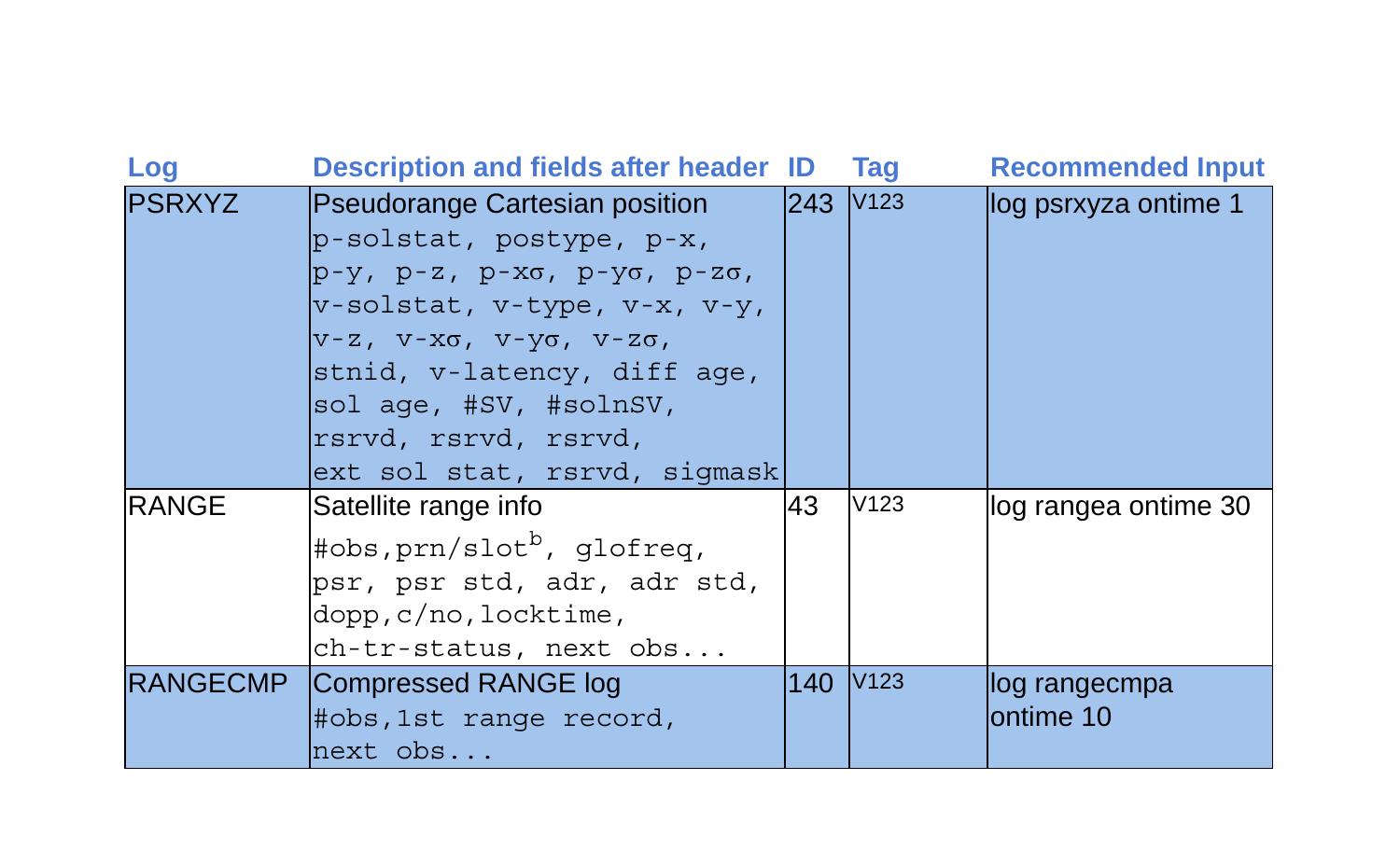| Log               | <b>Description and fields after header ID</b> |           | Tag              | <b>Recommended Input</b> |
|-------------------|-----------------------------------------------|-----------|------------------|--------------------------|
| RANGE-            | L1 version of RANGE log                       | 631       | V <sub>123</sub> | log rangegpsl1a          |
| GPSL <sub>1</sub> | #obs, prn, rsrvd, psr,                        |           |                  | ontime 30                |
|                   | psr std, adr, adr std, dopp,                  |           |                  |                          |
|                   | c/no, locktime, ch-tr-status,                 |           |                  |                          |
|                   | $next$ obs                                    |           |                  |                          |
| <b>RAWALM</b>     | Raw almanac                                   | 74        | V <sub>123</sub> | log rawalma              |
|                   | refweek, refsecs, #subframes,                 |           |                  | onchanged                |
|                   | svid, data, next subframe                     |           |                  |                          |
| <b>RAWEPHEM</b>   | Raw ephemeris                                 | 41        | V123             | log rawephema            |
|                   | prn, refweek, refsecs,                        |           |                  | onchanged                |
|                   | subframe1, subframe2,                         |           |                  |                          |
|                   | subframe3                                     |           |                  |                          |
| <b>RAWGPS-</b>    | <b>Raw subframe data</b>                      | <b>25</b> | V <sub>123</sub> | log rawgpssubframea      |
| <b>SUBFRAME</b>   | decode#, prn, subfr id,                       |           |                  | lonnew                   |
|                   | data, chan                                    |           |                  |                          |
| <b>RAWGPS-</b>    | Raw navigation word                           | 407       | V <sub>123</sub> | log rawgpsworda          |
| <b>WORD</b>       | prn, nav word                                 |           |                  | lonnew                   |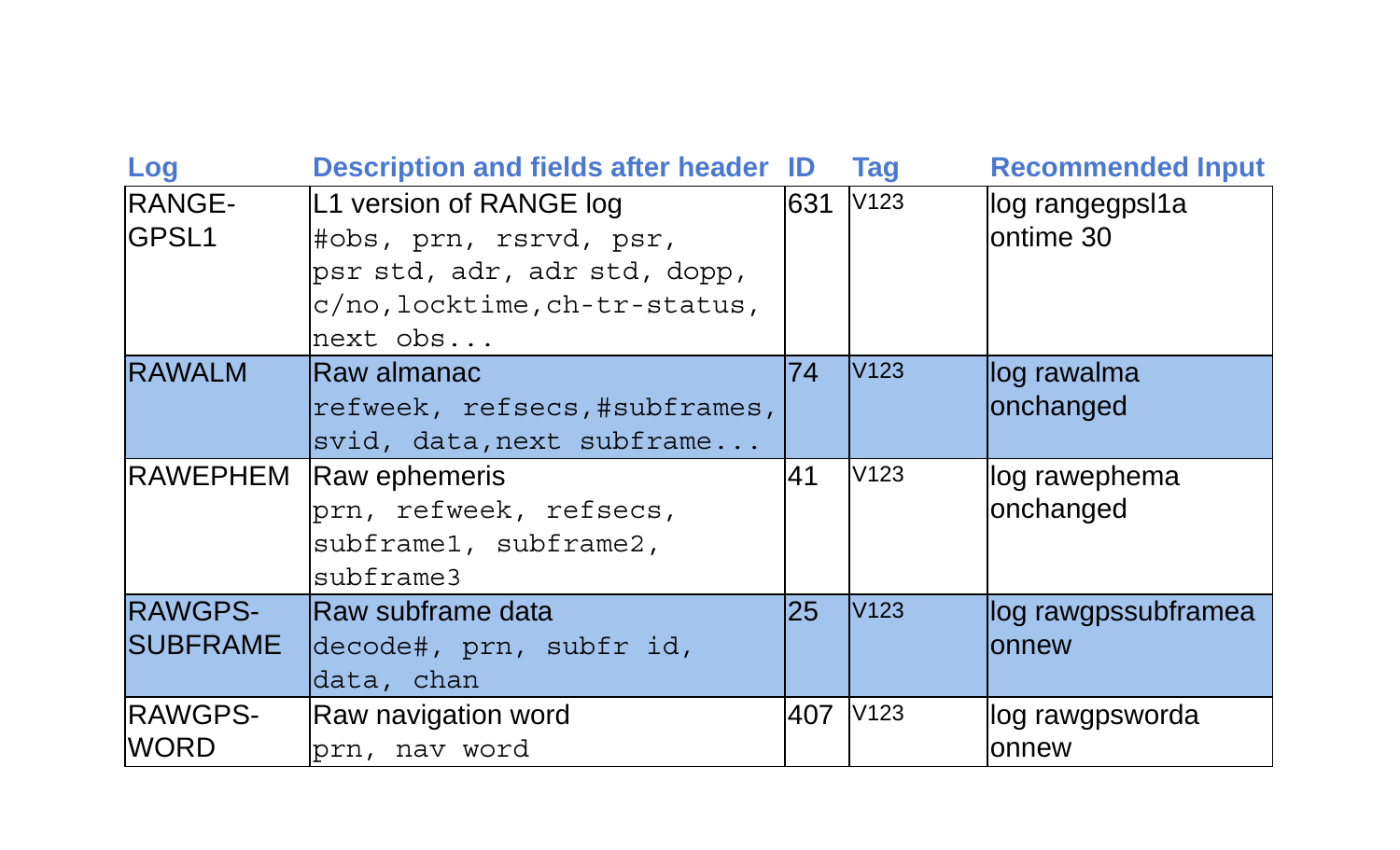| Log           | Description and fields after header ID Tag |     |               | <b>Recommended Input</b>         |
|---------------|--------------------------------------------|-----|---------------|----------------------------------|
|               | RAWLBAND- Raw L-Band frame data            |     |               | 732 V13_CDGPS log rawlbandframea |
| <b>FRAME</b>  | frame#, channelcode, data                  |     |               | lonnew                           |
|               | RAWLBAND- Raw L-Band data packet           |     | 733 V13_VBS   | log rawlbandpacketa              |
| <b>PACKET</b> | #recs, data                                |     | V3 HP         | onnew                            |
|               | RAWWAAS- Raw SBAS frame data               | 287 |               | V123_SBAS log rawwaasframea      |
| <b>FRAME</b>  | decode#, prn, waas msq id,                 |     |               | lonnew                           |
|               | data, chan                                 |     |               |                                  |
|               | REFSTATION Ref. station pos and health     |     | 175 V123_RT20 | log refstationa                  |
|               | status, x, y, z, health,                   |     | V3 RT2        | onchanged                        |
|               | stn type, stn id                           |     |               |                                  |
| RTCADATA1     | Differential GPS corrections               | 392 |               | V123_DGPS log rtcadata1a ontime  |
|               | z-count, aeb, #prns,                       |     |               | 103                              |
|               | $prn/slotb$ , rnge, iode,                  |     |               |                                  |
|               | rnge rate, udre, next prn                  |     |               |                                  |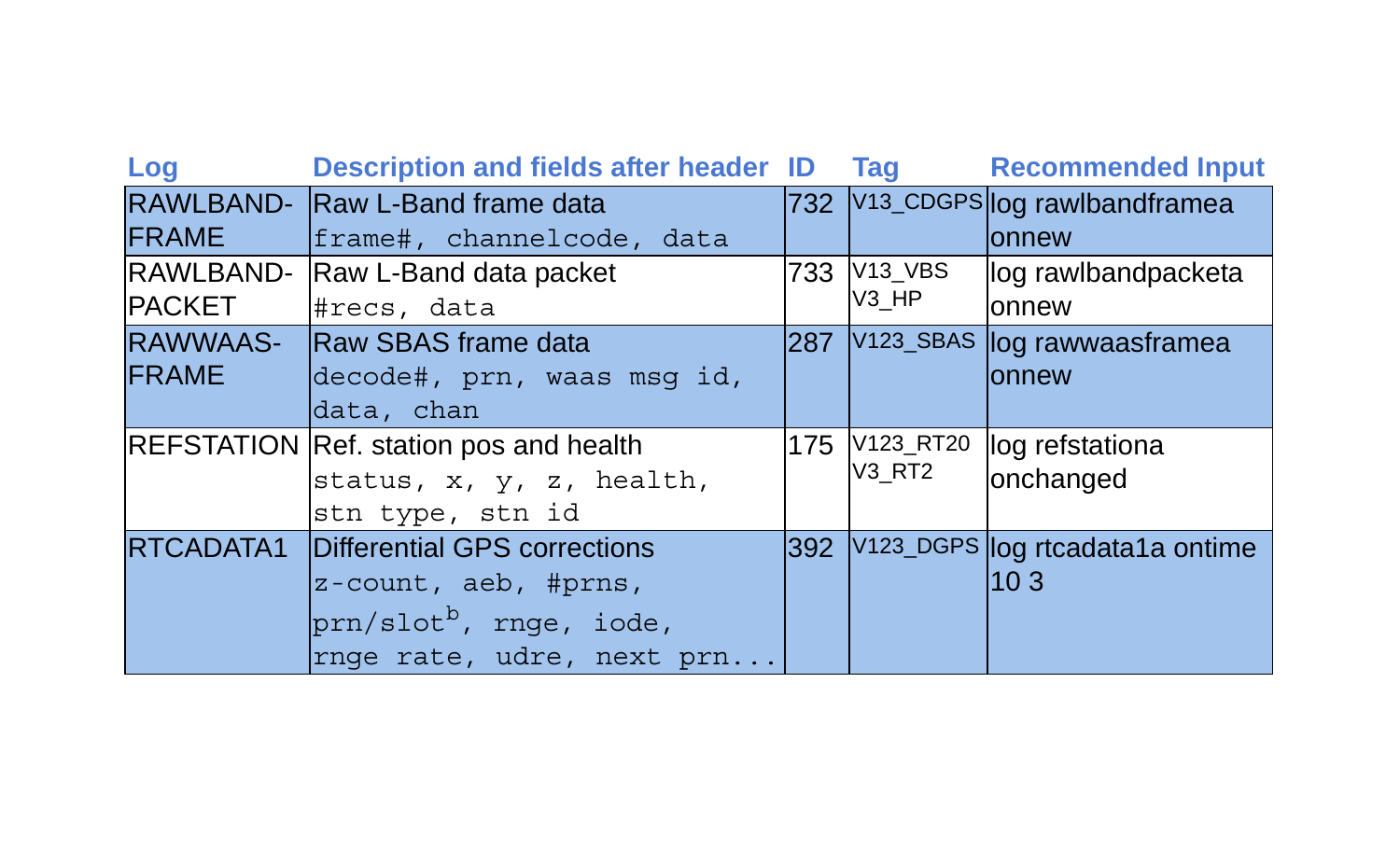| Log              | Description and fields after header ID Tag |     |               | <b>Recommended Input</b>         |
|------------------|--------------------------------------------|-----|---------------|----------------------------------|
| RTCADATA-        | Ephemeris and time info                    |     |               | 393 V123_DGPS log rtcadataephema |
| <b>IEPHEM</b>    | des, subtype, week, sec,                   |     |               | ontime 107                       |
|                  | prn/slot <sup>b</sup> , rsrvd, raw data    |     |               |                                  |
| <b>RTCADATA-</b> | <b>Base station observations</b>           |     | 394 V123_RT20 | log rtcadataobsa                 |
| <b>OBS</b>       | des, subtype, min psr, sec,                |     | V23_RT2       | lontime 2                        |
|                  | rsrvd, #prns, trans id,                    |     |               |                                  |
|                  | 11 lock, 12 lock,                          |     |               |                                  |
|                  | l1 psr off, l2 psr off,                    |     |               |                                  |
|                  | 11 adr off, 12 adr off,                    |     |               |                                  |
|                  | 12 encrypt, rsrvd, next id                 |     |               |                                  |
|                  | IRTCADATA2- Base station observations      | 808 | V123_RT20     | log rtcadata2obsa                |
| IOBS             | des, subtype, qpstimebias,                 |     | V23 RT2       | lontime 2                        |
|                  | sec, rsrvd, #prns, trans id,               |     |               |                                  |
|                  | 11 lock, 12 lock,                          |     |               |                                  |
|                  | 11 psr off, 12 psr off,                    |     |               |                                  |
|                  | 11 adr off, 12 adr off,                    |     |               |                                  |
|                  | 12 encrypt, rsrvd, next id                 |     |               |                                  |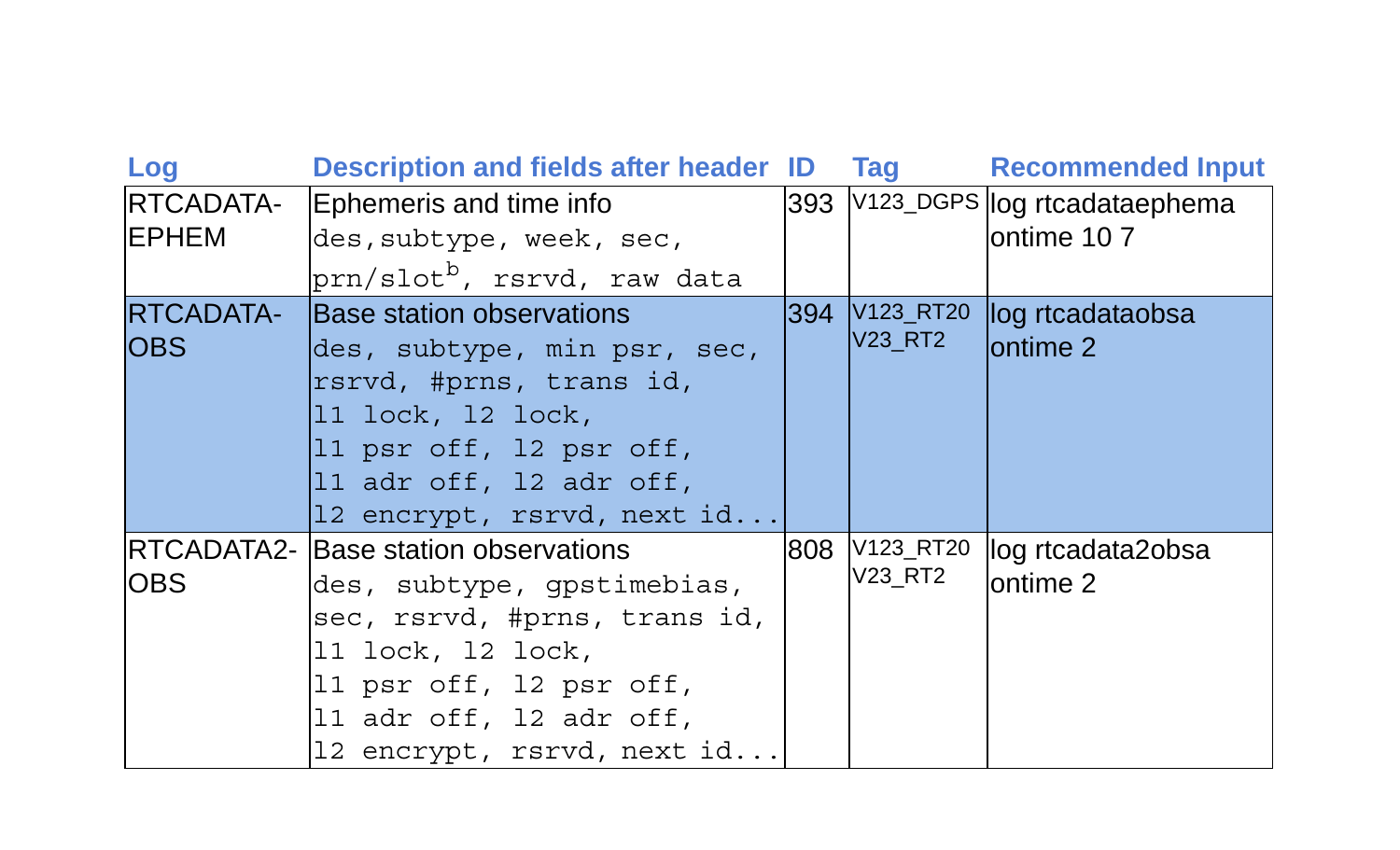| Log                      | <b>Description and fields after header ID</b>                                                                                             | Tag                             | <b>Recommended Input</b>                 |
|--------------------------|-------------------------------------------------------------------------------------------------------------------------------------------|---------------------------------|------------------------------------------|
| RTCADATA-<br><b>REF</b>  | Base station parameters<br>des, subtype, x pos, y pos,<br>z pos, rsrvd                                                                    | 395 V123_RT20<br><b>V23 RT2</b> | log rtcadatarefa<br>ontime 10            |
| RTCM-<br>DATA1001        | L1 GPS RTK observables<br>rtcmv3 header <sup>c</sup> , #prns,<br>prn#, code ind, psr,<br>phase-psdo, locktime ind,<br>next prn            | 784 V123 RT20<br>V23_RT2        | log rtcmdata1001a<br>ontime 103          |
| <b>RTCM-</b><br>DATA1002 | Extended L1 GPS RTK obs<br>rtcmv3 header <sup>c</sup> , #prns,<br>prn#, code ind, psr,<br>phase-psdo, locktime ind,<br>amb, cnr, next prn | 785 V123_RT20<br><b>V23 RT2</b> | log rtcmdata1002a<br>ontime <sub>7</sub> |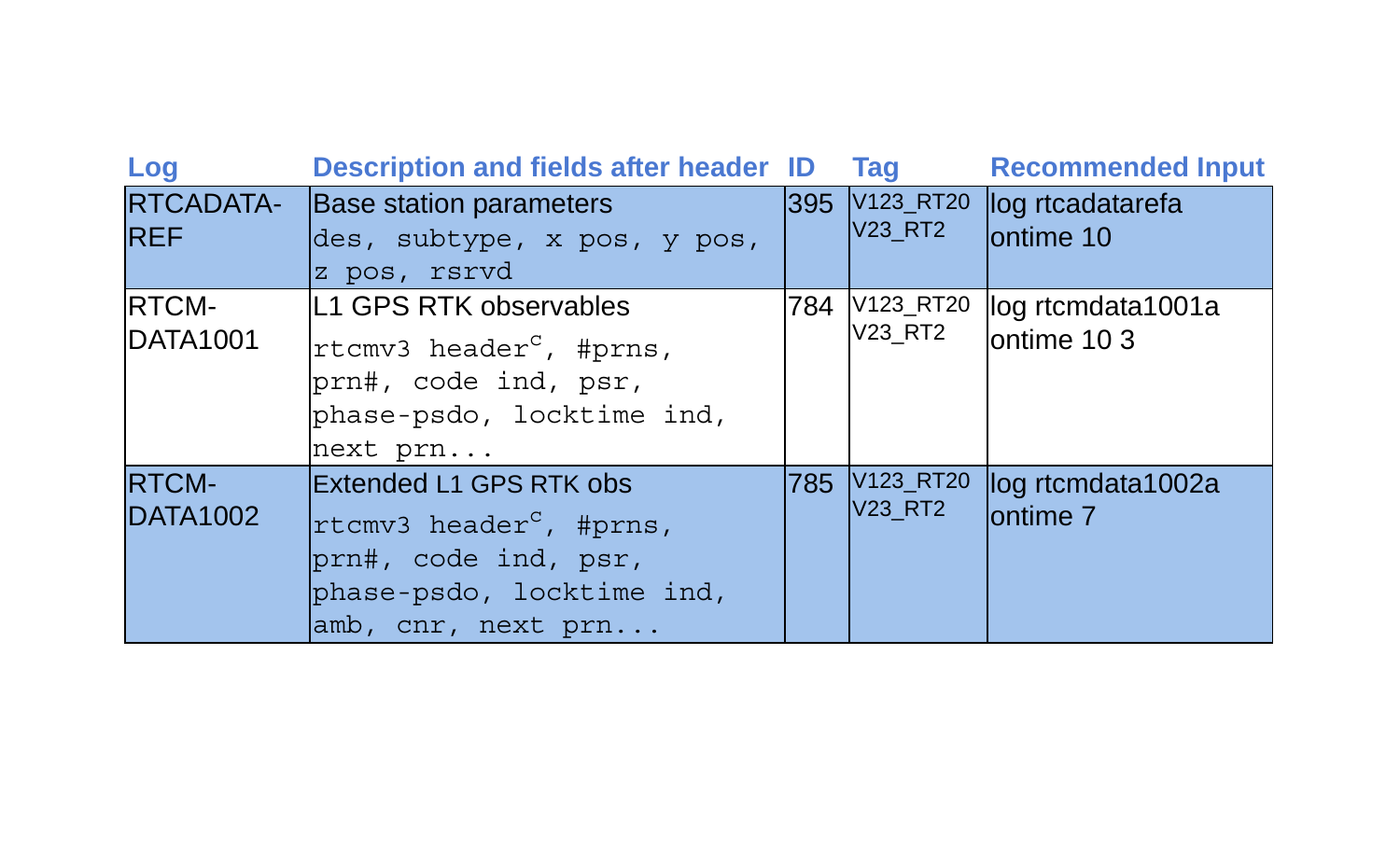| Log             | <b>Description and fields after header ID</b> | Taq     | <b>Recommended Input</b>        |
|-----------------|-----------------------------------------------|---------|---------------------------------|
| RTCM-           | L1/L2 GPS RTK observables                     |         | 786 V123_RT20 log rtcmdata1003a |
| <b>DATA1003</b> | rtcmv3 header <sup>c</sup> , #prns,           | V23 RT2 | ontime <sub>7</sub>             |
|                 | prn#, 11 code ind, 11 psr,                    |         |                                 |
|                 | $ 11 \rangle$ phase-psdo,                     |         |                                 |
|                 | 11 locktime ind,                              |         |                                 |
|                 | 12 code ind, 1112 psr diff,                   |         |                                 |
|                 | 12 phase 11 psdo,                             |         |                                 |
|                 | 1112 locktime ind,                            |         |                                 |
|                 | next prn                                      |         |                                 |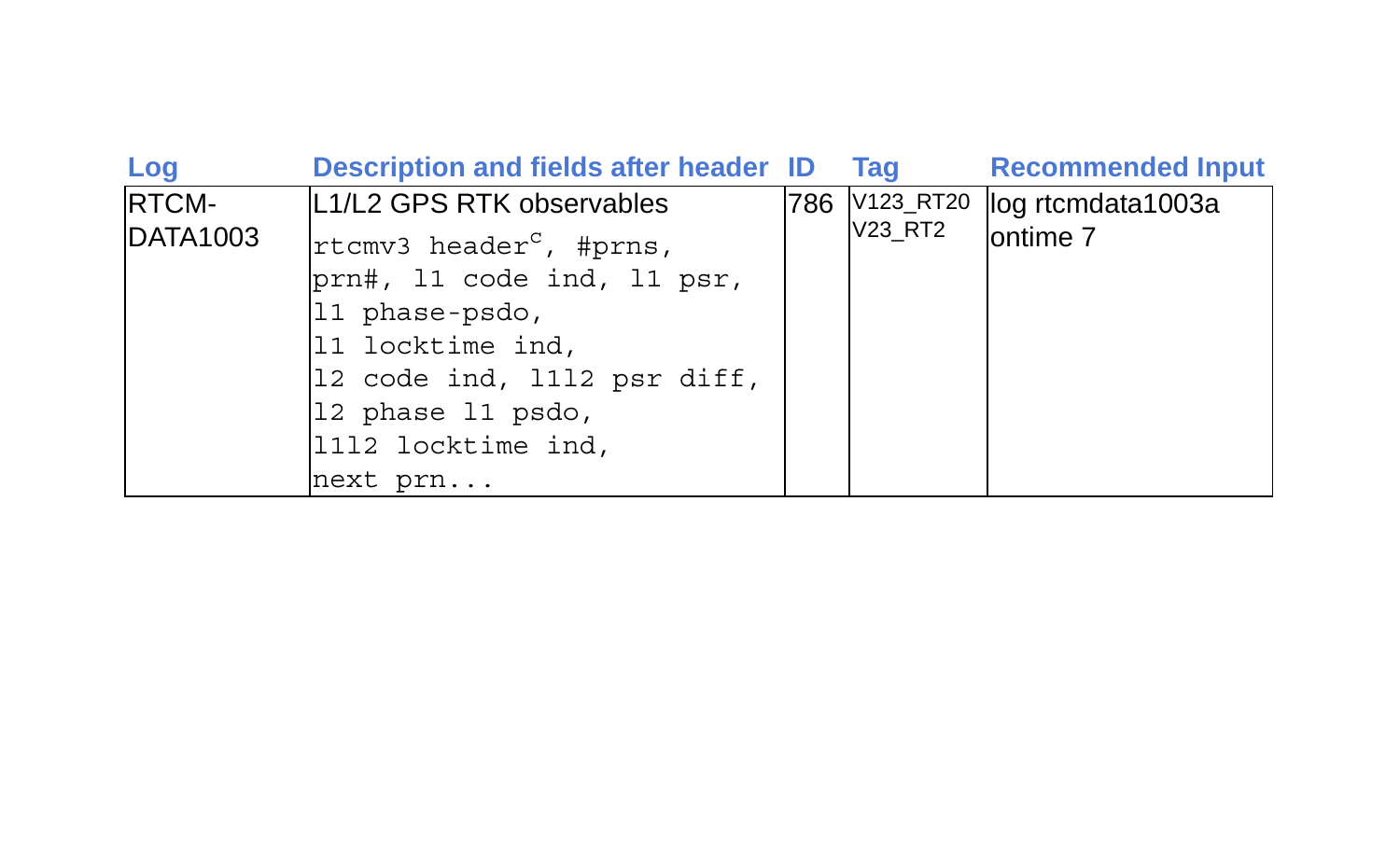| Log                             | <b>Description and fields after header ID</b>                                                                                                                                                                                                     |       | Tag                      | <b>Recommended Input</b>                           |
|---------------------------------|---------------------------------------------------------------------------------------------------------------------------------------------------------------------------------------------------------------------------------------------------|-------|--------------------------|----------------------------------------------------|
| <b>RTCM-</b><br><b>DATA1004</b> | Extended L1/L2 GPS RTK obs<br>rtcmv3 header <sup>c</sup> , #prns,<br>prn#, 11 code ind, 11 psr,<br>11 phase psdo,<br>11 locktime ind, 11 amb,<br>11 cnr, 12 code ind,<br>1112 psr diff,<br>12 phase 11 psdo,<br>locktime ind, 12 cnr,<br>next prn | 1787. | <b>V23_RT2</b>           | V123_RT20 log rtcmdata1004a<br>ontime <sub>7</sub> |
| <b>RTCM-</b><br>IDATA1005       | <b>IRTK base station ARP</b><br>msq#, base id, rsrvd,<br>gps ind, glo ind, gal ind,<br>rsrvd, ecef-x, rsrvd,<br>ecef-y, rsrvd, ecef-z                                                                                                             |       | 788 V123_RT20<br>V23_RT2 | log rtcmdata1005a<br>ontime 3                      |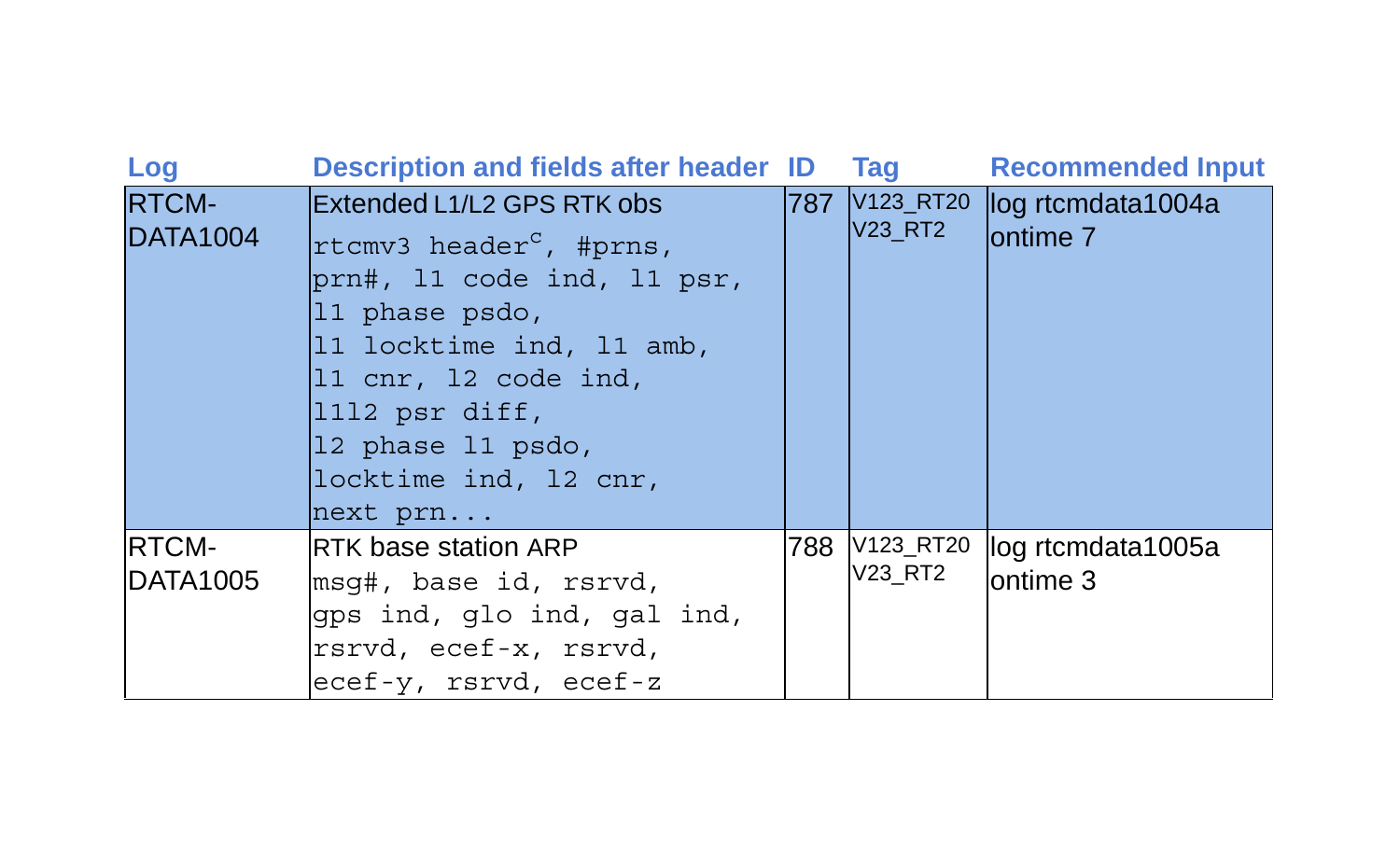| Log                      | <b>Description and fields after header ID</b>               |     | <b>Tag</b>                  | <b>Recommended Input</b>      |
|--------------------------|-------------------------------------------------------------|-----|-----------------------------|-------------------------------|
| RTCM-<br><b>DATA1006</b> | <b>RTK base ARP/antenna height</b><br>msq#, base id, rsrvd, | 789 | V123_RT20<br><b>V23 RT2</b> | log rtcmdata1006a<br>ontime 3 |
|                          | qps ind, qlo ind, gal ind,<br>rsrvd, ecef-x, rsrvd,         |     |                             |                               |
|                          | ecef-y, rsrvd, ecef-z,<br>antenna hqt                       |     |                             |                               |
|                          | <b>IRTCMDATA1</b> Differential GPS corrections              |     |                             | 396 V123_DGPS log rtcmdata1a  |
|                          | rtcm header <sup>d</sup> , #prns,                           |     |                             | ontime 103                    |
|                          | scale, udre, prn/slot <sup>b</sup> ,                        |     |                             |                               |
|                          | psr corr, rate corr, iod,                                   |     |                             |                               |
|                          | next prn                                                    |     |                             |                               |
|                          | RTCMDATA3 Base station parameters                           |     | 402 V123_RT20               | log rtcmdata3a                |
|                          | rtcm header <sup>d</sup> , ecef-x,                          |     | V23 RT2                     | ontime 10                     |
|                          | $ e c e f - v$ , ecef-z                                     |     |                             |                               |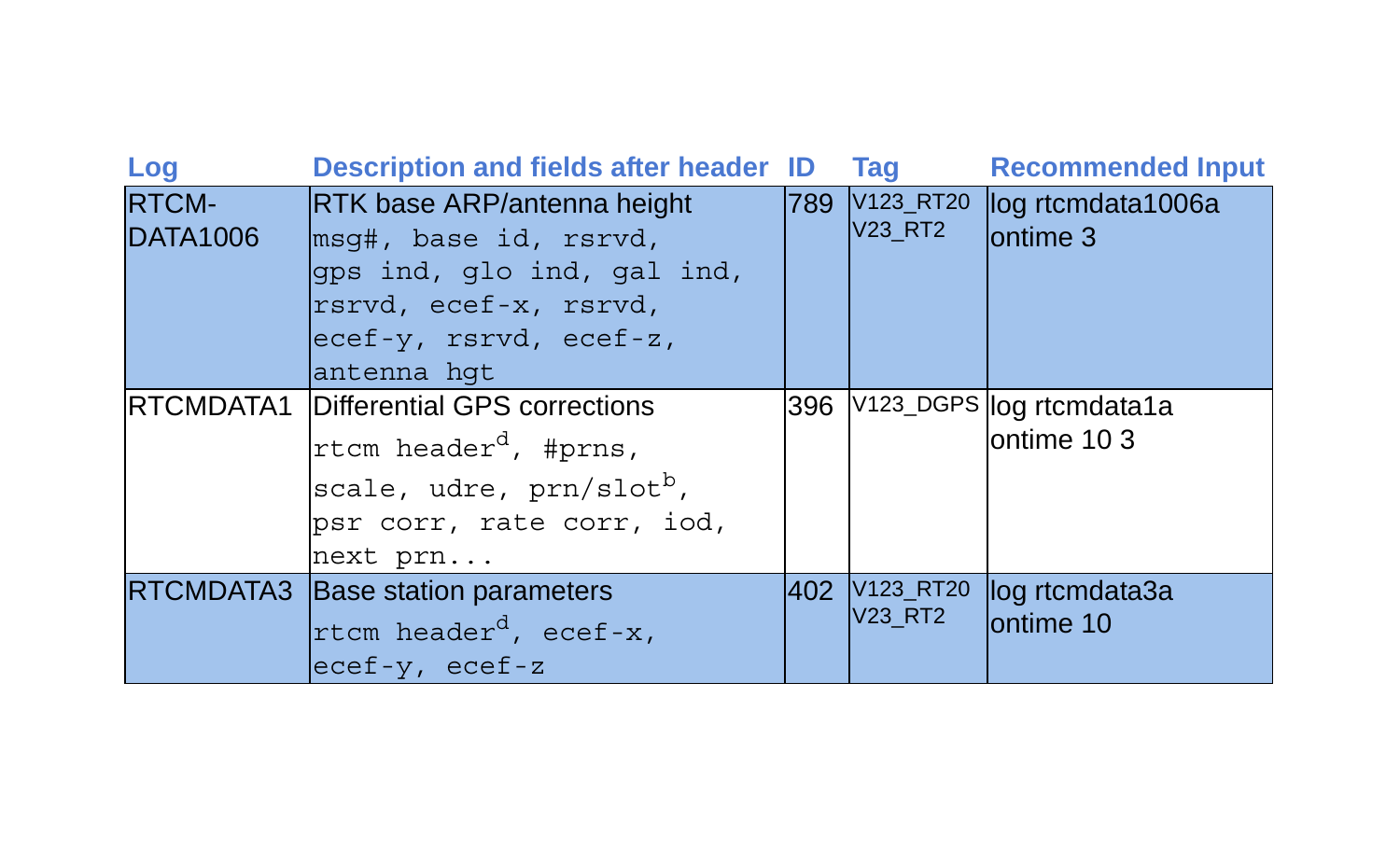| Log                | <b>Description and fields after header ID</b> |        | <b>Tag</b> | <b>Recommended Input</b>       |
|--------------------|-----------------------------------------------|--------|------------|--------------------------------|
|                    | RTCMDATA9 Partial DGPS corrections            | 404    | V23 DGPS   | log rtcmdata9a                 |
|                    | rtcm header <sup>d</sup> , #prns,             |        |            | ontime 10                      |
|                    | scale, udre, prn/slot <sup>b</sup> ,          |        |            |                                |
|                    | psr corr, rate corr, iod,                     |        |            |                                |
|                    | next prn                                      |        |            |                                |
| <b>RTCM-</b>       | lonospheric corrections                       | l397 l |            | V123_DGPS log rtcmdata15a      |
| DATA <sub>15</sub> | rtcm header <sup>d</sup> , #prns,             |        |            | ontime 10                      |
|                    | rsrvd, sat type, prn/slot <sup>b</sup> ,      |        |            |                                |
|                    | ion delay, ion rate,                          |        |            |                                |
|                    | next prn                                      |        |            |                                |
| <b>RTCM-</b>       | Special message                               | 398    |            | V123_DGPS log rtcmdata16a once |
| DATA <sub>16</sub> | rtcm header <sup>d</sup> , #chars,            |        |            |                                |
|                    | character, next char                          |        |            |                                |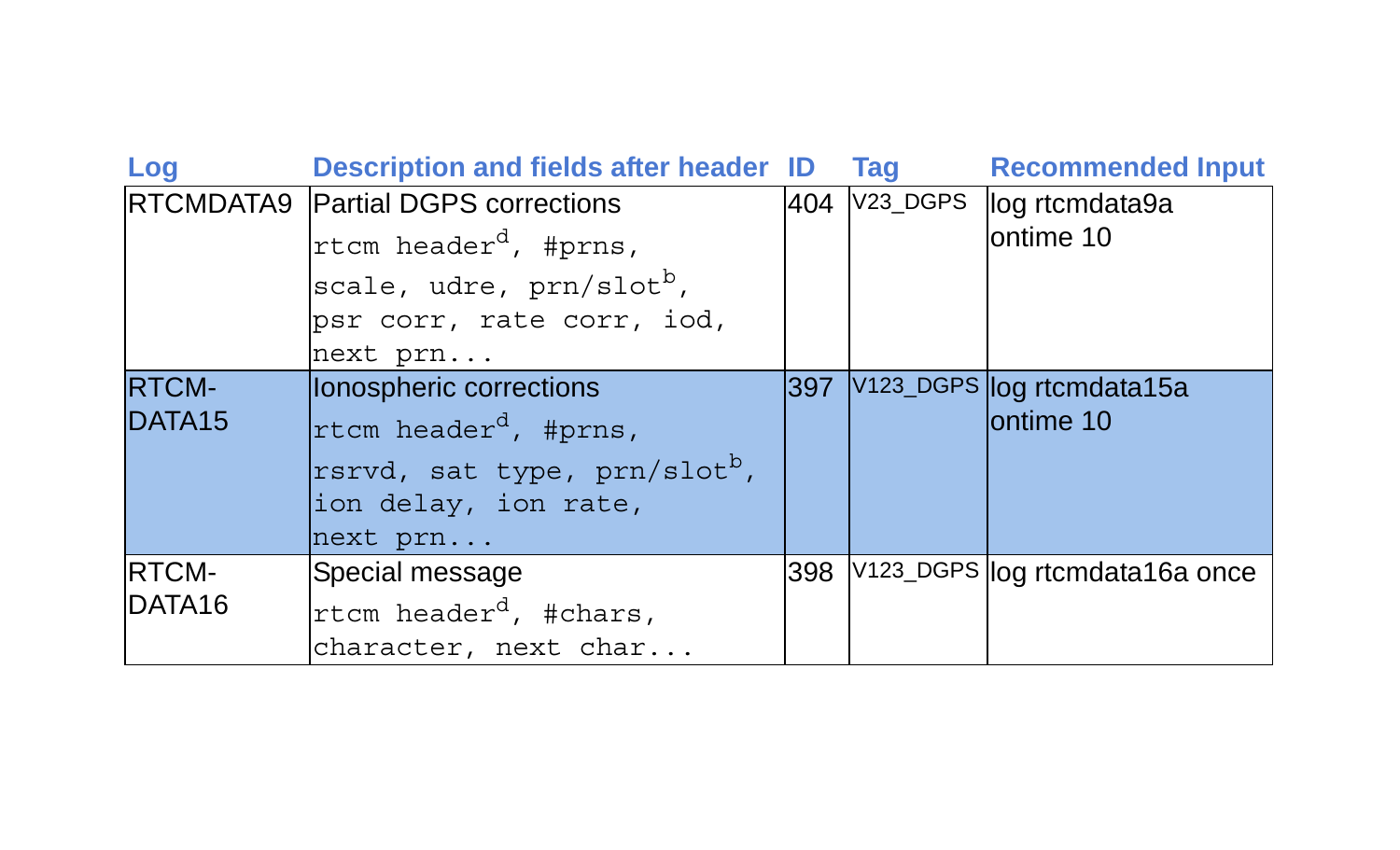| Log                             | <b>Description and fields after header ID</b>                                                                                                                                                                                                                                                                                                                                                             | Tag            | <b>Recommended Input</b>                     |
|---------------------------------|-----------------------------------------------------------------------------------------------------------------------------------------------------------------------------------------------------------------------------------------------------------------------------------------------------------------------------------------------------------------------------------------------------------|----------------|----------------------------------------------|
| <b>RTCM-</b><br><b>DATA1819</b> | <b>Raw measurements</b><br>rtcm header <sup>d</sup> for rtcm18,<br>freq, rsrvd, gnss time,<br>#rtcm18obs, multi bit,<br>code, sat type, prn/slot <sup>b</sup> ,<br>quality, continuity, phase,<br>$next$ rtcm18obs, ,<br>rtcm header for rtcm19,<br>freq, smoothing, qnss time,<br>#rtcm19obs, multi bit, code,<br>sat type, prn/slot <sup>b</sup> , quality,<br>multipath, range,<br>$next$ rt $cm19obs$ | <b>V23 RT2</b> | 399 V123_RT20 log rtcmdata1819a<br>lontime 2 |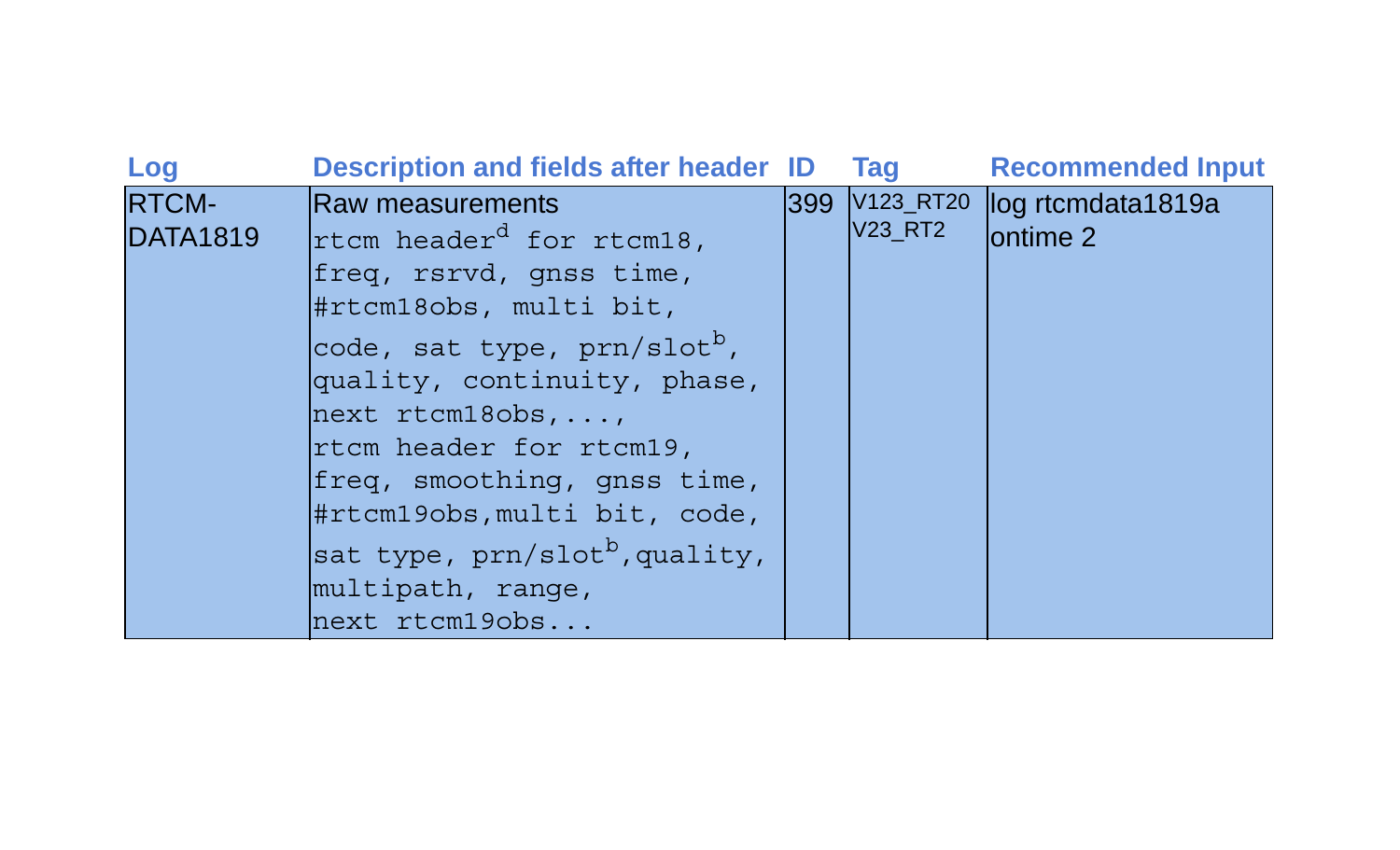| Log               | <b>Description and fields after header ID</b>                                                                                                                                                                                                                                                                 | <b>Tag</b> | <b>Recommended Input</b>                      |
|-------------------|---------------------------------------------------------------------------------------------------------------------------------------------------------------------------------------------------------------------------------------------------------------------------------------------------------------|------------|-----------------------------------------------|
| RTCMDATA-<br>2021 | Measurement corrections<br>rtcm header <sup>d</sup> for rtcm20,<br>freq, rsrvd, qnss time,<br>#rtcm20obs, multi bit, code,<br>sat type, prn/slot <sup>b</sup> ,<br>quality, continuity, iode,<br>phase, next $r$ tcm20obs, ,<br>rtcm header for rtcm21,<br>freq, rsrvd, qnss time,<br>#rtcm21obs, rate scale, | V23_RT2    | 400 V123_RT20 log rtcmdata2021a<br>lontime 10 |
|                   | code, sat type, prn/slot <sup>b</sup> ,<br>corr scale, quality,<br>multipath, iode, range corr,<br>range rate,<br>next rtcm21obs                                                                                                                                                                              |            |                                               |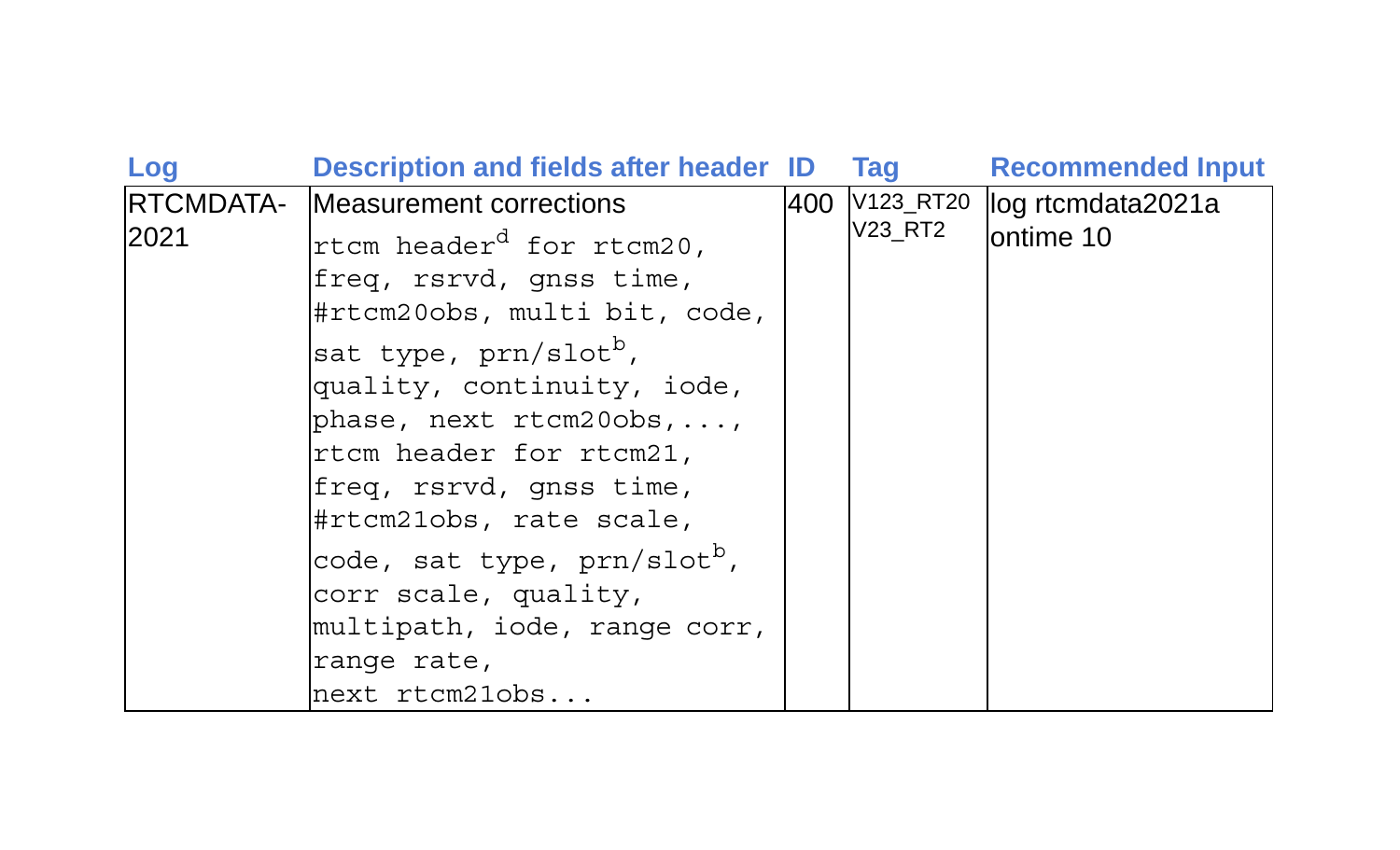| Log                    | <b>Description and fields after header ID</b>                                                                                                                                           |      | Tag                         | <b>Recommended Input</b>      |
|------------------------|-----------------------------------------------------------------------------------------------------------------------------------------------------------------------------------------|------|-----------------------------|-------------------------------|
| <b>RTCM-</b><br>DATA22 | Extended base station<br>rtcm header <sup>d</sup> , 11 ecef-x,<br>l1 ecef-y, l1 ecef-z, rsrvd,<br>height stat, phase center,<br>$12 \text{ ecef-x}$ , 12 ecef-y,<br>$12 \text{ eccf-z}$ | 1401 | V123_RT20<br><b>V23_RT2</b> | log rtcmdata22a<br>lontime 10 |
| <b>RTCM-</b><br>DATA23 | Antenna type definition record<br>rtcm header <sup>d</sup> , rsrvd,<br>ARP, ser flag, #chars, ant<br>descrp, setup id, rsvrd,<br>#chars2, ant ser#                                      | 663  | V123_RT20<br>V23_RT2        | log rtcmdata23a<br>ontime 5   |
| <b>RTCM-</b><br>DATA24 | Antenna reference point parameters<br>rtcm header <sup>d</sup> , ecef-x,<br>rsrvd, ecef-y, rsrvd,<br>ecef-z, sys ind, ant flag,<br>ant ht, rsrvd                                        | 1664 | V123_RT20<br><b>V23_RT2</b> | log rtcmdata24a<br>lontime 5  |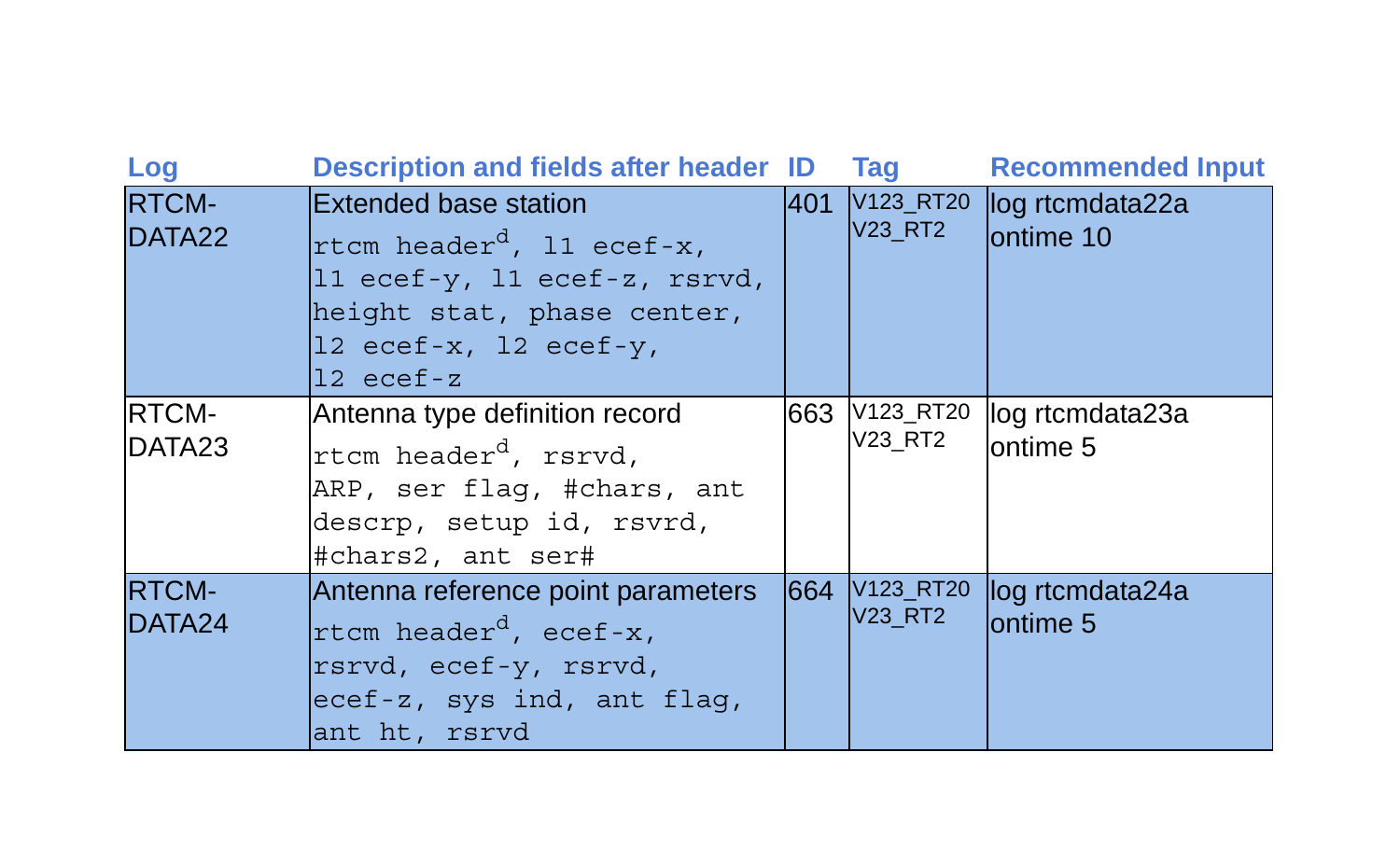| Log                     | <b>Description and fields after header ID</b>                                                                                                                |       | Tag                               | <b>Recommended Input</b>     |
|-------------------------|--------------------------------------------------------------------------------------------------------------------------------------------------------------|-------|-----------------------------------|------------------------------|
| <b>RTCM-</b><br>DATA31  | <b>GLONASS differential corrections</b><br>rtcm header <sup>d</sup> , #recs,<br>scale, udre, prn, cor,<br>cor rate, change, tod,<br>next rec                 | 868   | V1G23_G &<br>V123_RT20<br>V23 RT2 | log rtcmdata31a<br>ontime 2  |
| <b>RTCM-</b><br>DATA32  | <b>GLONASS</b> base station parameters<br>rtcm header <sup>d</sup> , ecef-x,<br>$ e c e f - y $ , ecef-z                                                     | 1878. | V1G23_G &<br>V123_RT20<br>V23 RT2 | log rtcmdata32a<br>lontime 2 |
| <b>RTCM-</b><br>IDATA36 | Special extended message<br>rtcm header <sup>d</sup> , #chars,<br>character, next char                                                                       |       | 879 V1G23_G                       | log rtcmdata36a once         |
| <b>RTCM-</b><br>DATA59  | Type 59N-0 NovAtel RT20<br>rtcm header <sup>d</sup> , subtype, min<br>psr, time offset, rsrvd,<br>#prns, prn/slot <sup>b</sup> , lock, psr,<br>adr, next prn | l403. | V123_RT20<br><b>V23 RT2</b>       | log rtcmdata59a<br>ontime 10 |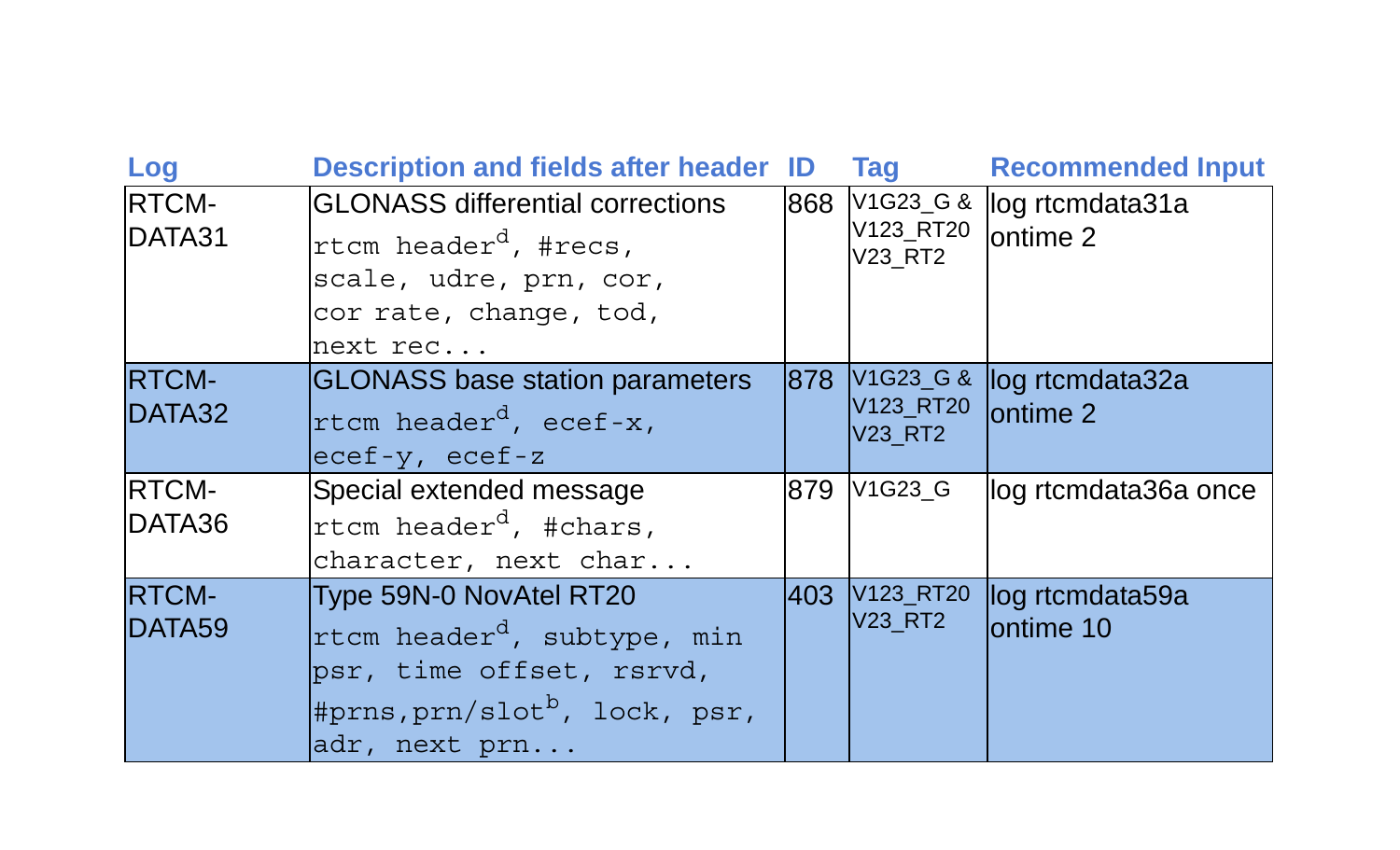| Log            | <b>Description and fields after header ID</b>                     |  | <b>Tag</b>                      | <b>Recommended Input</b>      |
|----------------|-------------------------------------------------------------------|--|---------------------------------|-------------------------------|
| <b>RTCM-</b>   | NovAtel proprietary GLONASS<br>DATA59GLO differential corrections |  | V123_DGPS ontime 2              | 905 V1G23_G & log rtcmdata31a |
|                | rtcm header <sup>d</sup> , subtype, #recs,                        |  |                                 |                               |
|                | scale, udre, prn, cor,                                            |  |                                 |                               |
|                | cor rate, change, tod,                                            |  |                                 |                               |
|                | next rec                                                          |  |                                 |                               |
| <b>RTKDATA</b> | <b>RTK</b> specific info                                          |  | 215 V123_RT20<br><b>V23 RT2</b> | log rtkdata onchanged         |
|                | sol status, pos type,                                             |  |                                 |                               |
|                | rtk info, #SV, #solnSV,                                           |  |                                 |                               |
|                | #obs, #multi, rsrvd, ext sol                                      |  |                                 |                               |
|                | stat, rsrvd, sig mask,                                            |  |                                 |                               |
|                | search state, #lane,                                              |  |                                 |                               |
|                | $[c: 3x3], \Delta x, \Delta y, \Delta z,$                         |  |                                 |                               |
|                | xσ, yσ, zσ, ref prn, #svs,                                        |  |                                 |                               |
|                | prn/slot <sup>b</sup> , ambiguity type,                           |  |                                 |                               |
|                | residual, next sv                                                 |  |                                 |                               |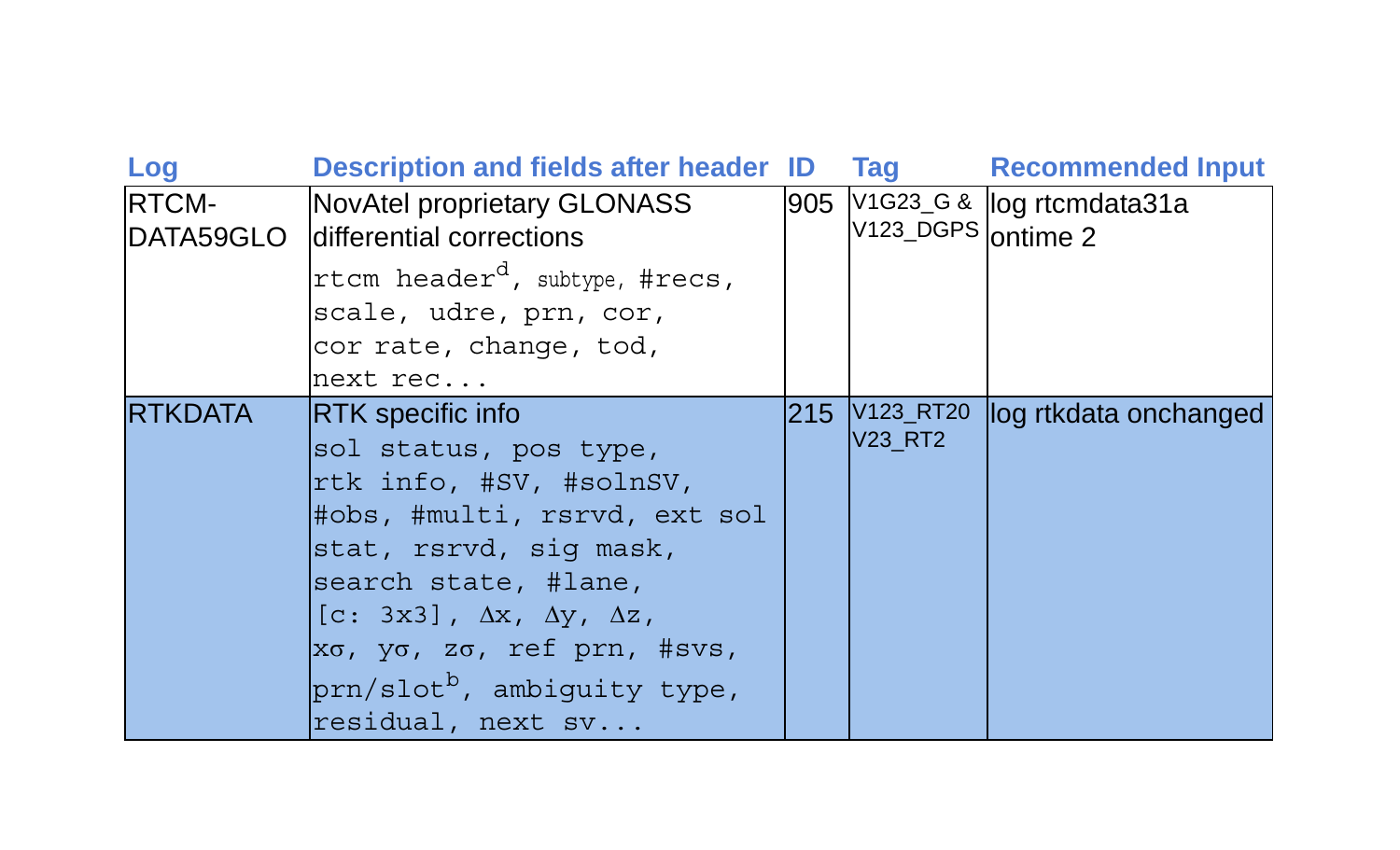| Log                   | <b>Description and fields after header ID</b>          |     | <b>Tag</b>           | <b>Recommended Input</b> |
|-----------------------|--------------------------------------------------------|-----|----------------------|--------------------------|
| <b>RTKPOS</b>         | RTK low latency pos data<br>sol status, pos type, lat, | 141 | V123_RT20<br>V23 RT2 | log rtkposa ontime 1     |
| lon, hqt, undulation, |                                                        |     |                      |                          |
|                       | datum id#, lato, lono, hqto,                           |     |                      |                          |
|                       | stn id, diff age, sol age,                             |     |                      |                          |
|                       | #SV, #solnSV, #obs, #multi,                            |     |                      |                          |
|                       | rsrvd, ext sol stat, rsrvd,                            |     |                      |                          |
|                       | sig mask                                               |     |                      |                          |
| <b>RTKVEL</b>         | <b>RTK</b> velocity                                    |     | 216 V123 RT20        | log rtkvela ontime 1     |
|                       | sol status, vel type,                                  |     | <b>V23 RT2</b>       |                          |
|                       | latency, age, hor spd,                                 |     |                      |                          |
|                       | track over gnd, vert spd,                              |     |                      |                          |
|                       | Irsrvd                                                 |     |                      |                          |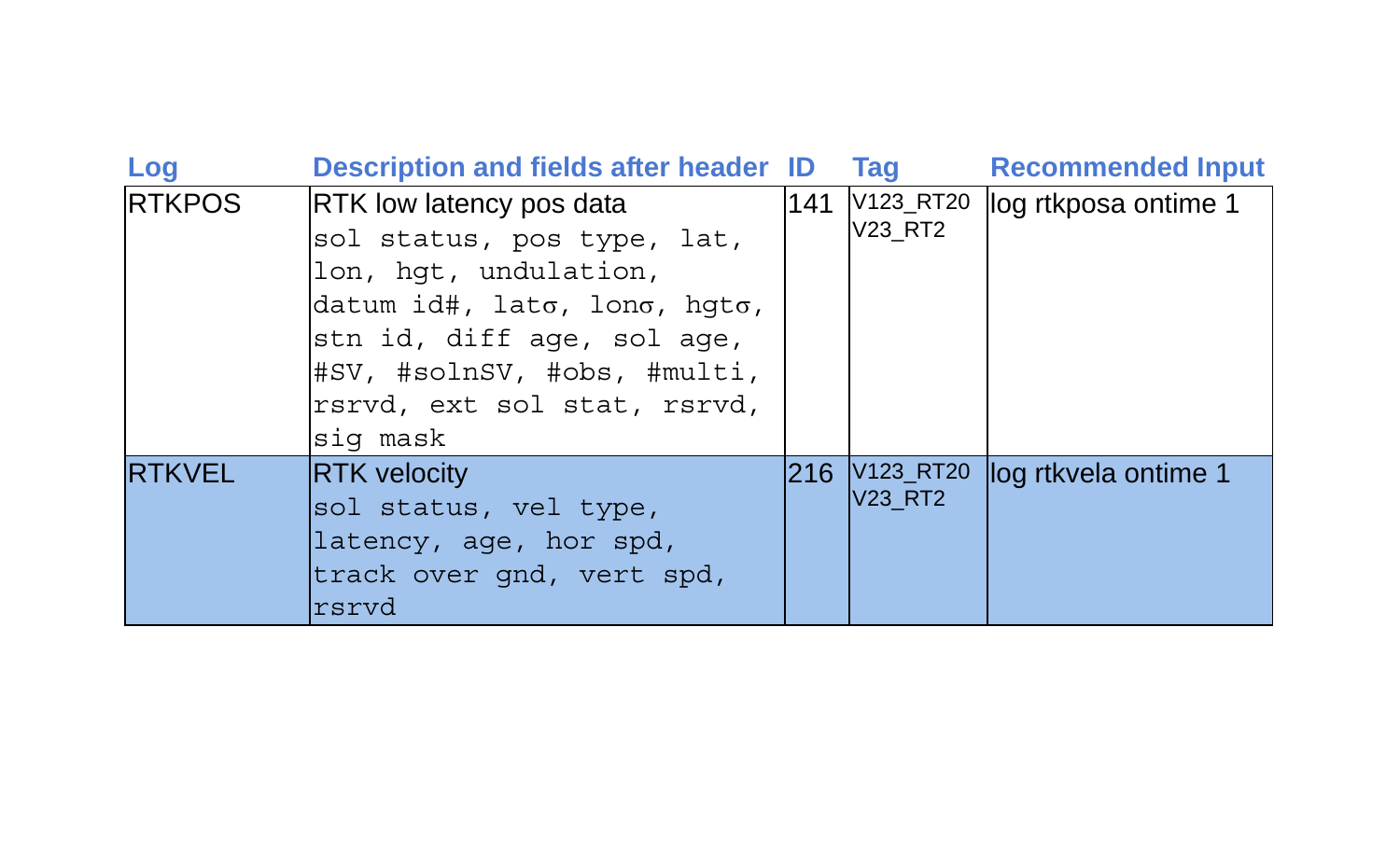| Log                    | <b>Description and fields after header ID</b>                                                                                                                                                                                                                                                            |                      | Tag                      | <b>Recommended Input</b>      |
|------------------------|----------------------------------------------------------------------------------------------------------------------------------------------------------------------------------------------------------------------------------------------------------------------------------------------------------|----------------------|--------------------------|-------------------------------|
| <b>RTKXYZ</b>          | RTK Cartesian coord pos<br>pos sol status, pos type,<br>р-х, р-у, р-z, р-хо, р-уо,<br>$p-z\sigma$ , vel sol status, v-x,<br>$V-Y$ , $V-Z$ , $V-X\sigma$ , $V-Y\sigma$ , $V-Z\sigma$ ,<br>stn id, v latency, diff age,<br>sol age, #SV, #solnSV, #obs,<br>#multi, rsrvd, ext sol stat,<br>rsrvd, sig mask |                      | 244 V123_RT20<br>V23_RT2 | log rtkxyza ontime 1          |
| <b>RXCONFIG</b>        | <b>Receiver config status</b><br>embedded header,<br>embedded msq, embedded crc,<br>next embedded command                                                                                                                                                                                                | 128 V <sub>123</sub> |                          | log rxconfiga once            |
| RXHW-<br><b>LEVELS</b> | lReceiver hardware levels<br>temp, ant current, core v,<br>supply v, rf v, internal lna v,<br>rsrvd, rsrvd, lna v                                                                                                                                                                                        | 195 V3               |                          | log rxhwlevelsa<br>lontime 60 |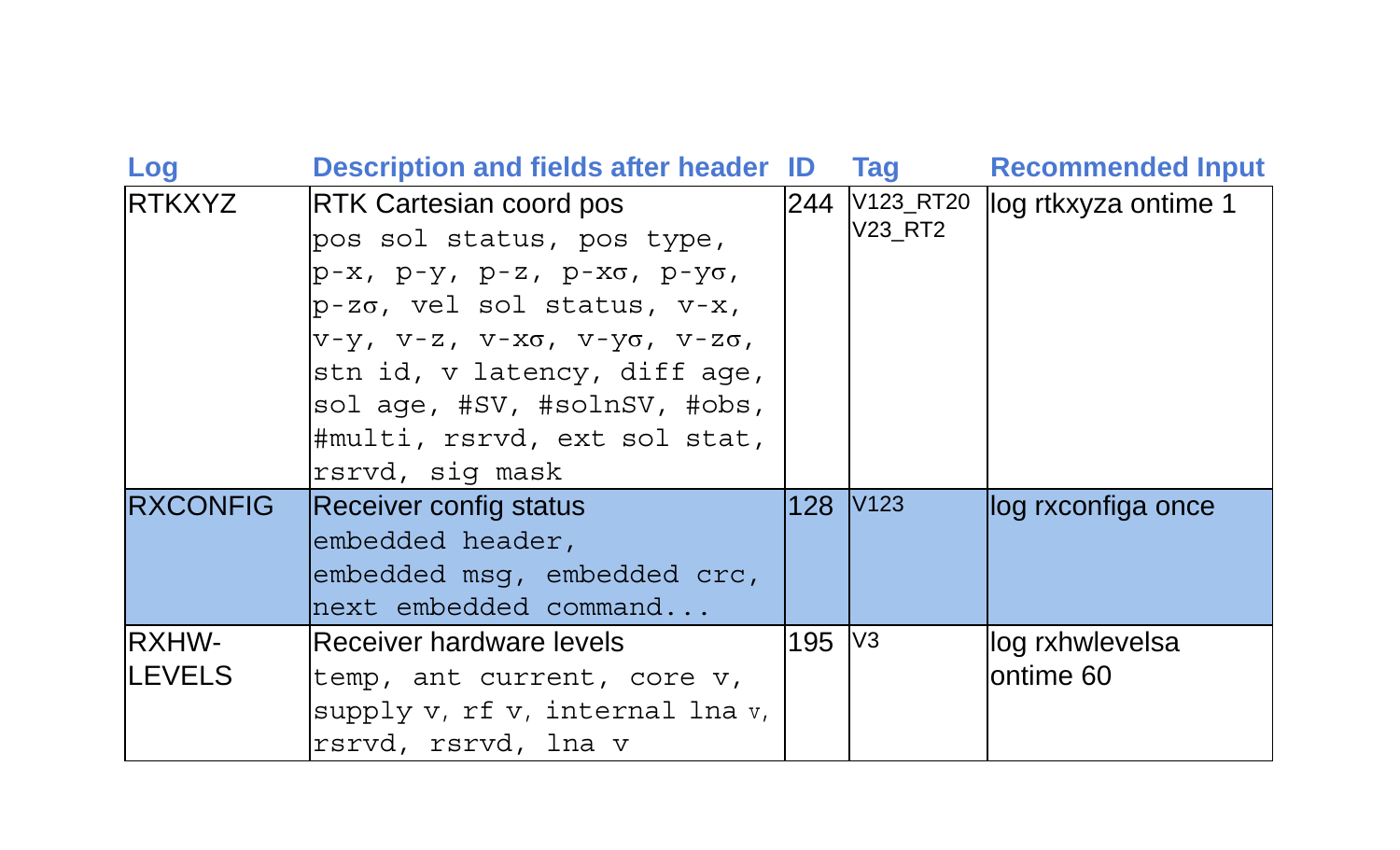| Log                         | <b>Description and fields after header ID</b>                                                                                                                                                                                                                                        |     | <b>Tag</b>       | <b>Recommended Input</b>         |
|-----------------------------|--------------------------------------------------------------------------------------------------------------------------------------------------------------------------------------------------------------------------------------------------------------------------------------|-----|------------------|----------------------------------|
| <b>RXSTATUS</b>             | Self-test status<br>error, #stats, rxstat,<br>rxstat pri, rxstat set,<br>rxstat clear, auxistat,<br>aux1stat pri, aux1stat set,<br>aux1stat clear, aux2stat,<br>aux2stat pri, aux2stat set,<br>aux2stat clear, aux3stat,<br>aux3stat pri, aux3stat set,<br>aux3stat clear, next stat | 193 | V <sub>123</sub> | log rxstatusa<br>onchanged       |
| IRXSTATUS-<br><b>IEVENT</b> | Status event indicator<br>status, bit pos, event,<br>descrip                                                                                                                                                                                                                         | 94  | V <sub>123</sub> | llog rxstatuseventa<br>onchanged |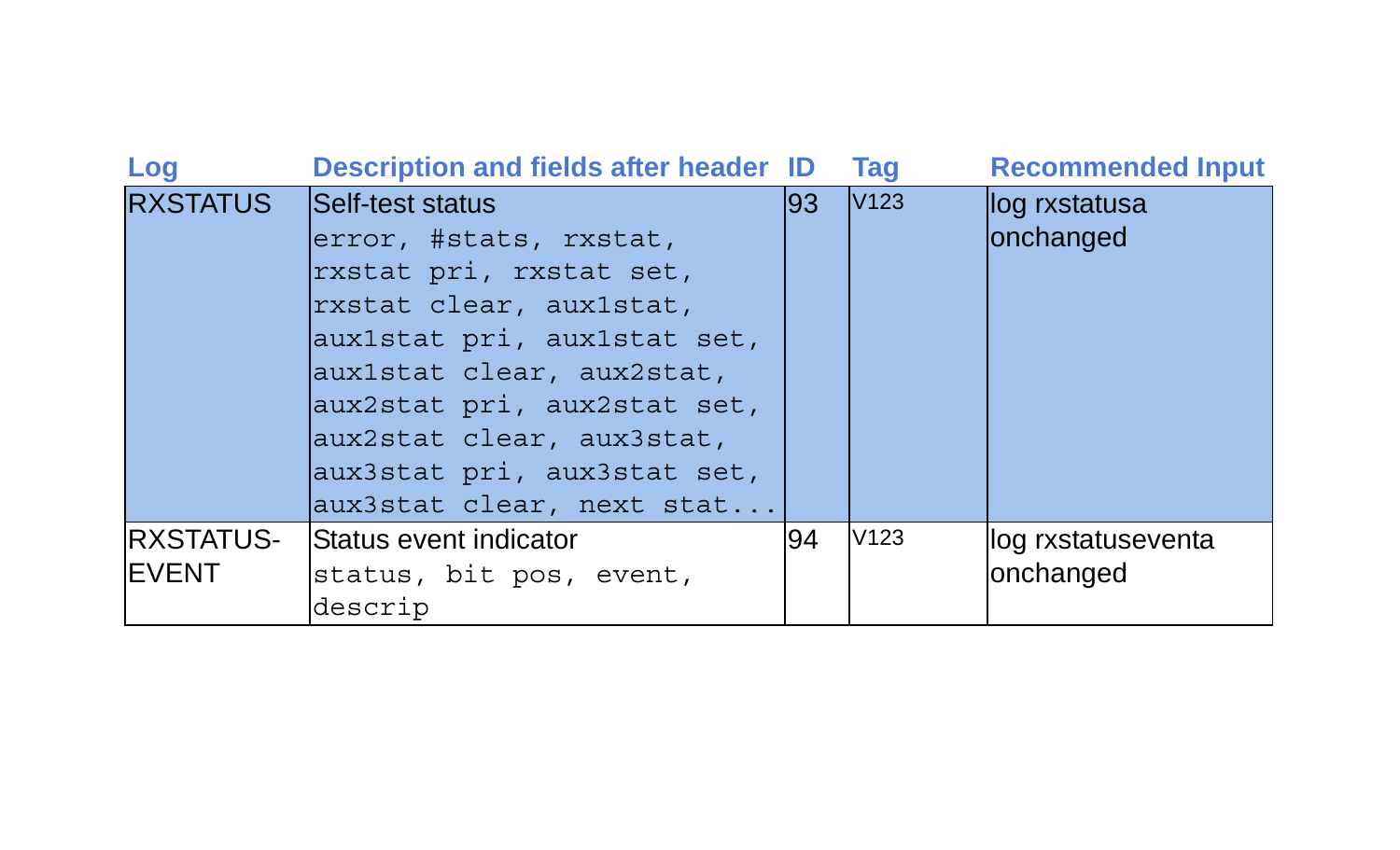| Log           | <b>Description and fields after header ID</b> |            | Tag              | <b>Recommended Input</b> |
|---------------|-----------------------------------------------|------------|------------------|--------------------------|
| <b>SATVIS</b> | Satellite visibility                          | 48         | V <sub>123</sub> | log satvisa ontime 60    |
|               | satellite visibility?,                        |            |                  |                          |
|               | complete gps almanac?,                        |            |                  |                          |
|               | #sats, $prn/slotb$ , glofreq,                 |            |                  |                          |
|               | health, elev, az, true dop,                   |            |                  |                          |
|               | apparent dop, next sat                        |            |                  |                          |
| <b>SATXYZ</b> | <b>ECEF</b> satellite Cartesian pos           | <b>270</b> | V <sub>123</sub> | log satxyza ontime 1     |
|               | rsrvd, #sats, prn/slot <sup>b</sup> , x,      |            |                  |                          |
|               | y, z, clk corr, iono corr,                    |            |                  |                          |
|               | tropo corr, rsrvd, rsrvd,                     |            |                  |                          |
|               | next sat                                      |            |                  |                          |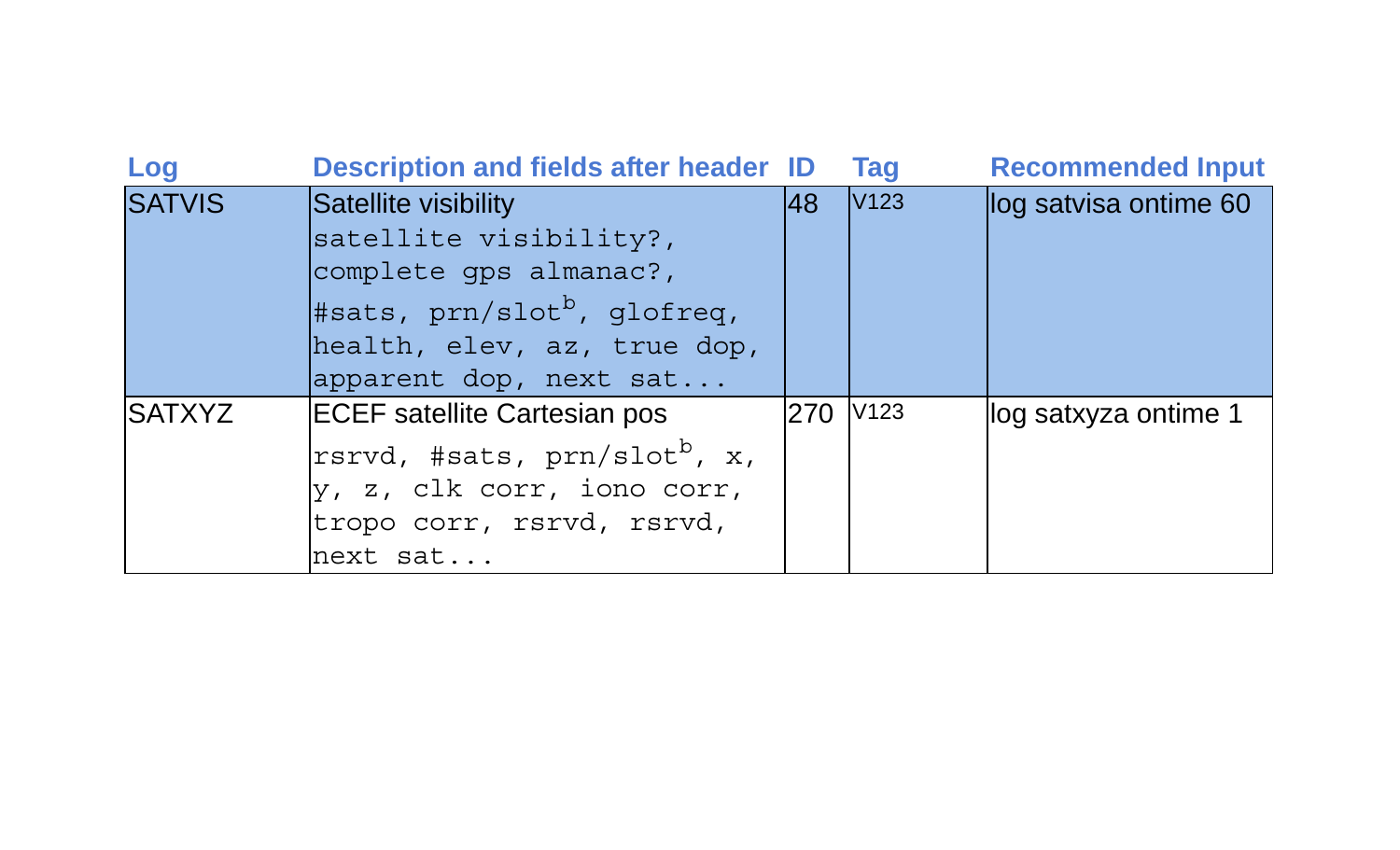| Log             | <b>Description and fields after header ID</b>                                                                                                                                                                 |          | <b>Tag</b>       | <b>Recommended Input</b>   |
|-----------------|---------------------------------------------------------------------------------------------------------------------------------------------------------------------------------------------------------------|----------|------------------|----------------------------|
| <b>TIME</b>     | Receiver time information<br>clock status, offset,<br>offset std, utc offset,<br>utc year, utc month,<br>utc day, utc hour, utc min,<br>utc ms, utc status                                                    | 101      | V123             | log timea ontime 1         |
| <b>TIMESYNC</b> | Synchronize receiver times<br>week, ms, time status                                                                                                                                                           | 492 V123 |                  | log timesynca<br>lontime 1 |
|                 | <b>TRACKSTAT</b> Satellite tracking status<br>sol status, pos type,<br>ecutoff, #chans, $prn/slotb$ ,<br>glofreg, ch-tr-status, psr,<br>dop, cno, locktime, psr res,<br>reject code, psr weight,<br>next chan | 83       | V <sub>123</sub> | log trackstata ontime 1    |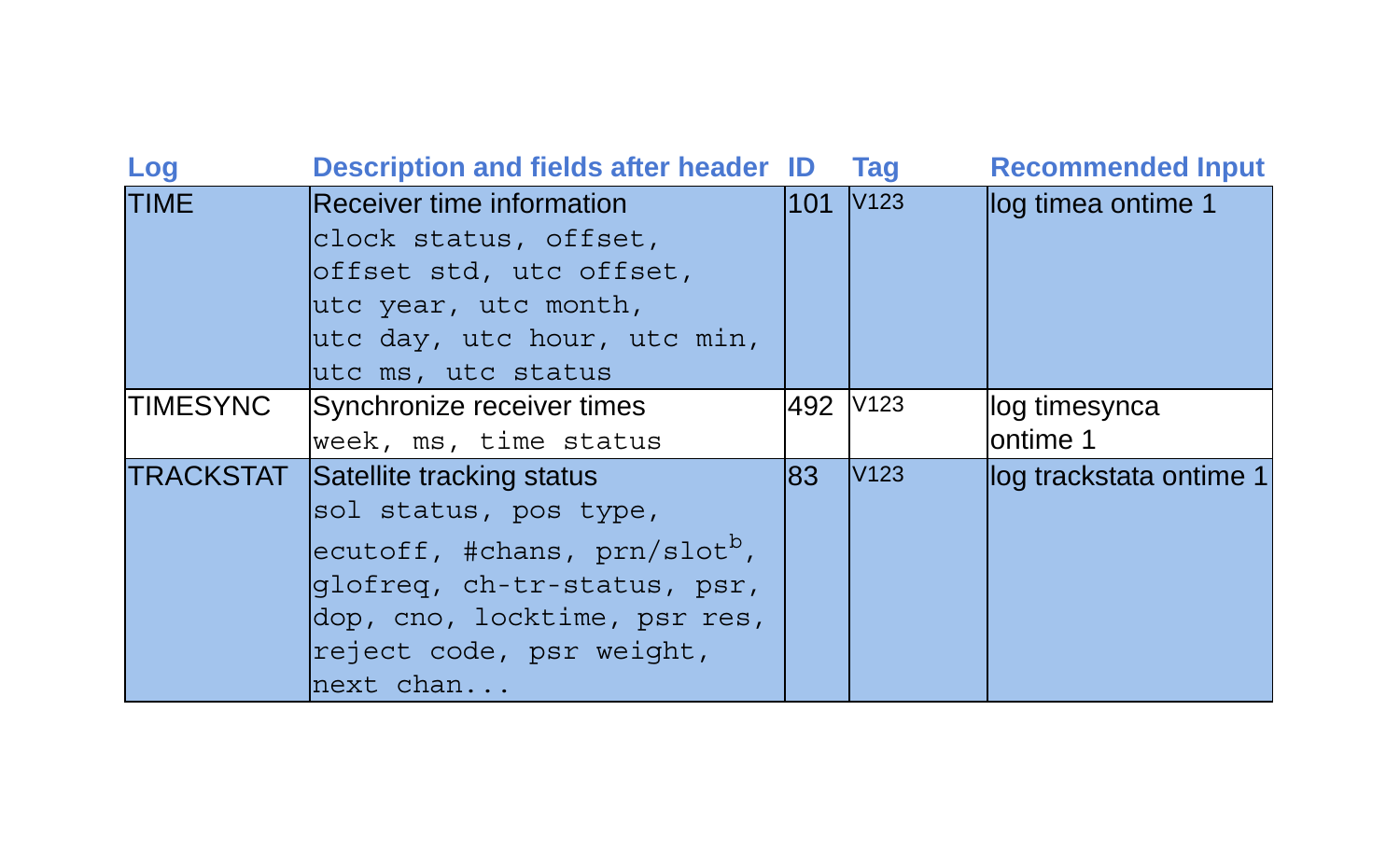| Log            | Description and fields after header ID |                      | <b>Tag</b> | <b>Recommended Input</b> |
|----------------|----------------------------------------|----------------------|------------|--------------------------|
| <b>VALID-</b>  | Receiver model/expiry date             | 206 V <sub>123</sub> |            | log validmodelsa once    |
| <b>MODELS</b>  | #mods, model, expyear,                 |                      |            |                          |
|                | expmonth, expday, next mod             |                      |            |                          |
| <b>VERSION</b> | Receiver version numbers               | 37                   | V123       | log versiona once        |
|                | #components, type, model,              |                      |            |                          |
|                | psn, hw version, sw version,           |                      |            |                          |
|                | boot version, compile date,            |                      |            |                          |
|                | compile time,                          |                      |            |                          |
|                | next component                         |                      |            |                          |
| <b>WAAS0</b>   | Which PRN to remove from solution      | 290                  |            | V123_SBAS log waas0a     |
|                | prn                                    |                      |            | onchanged                |
| WAAS1          | <b>PRN mask assignment</b>             | 291                  |            | V123_SBAS log waas1a     |
|                | prn, mask, iodp                        |                      |            | onchanged                |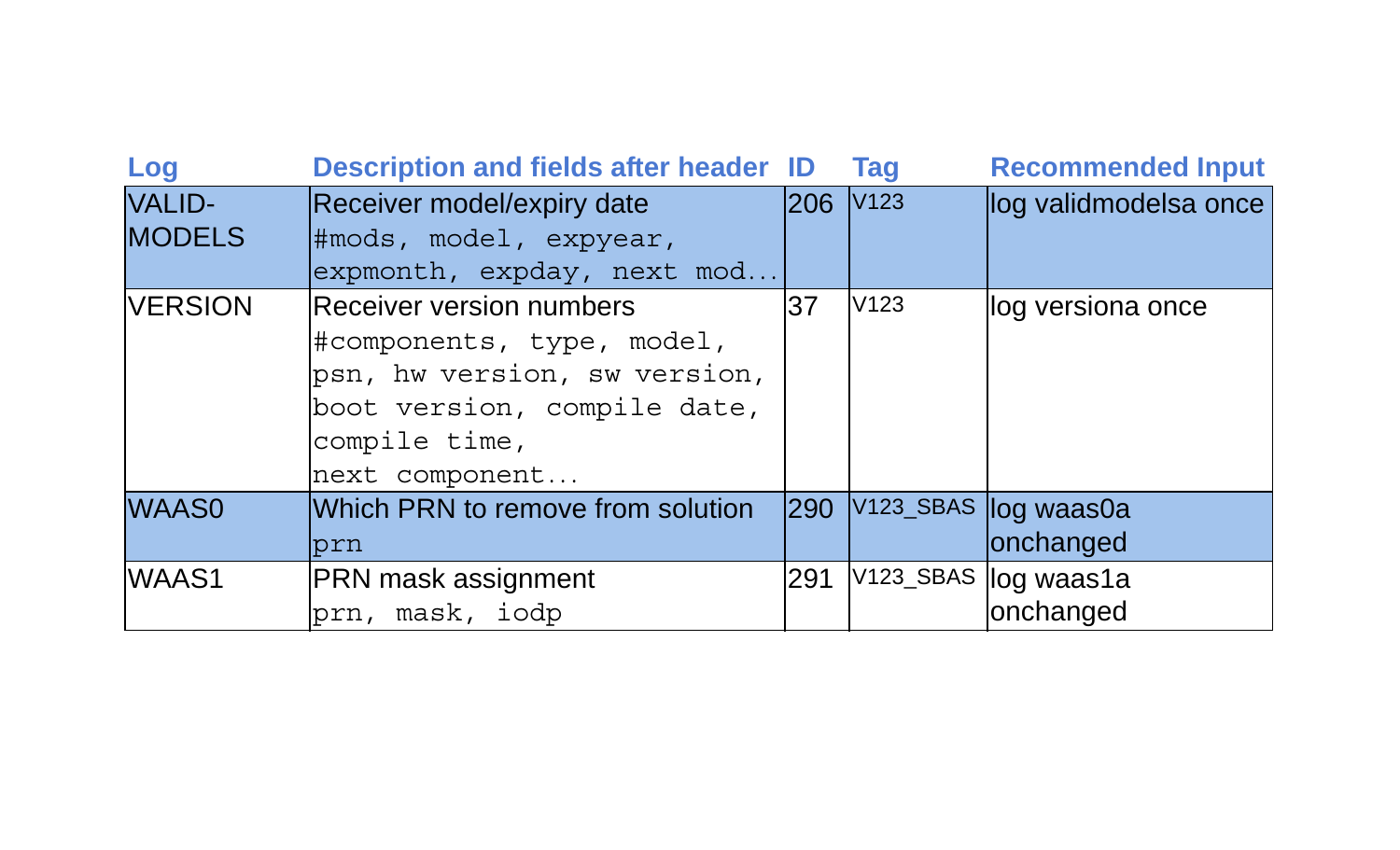| Log               | <b>Description and fields after header ID</b> |            | Taq | <b>Recommended Input</b> |
|-------------------|-----------------------------------------------|------------|-----|--------------------------|
| WAAS <sub>2</sub> | <b>IFast corrections slots 0-12</b>           | <b>296</b> |     | V123_SBAS log waas2a     |
|                   | prn, iodf, iodp, prc0, prc1,                  |            |     | onchanged                |
|                   | prc2, prc3, prc4, prc5, prc6,                 |            |     |                          |
|                   | prc7, prc8, prc9, prc10, prc11,               |            |     |                          |
|                   | $prc12$ , $udre0$ , $udre1$ , $udre2$ ,       |            |     |                          |
|                   | udre3, udre4, udre5, udre6,                   |            |     |                          |
|                   | udre7, udre8, udre9, udre10,                  |            |     |                          |
|                   | udre11, udre12                                |            |     |                          |
| WAAS3             | lFast corrections slots 13-25                 | 301        |     | V123_SBAS log waas3a     |
|                   | prn, iodf, iodp, prc13,                       |            |     | onchanged                |
|                   | prc14, prc15, prc16, prc17,                   |            |     |                          |
|                   | prc18, prc19, prc20, prc21,                   |            |     |                          |
|                   | prc22, prc23, prc24, prc25,                   |            |     |                          |
|                   | udre13, udre14, udre15,                       |            |     |                          |
|                   | udre16, udre17, udre18,                       |            |     |                          |
|                   | udre19, udre20, udre21,                       |            |     |                          |
|                   | udre22,udre23,udre24,udre25                   |            |     |                          |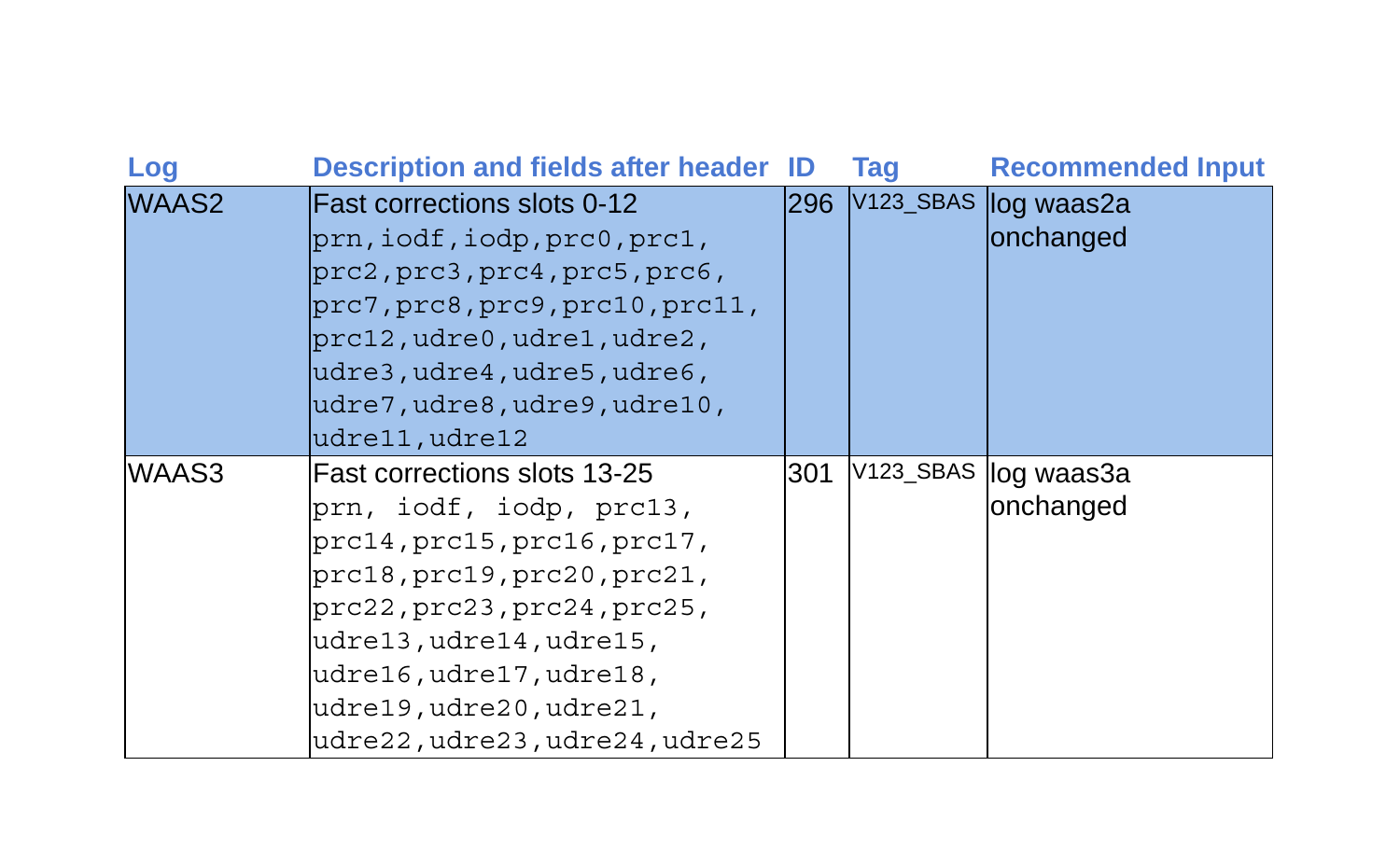| Log          | Description and fields after header ID |     | Taq | <b>Recommended Input</b> |
|--------------|----------------------------------------|-----|-----|--------------------------|
| <b>WAAS4</b> | <b>IFast corrections slots 26-38</b>   | 302 |     | V123_SBAS log waas4a     |
|              | prn, iodf, iodp, prc26, prc27,         |     |     | onchanged                |
|              | prc28, prc29, prc30, prc31,            |     |     |                          |
|              | prc32, prc33, prc34, prc35,            |     |     |                          |
|              | prc36, prc37, prc38, udre26,           |     |     |                          |
|              | udre27,udre28,udre29,udre30,           |     |     |                          |
|              | udre31, udre32, udre33, udre34,        |     |     |                          |
|              | udre35, udre36, udre37, udre38         |     |     |                          |
| WAAS5        | lFast corrections slots 39-50          | 303 |     | V123_SBAS log waas5a     |
|              | prn, iodf, iodp, prc39, prc40,         |     |     | onchanged                |
|              | prc41, prc42, prc43, prc44,            |     |     |                          |
|              | prc45, prc46, prc47, prc48,            |     |     |                          |
|              | prc49, prc50, prc21, udre39,           |     |     |                          |
|              | udre40,udre41,udre42,udre43,           |     |     |                          |
|              | udre44, udre45, udre46, udre47,        |     |     |                          |
|              | udre48, udre49, udre50,                |     |     |                          |
|              | udre51(do not use)                     |     |     |                          |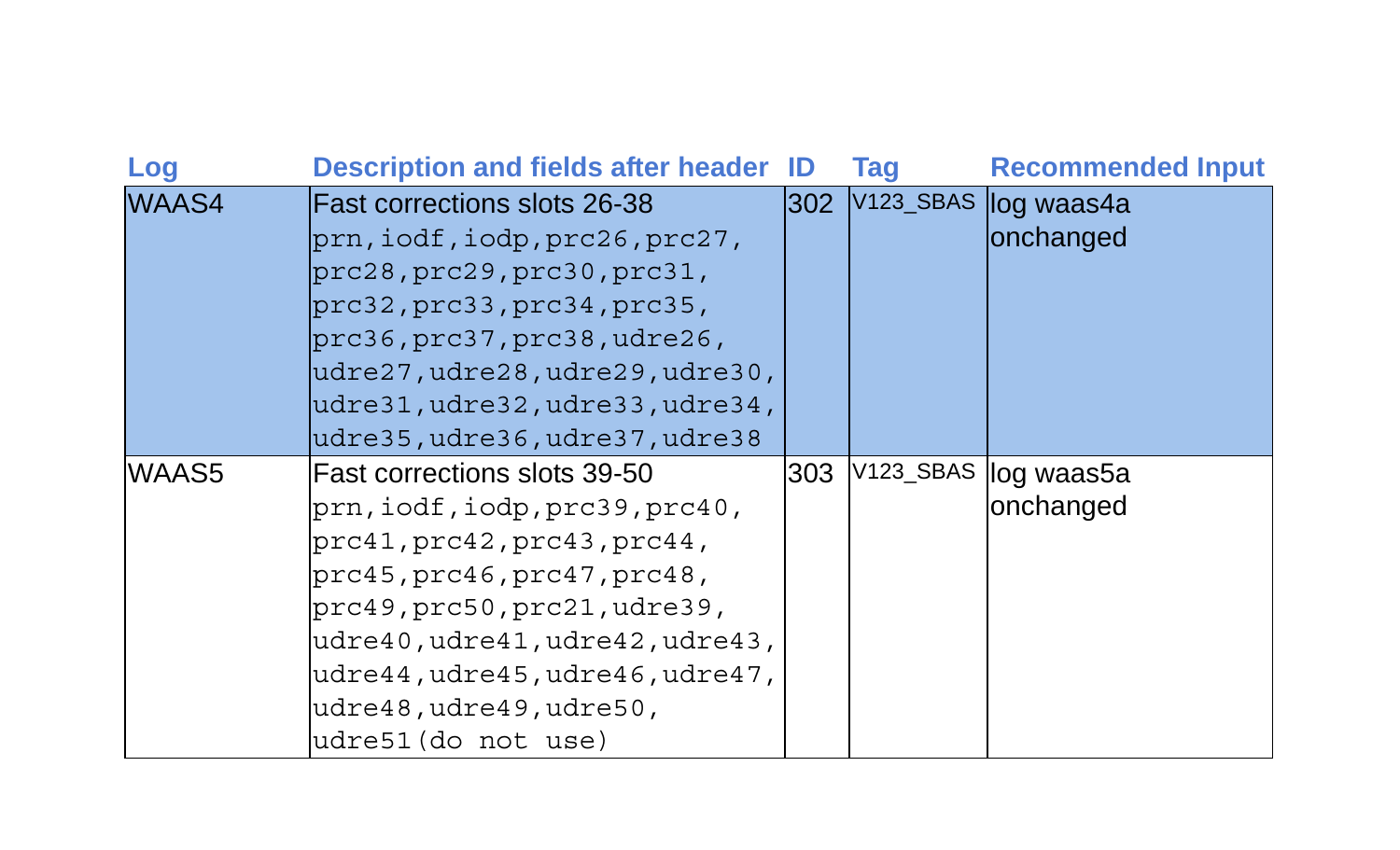| Log          | <b>Description and fields after header ID</b> |     | <b>Tag</b> | <b>Recommended Input</b> |
|--------------|-----------------------------------------------|-----|------------|--------------------------|
| <b>WAAS6</b> | Integrity message                             | 304 |            | V123_SBAS log waas6a     |
|              | prn, iodf2, iodf3, iodf4, iodf5,              |     |            | onchanged                |
|              | udre0, udre1, udre2, udre3,                   |     |            |                          |
|              | udre4, udre5, udre6, udre7,                   |     |            |                          |
|              | udre8,udre9,udre10,udre11,                    |     |            |                          |
|              | udre12, udre13, udre14, udre15,               |     |            |                          |
|              | udre16, udre17, udre18, udre19,               |     |            |                          |
|              | udre20,udre21,udre22,udre23,                  |     |            |                          |
|              | udre24, udre25, udre26, udre27,               |     |            |                          |
|              | udre28,udre29,udre30,udre31,                  |     |            |                          |
|              | udre32,udre33,udre34,udre35,                  |     |            |                          |
|              | udre36, udre37, udre38, udre39,               |     |            |                          |
|              | udre40,udre41,udre42,udre43,                  |     |            |                          |
|              | udre44,udre45,udre46,udre47,                  |     |            |                          |
|              | udre48, udre49, udre50,                       |     |            |                          |
|              | udre51(invalid)                               |     |            |                          |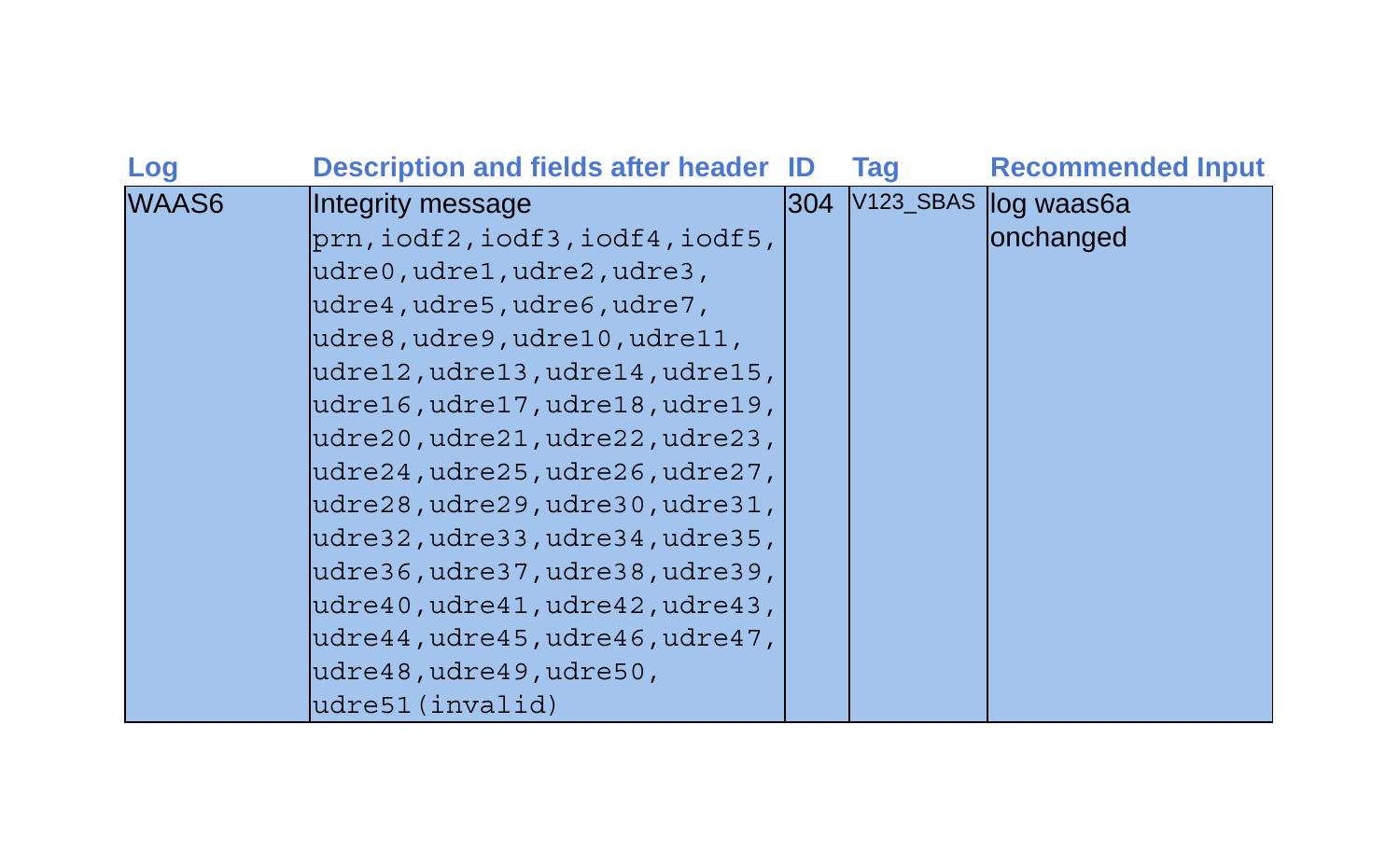| Log   | <b>Description and fields after header ID</b> | <b>Tag</b> | <b>Recommended Input</b> |
|-------|-----------------------------------------------|------------|--------------------------|
| WAAS7 | <b>Fast correction degradation</b>            |            | 305 V123_SBAS log waas7a |
|       | prn, latency, iodp, spare bits,               |            | onchanged                |
|       | ai(0), ai(1), ai(2), ai(3),                   |            |                          |
|       | ai(4), ai(5), ai(6), ai(7),                   |            |                          |
|       | ai(8), ai(9), ai(10), ai(11),                 |            |                          |
|       | ai(12), ai(13), ai(14), ai(15),               |            |                          |
|       | ai(16), ai(17), ai(18), ai(19),               |            |                          |
|       | ai(20), ai(21), ai(22), ai(23),               |            |                          |
|       | ai (24), ai (25), ai (26), ai (27),           |            |                          |
|       | ai(28), ai(29), ai(30), ai(31),               |            |                          |
|       | ai (32), ai (33), ai (34), ai (35),           |            |                          |
|       | ai(36),ai(37),ai(38),ai(39),                  |            |                          |
|       | ai(40), ai(41), ai(42), ai(43),               |            |                          |
|       | ai(44), ai(45), ai(46), ai(47),               |            |                          |
|       | ai(48), ai(49), ai(50),                       |            |                          |
|       | ai (51) (invalid, do not use)                 |            |                          |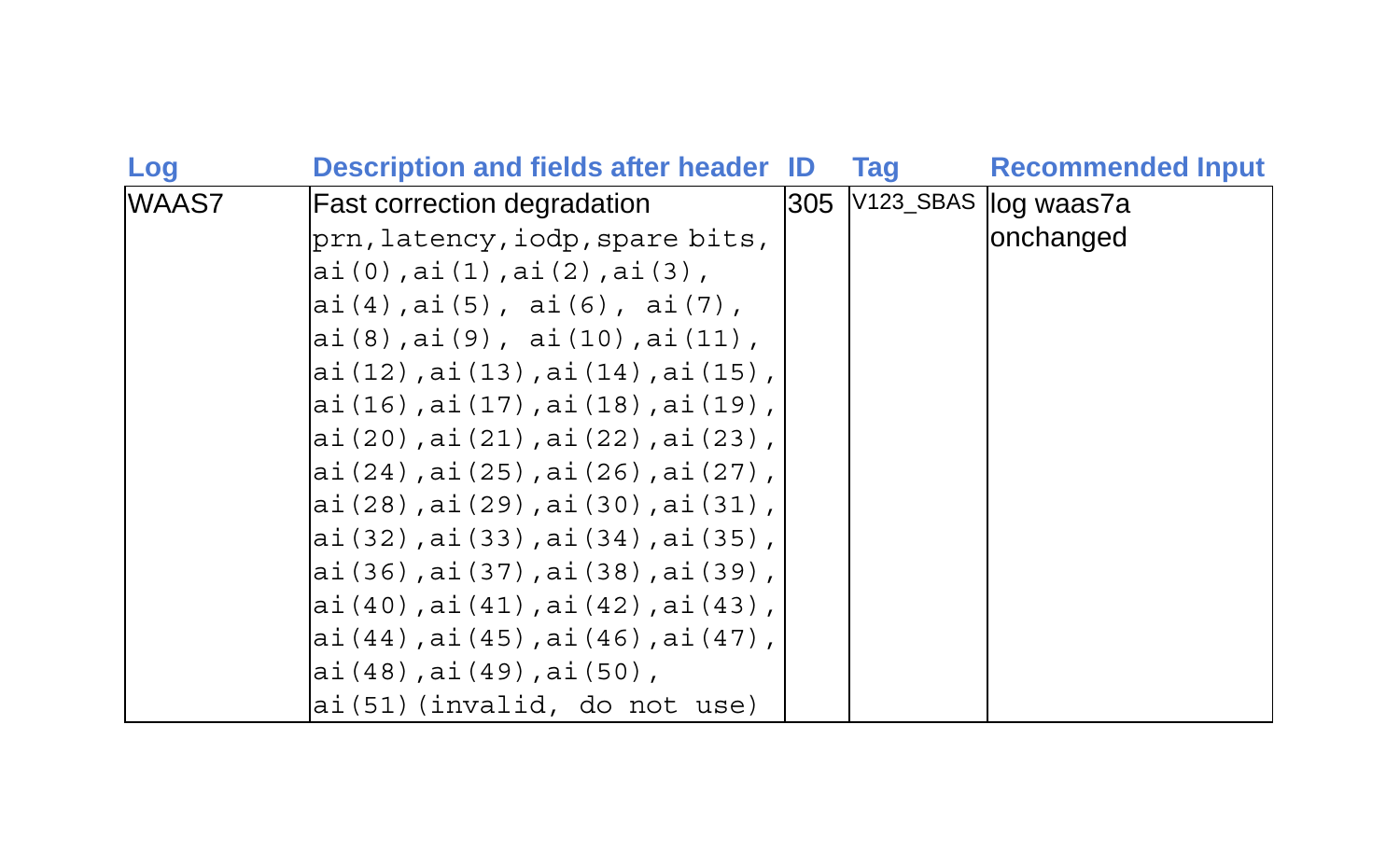| Log                | Description and fields after header ID Tag                                                                                                                                                                                                                                                                                    |     | <b>Recommended Input</b>              |
|--------------------|-------------------------------------------------------------------------------------------------------------------------------------------------------------------------------------------------------------------------------------------------------------------------------------------------------------------------------|-----|---------------------------------------|
| <b>WAAS9</b>       | GEO navigation message<br>prn, iodn, $t_0$ , ura, x, y, z,<br>xvel, yvel, zvel, xaccel,<br>yaccel, zaccel, a <sub>fo</sub> , a <sub>f1</sub>                                                                                                                                                                                  |     | 306 V123_SBAS log waas9a<br>onchanged |
| WAAS <sub>10</sub> | Degradation factor<br>prn, b <sub>rcc</sub> , C <sub>ltc</sub> lsb, C <sub>ltc_vl</sub> ,<br>$i_{\text{ltc v1}}$ , $c_{\text{ltc v0}}$ , $i_{\text{ltc v1}}$<br>Cgeo 1sb, Cgeo v, 1geo, Cer,<br>$c_{\text{iono step}}$ , $i_{\text{iono}}$ , $c_{\text{iono ramp}}$<br>rss <sub>udre</sub> , rss <sub>iono</sub> , spare bits | 292 | V123_SBAS log waas10a<br>onchanged    |
| WAAS <sub>12</sub> | <b>ISBAS network time &amp; UTC</b><br>prn, al, a0, seconds, week,<br>dtls, wnlsf, dn, dtlsf,<br>utcid, gpstow, gpswn,<br>qlo ind, rsrvd                                                                                                                                                                                      | 293 | V123_SBAS log waas12a<br>onchanged    |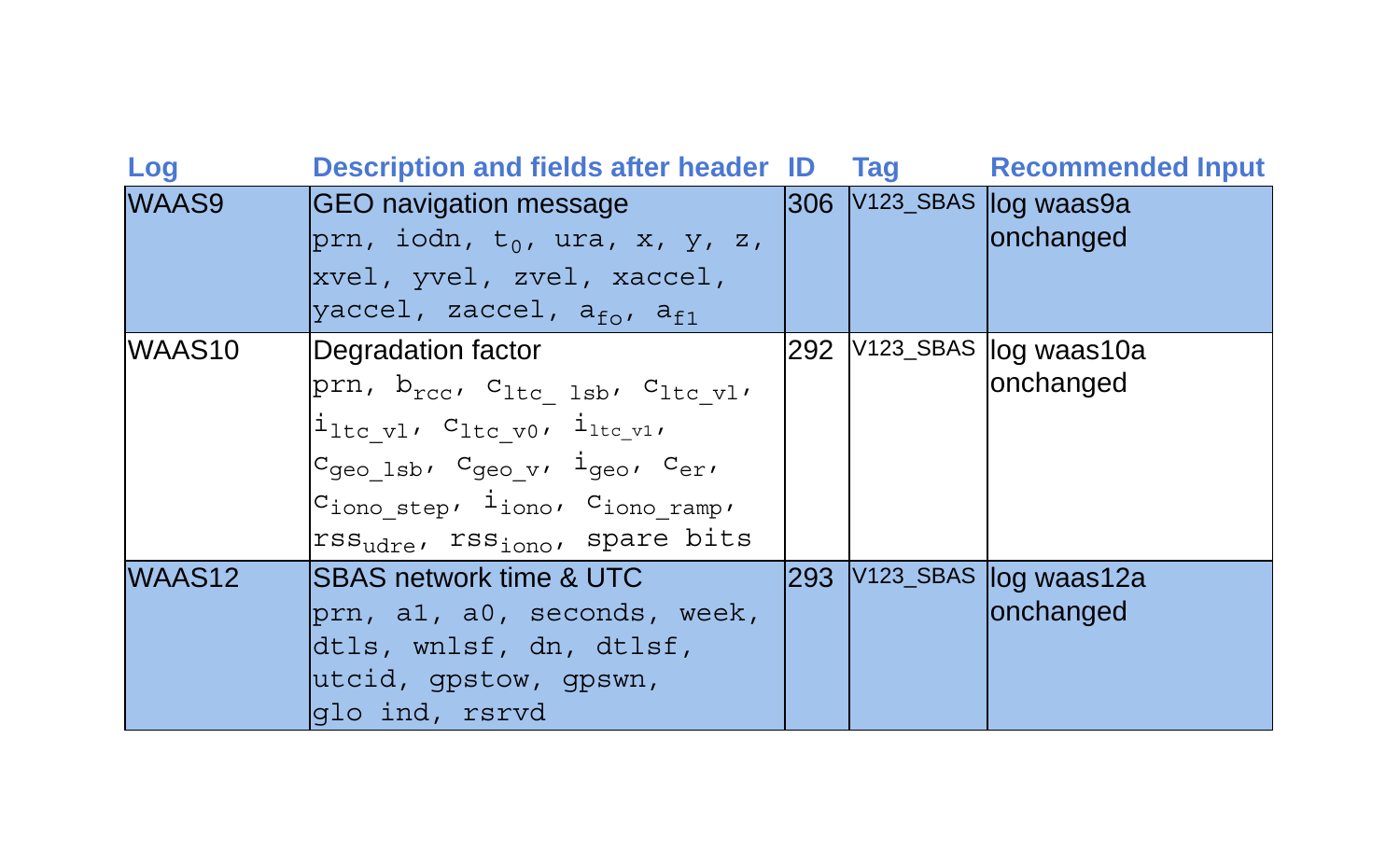| Log    | <b>Description and fields after header ID</b>                                                         | <b>Tag</b> | <b>Recommended Input</b>               |
|--------|-------------------------------------------------------------------------------------------------------|------------|----------------------------------------|
| WAAS17 | GEO almanac message<br>prn, #entries, data id,<br>entry prn, health, x, y, z,<br>x vel, y vel, z vel, |            | 294 V123_SBAS log waas17a<br>onchanged |
|        | next entry, $t_0$                                                                                     |            |                                        |
| WAAS18 | <b>IIGP</b> mask<br>prn, #bands, band#, iodi,<br>iqp mask, spare bit                                  |            | 295 V123_SBAS log waas18a<br>onchanged |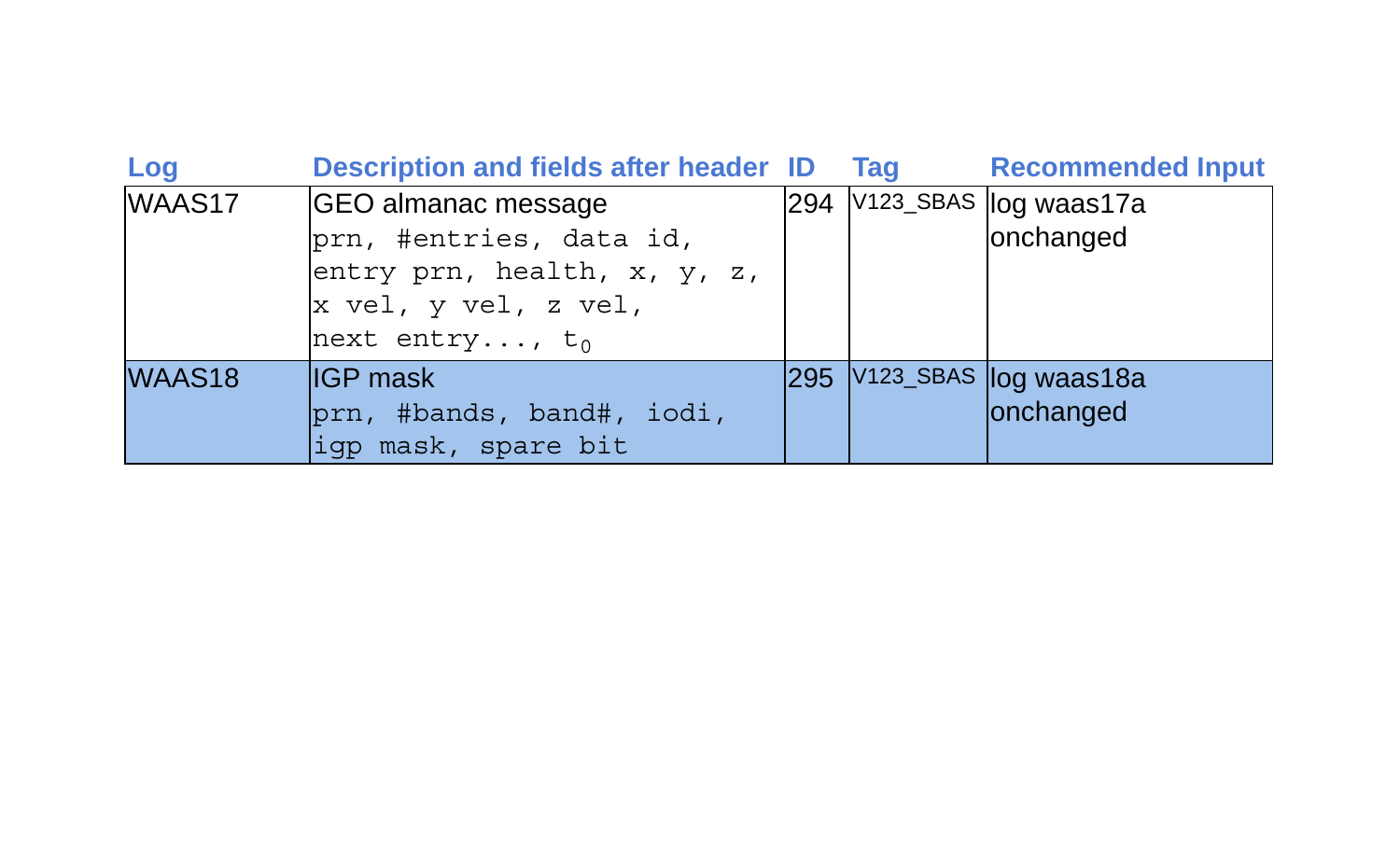| Log    | Description and fields after header ID             |     | <b>Tag</b> | <b>Recommended Input</b> |
|--------|----------------------------------------------------|-----|------------|--------------------------|
| WAAS24 | Mixed fast/slow corrections                        | 297 |            | V123_SBAS log waas24a    |
|        | prn, prc0, prc1, prc2, prc3,                       |     |            | onchanged                |
|        | prc4, pcr5, udre0, udre1,                          |     |            |                          |
|        | udre2, udre3, udre4, udre5,                        |     |            |                          |
|        | iodp, block id, iodf, spare,                       |     |            |                          |
|        | vel, mask1, iode1, dx1, dy1,                       |     |            |                          |
|        | $dz1$ , da <sup>f0</sup> , mask2, iode2,           |     |            |                          |
|        | ddx, ddy, ddz, da <sup>f1</sup> , t <sub>0</sub> , |     |            |                          |
|        | liodp, corr spare                                  |     |            |                          |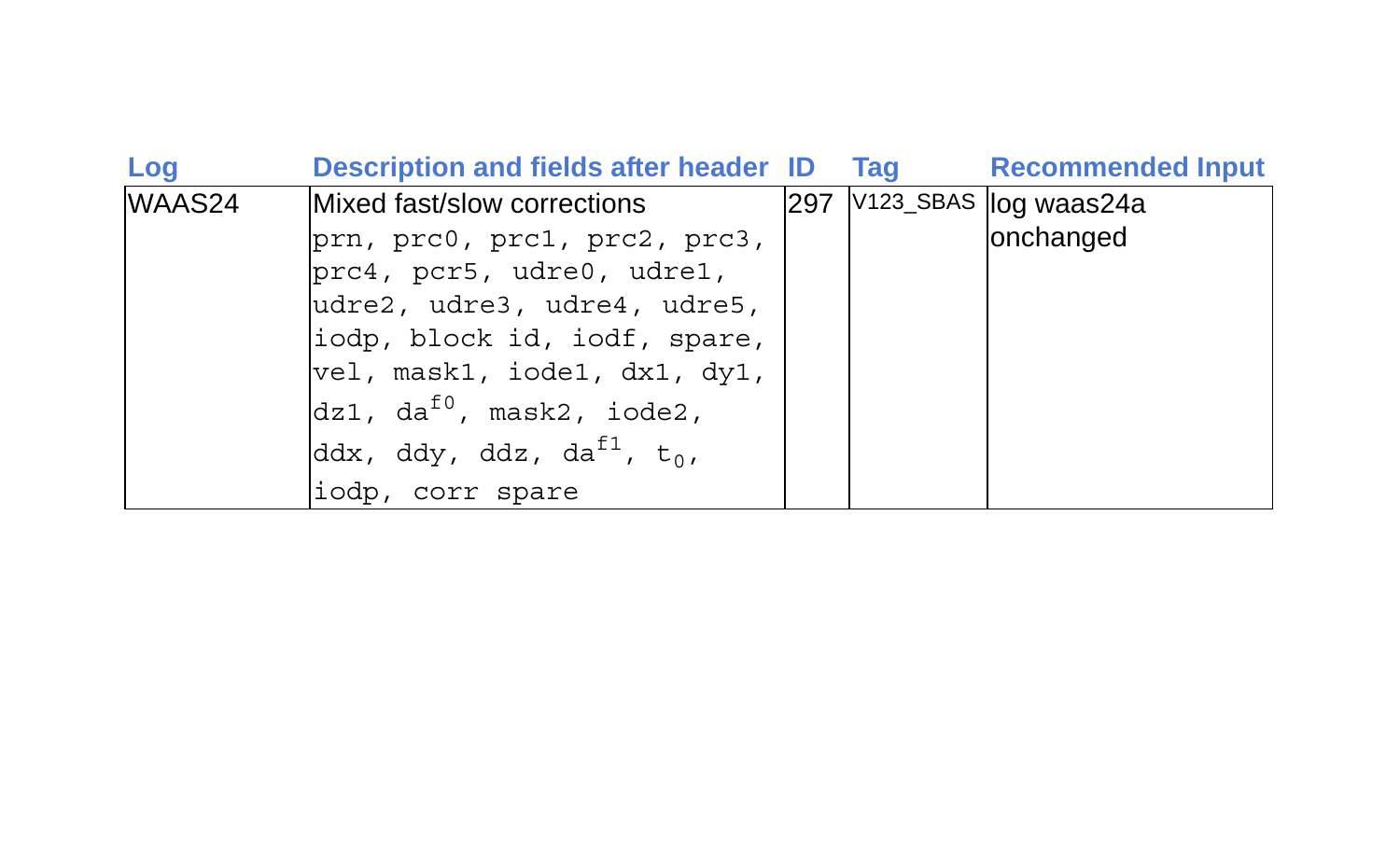| Log    | Description and fields after header ID Tag           |  | <b>Recommended Input</b>  |
|--------|------------------------------------------------------|--|---------------------------|
| WAAS25 | Long-term slow corrections                           |  | 298 V123_SBAS log waas25a |
|        | source prn,                                          |  | onchanged                 |
|        | 1st vel, 1st mask1,                                  |  |                           |
|        | 1st iode1, 1st dx1, 1st dy1,                         |  |                           |
|        | 1st dz1, 1st da $^{f0}$ , 1st mask2,                 |  |                           |
|        | 1st iode2, 1st ddx, 1st ddy,                         |  |                           |
|        | 1st ddz, 1st da <sup>f1</sup> , 1st t <sub>0</sub> , |  |                           |
|        | 1st iodp, 1st corr spare,                            |  |                           |
|        | 2nd vel, 2nd mask1,                                  |  |                           |
|        | $2nd$ iode1, 2nd $dx1$ , 2nd $dy1$ ,                 |  |                           |
|        | 2nd dz1, 2nd da $^{10}$ , 2nd mask2,                 |  |                           |
|        | 2nd iode2, 2nd ddx, 2nd ddy,                         |  |                           |
|        | 2nd ddz, 2nd da <sup>f1</sup> , 2nd t <sub>0</sub> , |  |                           |
|        | 2nd iodp, 2nd corr spare                             |  |                           |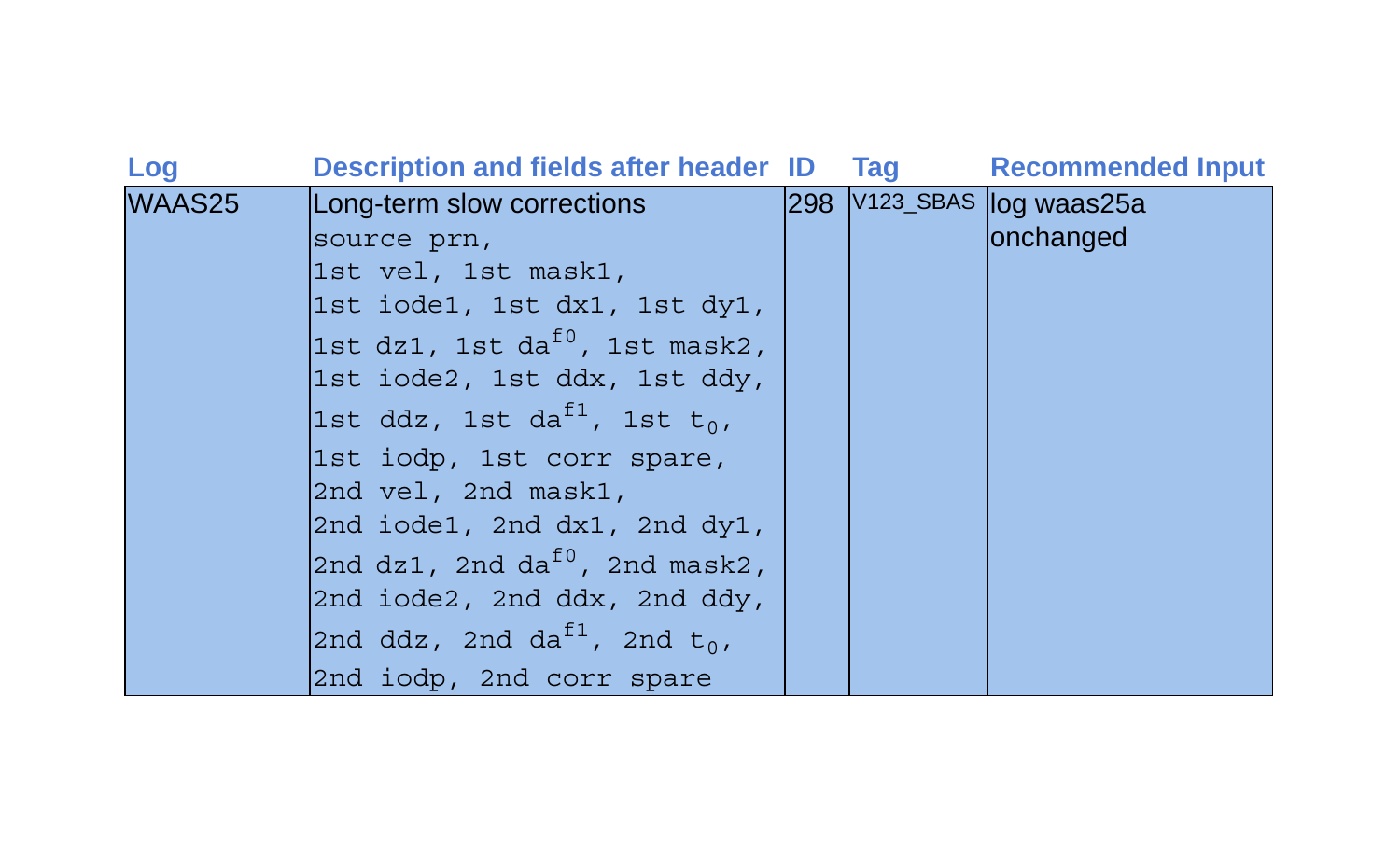| Log     | <b>Description and fields after header ID</b> |     | Taq | <b>Recommended Input</b>          |
|---------|-----------------------------------------------|-----|-----|-----------------------------------|
| WAAS26  | lono-delay corrections                        | 299 |     | V123_SBAS log waas26a             |
|         | prn, band#, block id, #pts,                   |     |     | onchanged                         |
|         | igp <sub>vde</sub> , givei, next pt,          |     |     |                                   |
|         | iode, spare                                   |     |     |                                   |
| WAAS27  | ISBAS service message                         | 300 |     | V123_SBAS log waas27a             |
|         | prn, iods, #messages,                         |     |     | onchanged                         |
|         | message#, priority code,                      |     |     |                                   |
|         | dudre inside, #regs,                          |     |     |                                   |
|         | lat1, lon1, lat2, lon2,                       |     |     |                                   |
|         | shape, next req, $t_0$                        |     |     |                                   |
| WAAS32  | lFast correction slots 0-10                   | 696 |     | V <sub>13_CDGPS</sub> log waas32a |
| (CDGPS) | prn,iodp,prc0,prc1,prc2,                      |     |     | onchanged                         |
|         | prc3, prc4, prc5, prc6, prc7,                 |     |     |                                   |
|         | prc8, prc9, prc10, udre0, udre1,              |     |     |                                   |
|         | udre2, udre3, udre4, udre5,                   |     |     |                                   |
|         | udre6,udre7,udre8,udre9,                      |     |     |                                   |
|         | udre10                                        |     |     |                                   |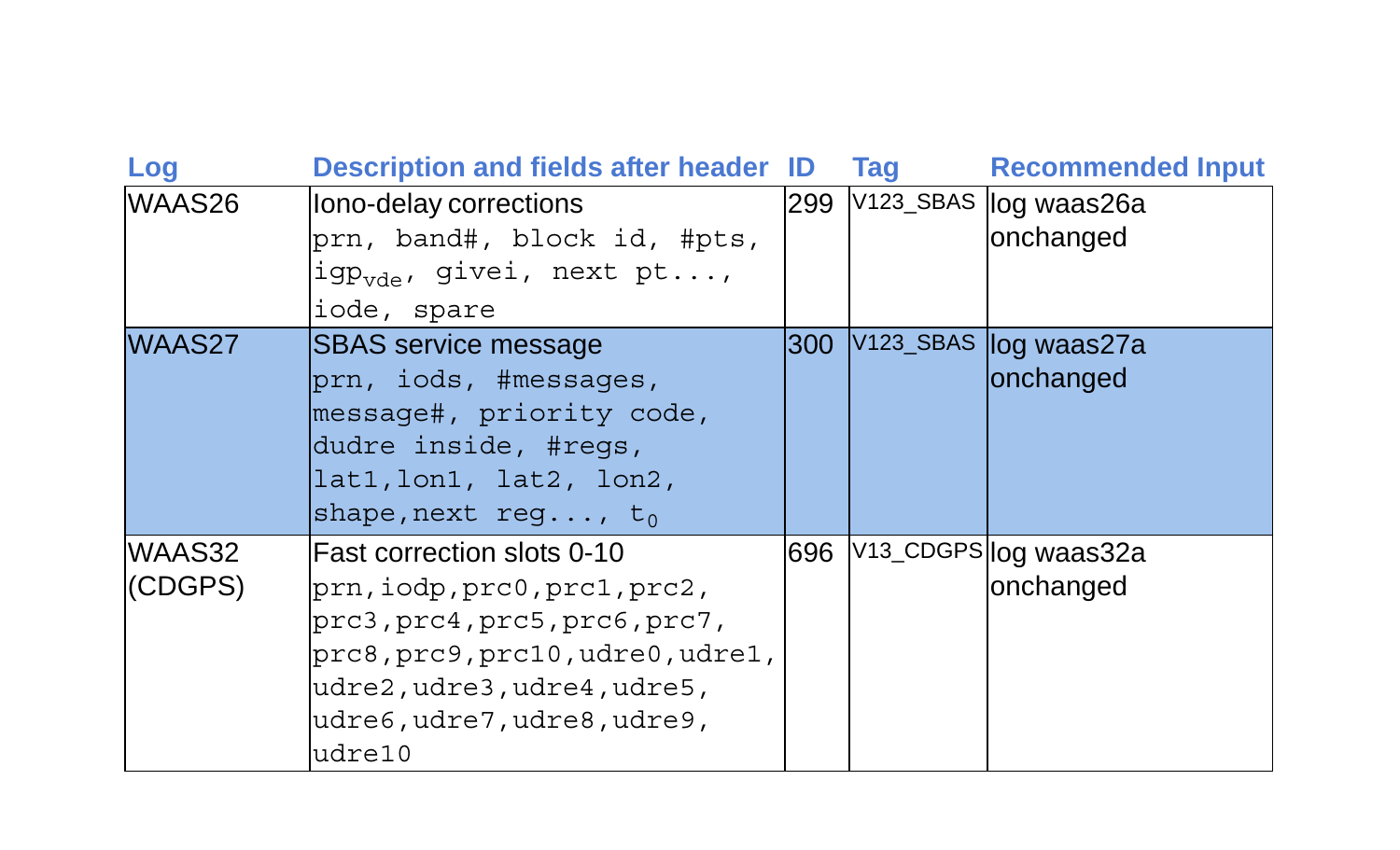| Log     | <b>Description and fields after header ID</b> |      | Tag | <b>Recommended Input</b> |
|---------|-----------------------------------------------|------|-----|--------------------------|
| WAAS33  | <b>Fast correction slots 11-21</b>            | 1697 |     | V13_CDGPS log waas33a    |
| (CDGPS) | $prn, i$ odp, $prc11, prc12, prc13,$          |      |     | onchanged                |
|         | prc14, prc15, prc16, prc17,                   |      |     |                          |
|         | prc18, prc19, prc20, prc21,                   |      |     |                          |
|         | udre11, udre12, udre13, udre14,               |      |     |                          |
|         | udre15, udre16, udre17, udre18,               |      |     |                          |
|         | udre19,udre20,udre21                          |      |     |                          |
| WAAS34  | <b>Fast correction slots 22-32</b>            | 698  |     | V13_CDGPS log waas34a    |
| (CDGPS) | prc22, prc23, prc24, prc25,                   |      |     | onchanged                |
|         | prc26, prc27, prc28, prc29,                   |      |     |                          |
|         | prc30, prc31, prc32, udre22,                  |      |     |                          |
|         | udre23, udre24, udre25, udre26,               |      |     |                          |
|         | udre27, udre28, udre29, udre30,               |      |     |                          |
|         | udre31, udre32                                |      |     |                          |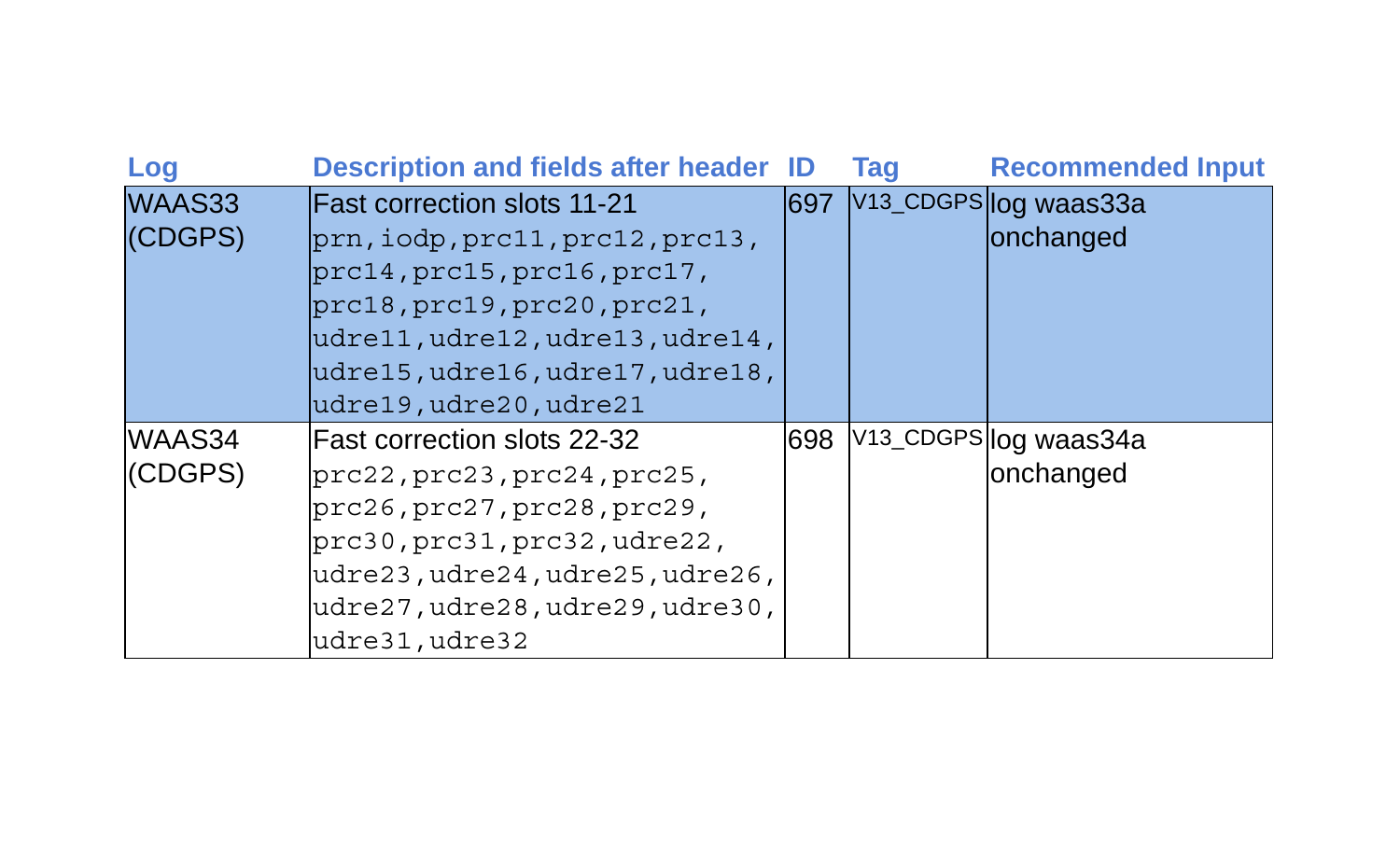| Log               | <b>Description and fields after header ID</b>                                                                                                                                                                         |        | Tag | <b>Recommended Input</b>               |
|-------------------|-----------------------------------------------------------------------------------------------------------------------------------------------------------------------------------------------------------------------|--------|-----|----------------------------------------|
| WASS35<br>(CDGPS) | <b>Fast correction slots 33-43</b><br>prc33, prc34, prc35, prc36,<br>prc37, prc38, prc39, prc40,<br>prc41, prc42, prc43, udre33,<br>udre34, udre35, udre36, udre37,<br>udre38,udre39,udre40,udre41,<br>udre42, udre43 |        |     | 699 V13_CDGPS log waas35a<br>onchanged |
| WAAS45<br>(CDGPS) | <b>ISlow corrections</b><br>prn, mask1, iode1, dx1, dy1,<br>dz1, ddx, ddy, ddz, da <sup>f0</sup> 1,<br>$t_0$ 1, mask2, iode2, dx1, dy1,<br>dz1, ddx, ddy, ddz, da <sup>f0</sup> 2,<br>$ t_{0}2$ , iodp                | 700    |     | V13_CDGPS log waas45a<br>onchanged     |
|                   | WAASCORR SBAS range corrections use<br>#sats, prn, iode, psr corr,<br>corr stdv, next sat                                                                                                                             | l313 I |     | V123_SBAS log waascorra<br>lontime 1   |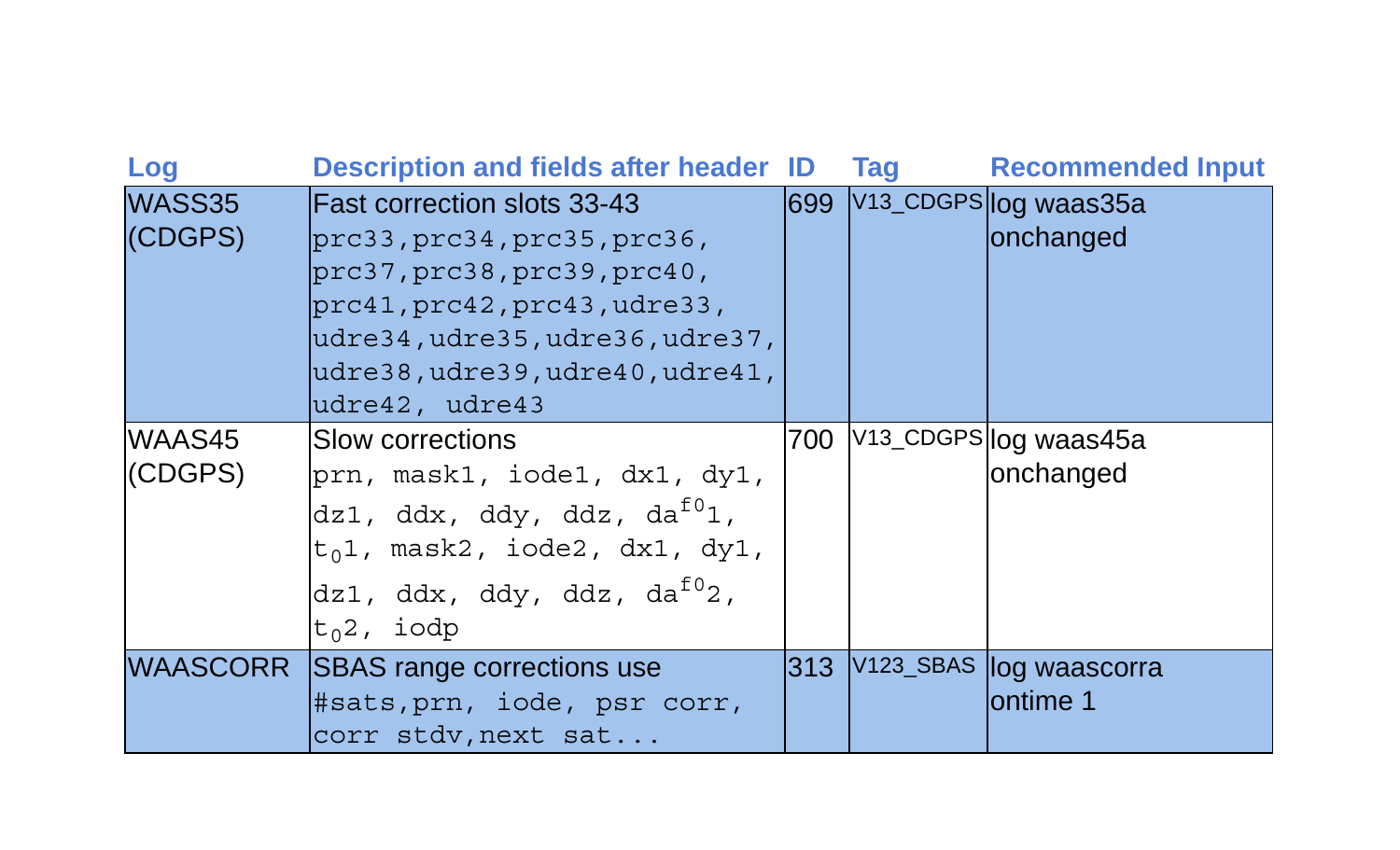| Log                     | Description and fields after header ID Tag                                                                                                                 |               |             | <b>Recommended Input</b>      |
|-------------------------|------------------------------------------------------------------------------------------------------------------------------------------------------------|---------------|-------------|-------------------------------|
| <b>NMEA Format Logs</b> |                                                                                                                                                            |               |             |                               |
| <b>GLMLA</b>            | <b>IGLONASS</b> almanac data                                                                                                                               |               | 859 V1G23_G | llog glmla onchanged          |
|                         | $\text{\%}$ dlmla, #alm, alm#, slot, N,                                                                                                                    |               |             |                               |
|                         | hlth & freq, ecc, $\Delta Tdot$ , $\omega$ ,                                                                                                               |               |             |                               |
|                         | $\uparrow_{16\mathfrak{msb}}$ , $\Delta\texttt{T}, \texttt{t}\lambda$ , $\lambda$ , $\Delta\texttt{i}$ , $\texttt{\tau}_{121\mathfrak{sb}}$ , $\texttt{t}$ |               |             |                               |
| <b>IGPALM</b>           | lAlmanac data                                                                                                                                              | $ 217\rangle$ |             | V123_NMEA log gpalm onchanged |
|                         | sqpalm, #msqs,                                                                                                                                             |               |             |                               |
|                         | msg#, prn, gps wk,                                                                                                                                         |               |             |                               |
|                         | sv health, ecc,                                                                                                                                            |               |             |                               |
|                         | alm ref time, incl angle,                                                                                                                                  |               |             |                               |
|                         | omegadot, rt axis, omega,                                                                                                                                  |               |             |                               |
|                         | long asc node, $m_o$ , $a_{f0}$ , $a_{f1}$ ,                                                                                                               |               |             |                               |
|                         | next msq                                                                                                                                                   |               |             |                               |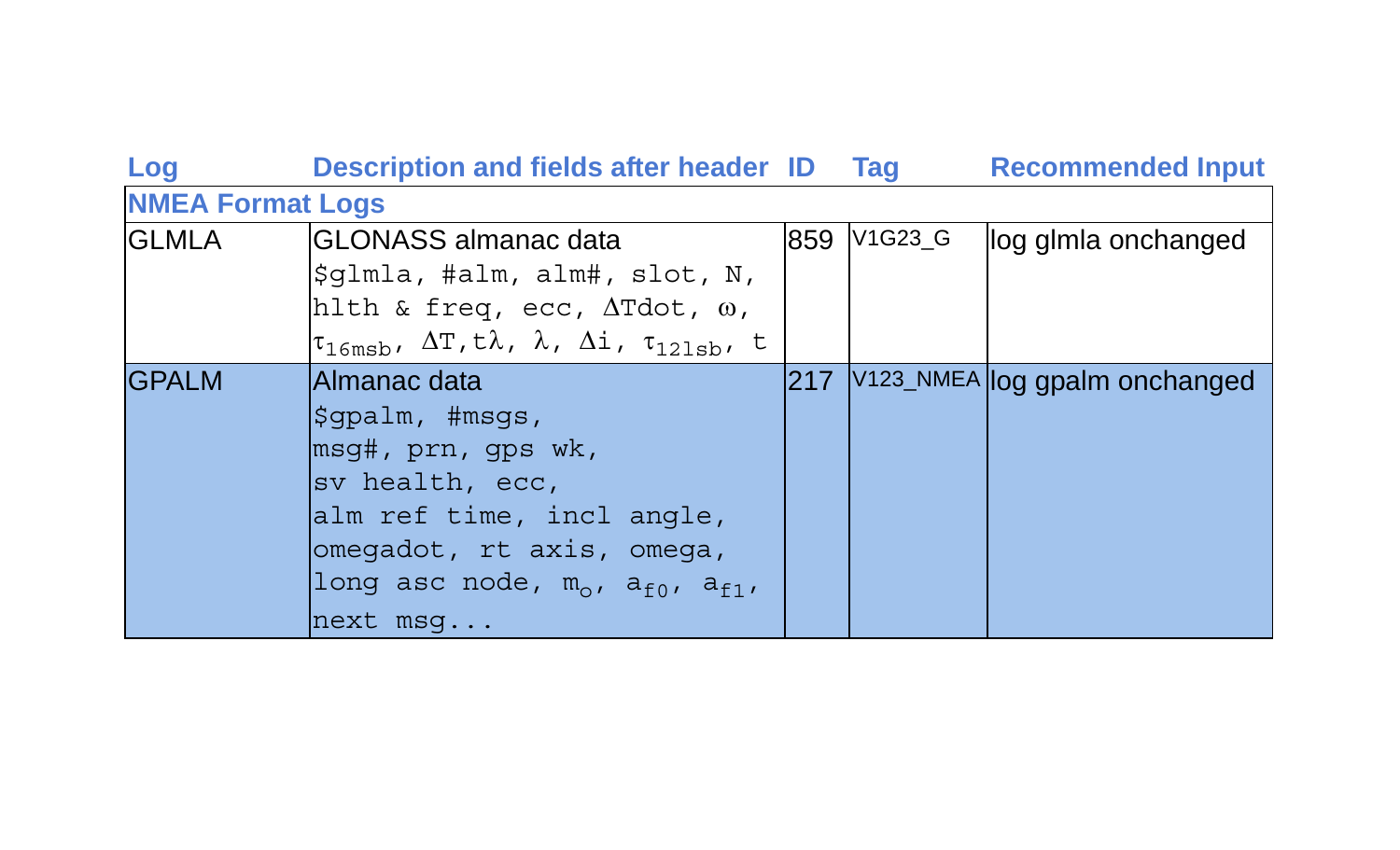| Log           | <b>Description and fields after header ID</b> |      | Tag | <b>Recommended Input</b>         |
|---------------|-----------------------------------------------|------|-----|----------------------------------|
| <b>GPGGA</b>  | GPS fix data and undulation                   |      |     | 218 V123_NMEA log gpgga ontime 1 |
|               | \$qpqqa, utc, lat, lat dir,                   |      |     |                                  |
|               | lon, lon dir, qps qual,                       |      |     |                                  |
|               | #sats, hdop, alt, alt units,                  |      |     |                                  |
|               | undulation,                                   |      |     |                                  |
|               | undulation units, age,                        |      |     |                                  |
|               | stn id                                        |      |     |                                  |
| <b>GPGGA-</b> | <b>Fix data and undulation with extral</b>    | 1521 |     | V123_NMEA log gpggalong          |
| <b>LONG</b>   | Iprecision                                    |      |     | lontime 1                        |
|               | Şqpqqa, utc, lat, lat dir,                    |      |     |                                  |
|               | lon, lon dir, qps qual,                       |      |     |                                  |
|               | #sats, hdop, alt, alt units,                  |      |     |                                  |
|               | undulation,                                   |      |     |                                  |
|               | undulation units, age,                        |      |     |                                  |
|               | stn id                                        |      |     |                                  |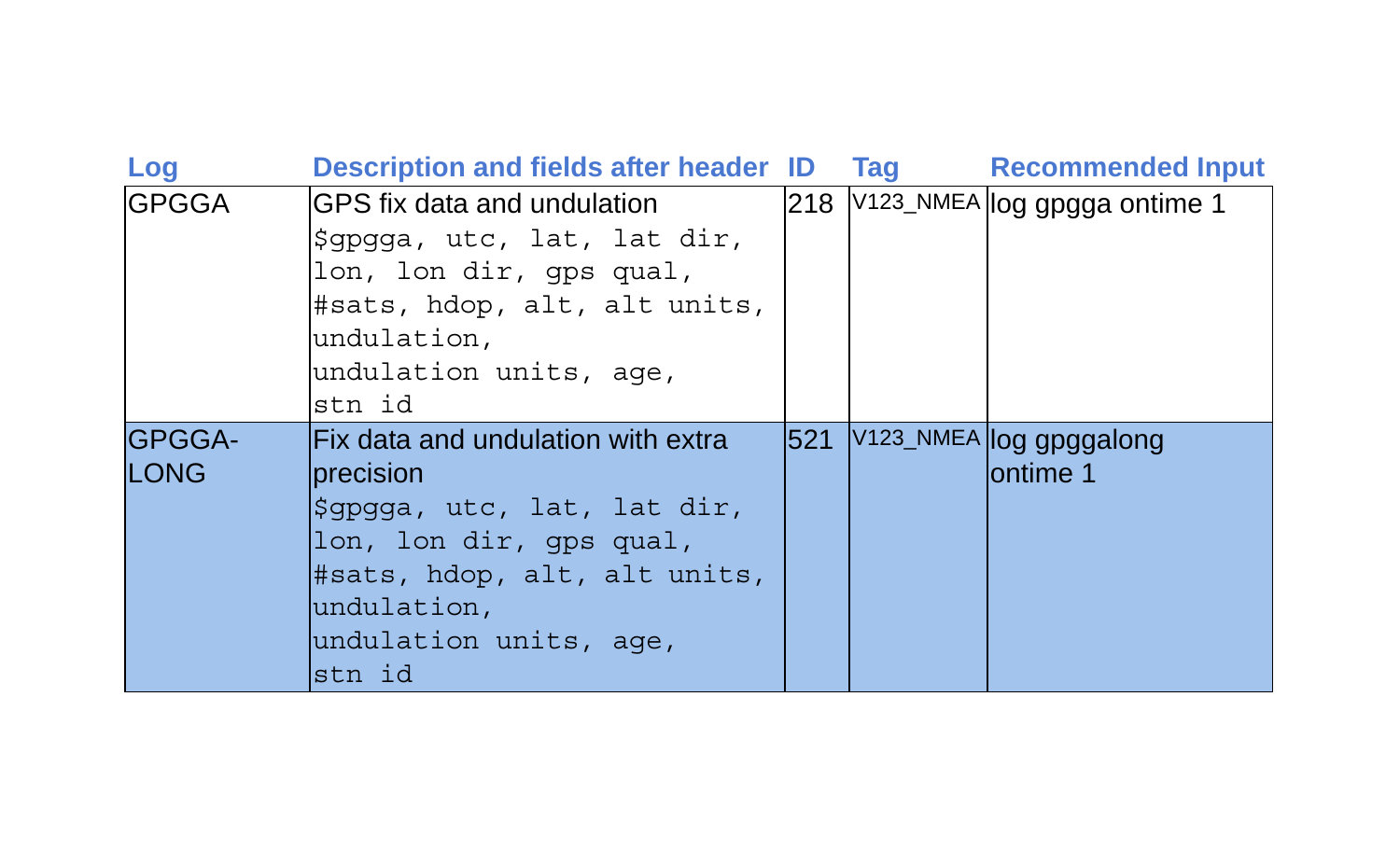| Log                | Description and fields after header ID     | <b>Tag</b> | <b>Recommended Input</b>               |
|--------------------|--------------------------------------------|------------|----------------------------------------|
|                    | GPGGARTK GPS fix data with extra precision |            | 259 V123_NMEA log gpggartk ontime 1    |
|                    | \$qpqqa, utc, lat, lat dir,                |            |                                        |
|                    | lon, lon dir, qps qual,                    |            |                                        |
|                    | #sats, hdop, alt, alt units,               |            |                                        |
|                    | rsrvd, rsrvd, age, stn id                  |            |                                        |
| GPGLL <sup>e</sup> | Geographic position - lat/lon              |            | 219 V123_NMEA log gpgll ontime 1       |
|                    | \$gpgll, lat, lat dir, lon,                |            |                                        |
|                    | lon dir, utc, data status                  |            |                                        |
| GPGRS <sup>e</sup> | GPS range residuals for each satellite 220 |            | $\sqrt{V}$ 123_NMEA log gpgrs ontime 1 |
|                    | \$gpgrs, utc, mode, rsrvd,                 |            |                                        |
|                    | rsrvd, rsrvd, rsrvd, rsrvd,                |            |                                        |
|                    | rsrvd, rsrvd, rsrvd, rsrvd,                |            |                                        |
|                    | rsrvd, rsrvd, rsrvd                        |            |                                        |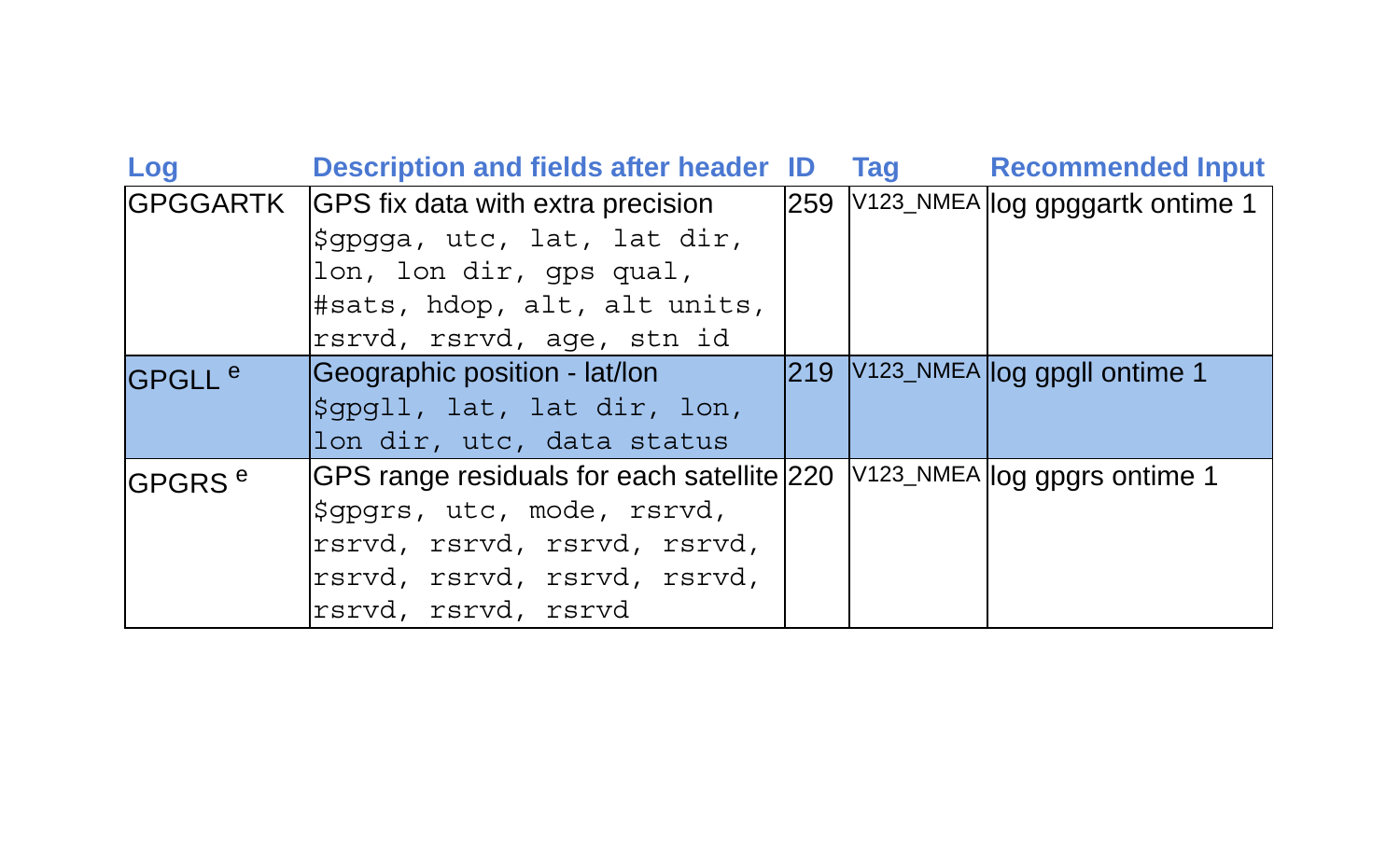| Log                 | <b>Description and fields after header ID</b> |      | <b>Tag</b> | <b>Recommended Input</b>           |
|---------------------|-----------------------------------------------|------|------------|------------------------------------|
| GPGSA <sup>e</sup>  | <b>IGPS DOP and active satellites</b>         | l221 |            | V123_NMEA log gpgsa ontime 1       |
|                     | Sqpqsa, mode man/auto,                        |      |            |                                    |
|                     | mode 123, prn, prn, prn,                      |      |            |                                    |
|                     | prn, prn, prn, prn, prn,                      |      |            |                                    |
|                     | prn, prn, prn, prn, pdop,<br>hdop, vdop       |      |            |                                    |
| lGPGST <sup>e</sup> | Pseudorange measurement noise                 |      |            | 222   V123_NMEA log gpgst ontime 1 |
|                     | lstats                                        |      |            |                                    |
|                     | \$gpgst, utc, rms, smjr std,                  |      |            |                                    |
|                     | smnr std, orientation,                        |      |            |                                    |
|                     | lat std, lon std, alt std                     |      |            |                                    |
| GPGSV <sup>e</sup>  | <b>IGPS</b> satellites in view                |      |            | 223 V123_NMEA log gpgsv ontime 1   |
|                     | Sqpqsv, #msqs, msq#, #sats,                   |      |            |                                    |
|                     | prn, elev, azimuth, snr,                      |      |            |                                    |
|                     | next sat                                      |      |            |                                    |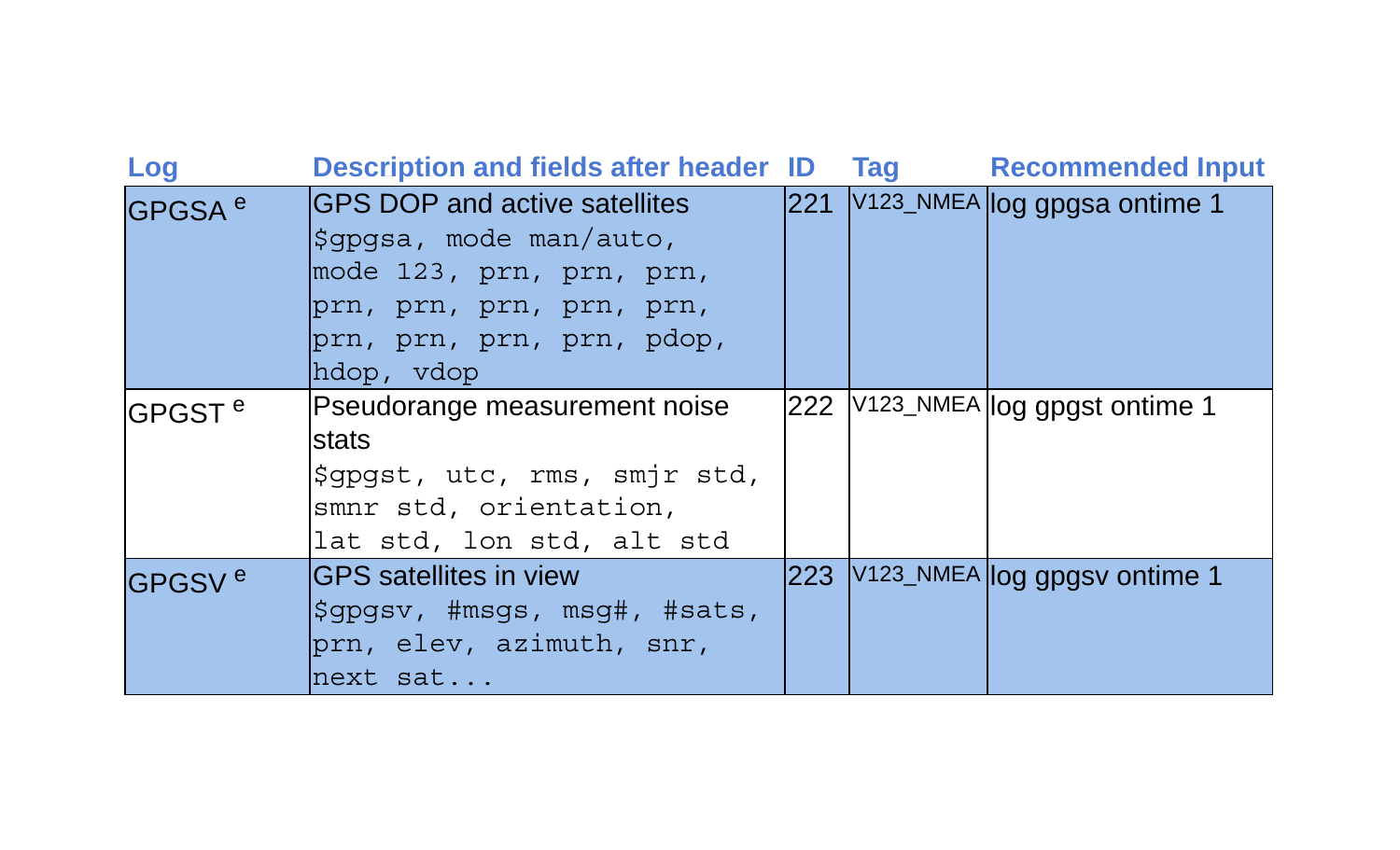| Log                | <b>Description and fields after header ID</b> |     | Tag | <b>Recommended Input</b>         |
|--------------------|-----------------------------------------------|-----|-----|----------------------------------|
| GPRMB <sup>e</sup> | Generic navigation info                       |     |     | 224 V123_NMEA log gprmb ontime 1 |
|                    | \$qprmb, data status, xtrack,                 |     |     |                                  |
|                    | dir, origin id, dest id,                      |     |     |                                  |
|                    | dest lat, lat dir, dest lon,                  |     |     |                                  |
|                    | lon dir, range, bearing,                      |     |     |                                  |
|                    | vel, arr status                               |     |     |                                  |
| GPRMC <sup>e</sup> | <b>GPS</b> specific info                      |     |     | 225 V123_NMEA log gprmc ontime 1 |
|                    | Syprme, utc, pos status,                      |     |     |                                  |
|                    | lat, lat dir, lon, lon dir,                   |     |     |                                  |
|                    | speed kn, track true, date,                   |     |     |                                  |
|                    | mag var, mag var dir                          |     |     |                                  |
| GPVTG <sup>e</sup> | Track made good and ground speed              | 226 |     | V123_NMEA log gpvtg ontime 1     |
|                    | sqpvtq, track true, t ind,                    |     |     |                                  |
|                    | track made good, m track ind,                 |     |     |                                  |
|                    | speed kn, n speed ind,                        |     |     |                                  |
|                    | speed km, k speed ind                         |     |     |                                  |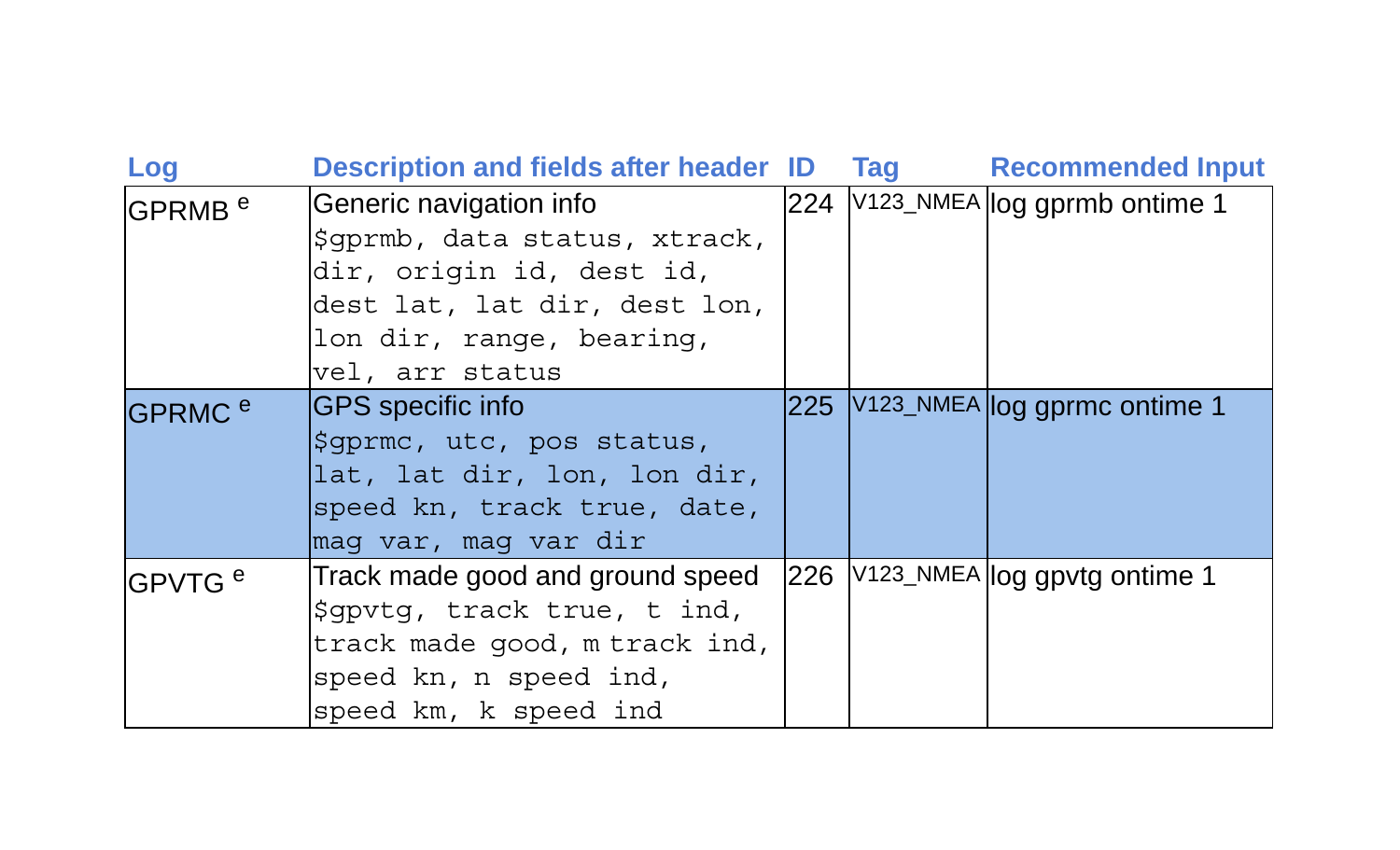| Log                     | <b>Description and fields after header ID</b>                               |      | <b>Tag</b>                                          | <b>Recommended Input</b>                   |
|-------------------------|-----------------------------------------------------------------------------|------|-----------------------------------------------------|--------------------------------------------|
| <b>GPZDA</b>            | <b>IUTC</b> time and date<br>Sqpzda, utc, day, month,<br>year, rsrvd, rsrvd | 1227 |                                                     | V123_NMEA log gpzda ontime 1               |
| <b>RTCA Format Logs</b> |                                                                             |      |                                                     |                                            |
| RTCA1                   | Type 1 differential GPS corrections                                         | 10   |                                                     | V123_DGPS log com2 rtca1 ontime<br>103     |
|                         | RTCAEPHEM Type 7 ephemeris information                                      | 347  |                                                     | V123_DGPS log com2 rtcaephem<br>ontime 107 |
| <b>RTCAOBS</b>          | Type 7 base station observations                                            | 6    | V123_RT20<br><b>V23 RT2</b>                         | log com2 rtcaobs<br>lontime 2              |
| RTCAOBS2                | Type 7 base station observations 2                                          | 805  | V <sub>123</sub> RT <sub>20</sub><br><b>V23 RT2</b> | log com2 rtcaobs2<br>ontime 2              |
| <b>RTCAREF</b>          | Type 7 base station parameters                                              | 11   | V123_RT20<br><b>V23 RT2</b>                         | log com2 rtcaref<br>ontime 10              |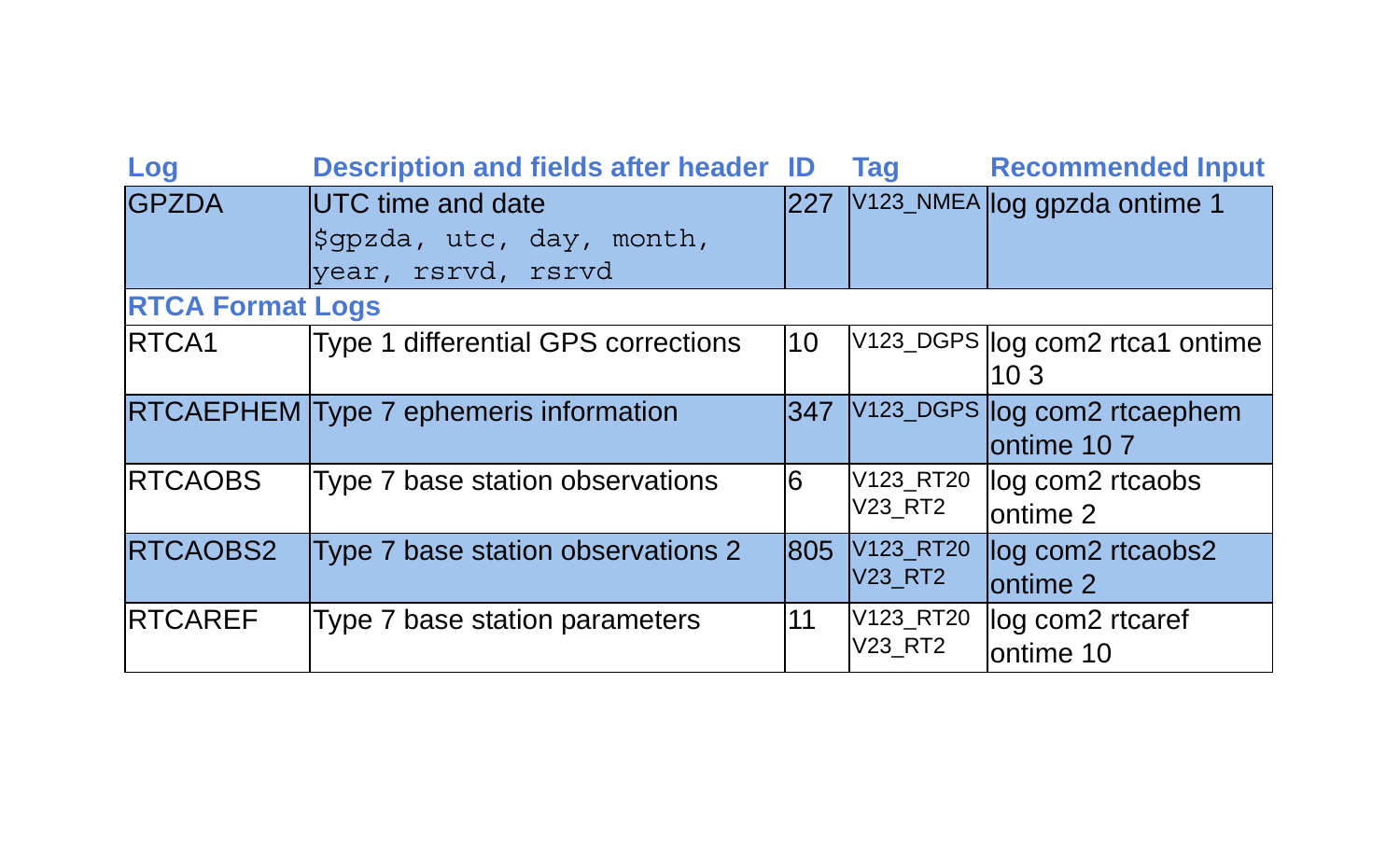| Log                       | <b>Description and fields after header ID</b> |      | <b>Tag</b>                  | <b>Recommended Input</b>              |  |  |
|---------------------------|-----------------------------------------------|------|-----------------------------|---------------------------------------|--|--|
| <b>RTCMV3 Format Logs</b> |                                               |      |                             |                                       |  |  |
| <b>RTCM1001</b>           | L1-Only GPS RTK Observables                   | 772  | V123_RT20<br><b>V23_RT2</b> | log com2 rtcm1001<br>lontime 10       |  |  |
| <b>RTCM1002</b>           | <b>Extended L1 GPS RTK Observables</b>        | 774  | V123_RT20<br>V23_RT2        | log com2 rtcm1002<br>ontime 10        |  |  |
| <b>RTCM1003</b>           | L1/L2 GPS RTK Observables                     | 1776 | V123_RT20<br><b>V23_RT2</b> | log com2 rtcm1003<br>lontime 10       |  |  |
| <b>RTCM1004</b>           | Extended L1/L2 GPS RTK<br><b>Observables</b>  | 770  | V123 RT20<br>V23 RT2        | log com2 rtcm1004<br>ontime 10        |  |  |
| <b>RTCM1005</b>           | <b>RTK Base Station ARP</b>                   | 765  | V123_RT20<br><b>V23 RT2</b> | log com2 rtcm1005<br>ontime 3         |  |  |
| <b>RTCM1006</b>           | RTK Base ARP & Antenna Height                 | 768  | V123_RT20<br>V23_RT2        | log com2 rtcm1006<br>ontime 3         |  |  |
| <b>RTCM Format Logs</b>   |                                               |      |                             |                                       |  |  |
| RTCM <sub>1</sub>         | Type 1 differential GPS corrections           | 107  |                             | V123_DGPS log com2 rtcm1<br>ontime 10 |  |  |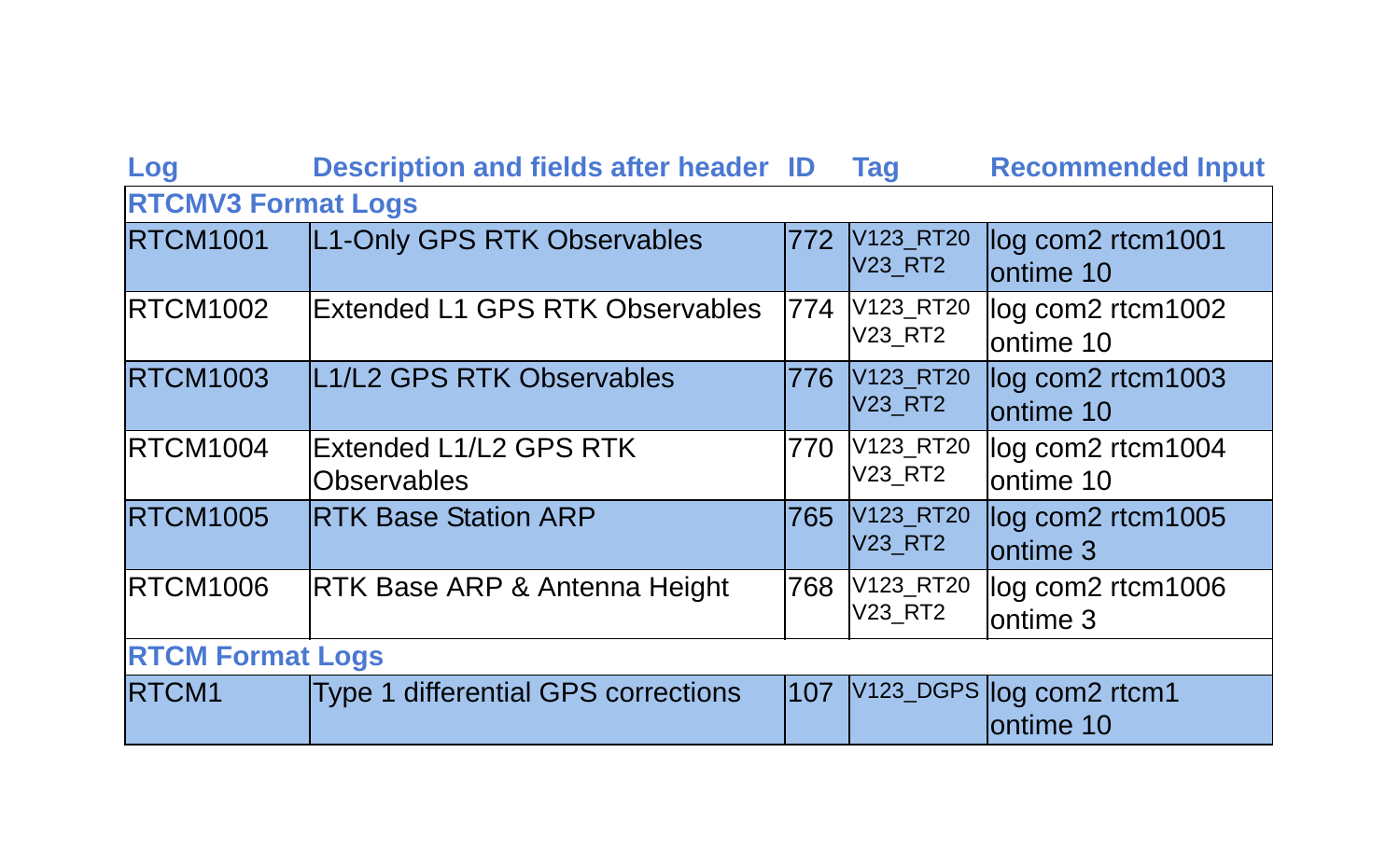| Log                | <b>Description and fields after header ID</b>  |       | <b>Tag</b>                  | <b>Recommended Input</b>               |
|--------------------|------------------------------------------------|-------|-----------------------------|----------------------------------------|
| RTCM3              | Type 3 base station parameters                 | 117   | V123_RT20<br>V23 RT2        | log com2 rtcm3<br>ontime 10            |
| RTCM9              | Type 9 partial differential corrections        | l275  |                             | V123_DGPS log com2 rtcm9<br>ontime 10  |
| RTCM <sub>15</sub> | Type 15 ionospheric corrections                | 307   |                             | V123_DGPS log com2 rtcm15<br>ontime 10 |
| RTCM <sub>16</sub> | Type16 special message                         | 129   |                             | V123_DGPS log com2 rtcm16<br>lonnew    |
| RTCM16T            | Type16T special message                        | 131   | V123_RT20<br><b>V23 RT2</b> | log com2 rtcm16t<br>onnew              |
| <b>RTCM1819</b>    | Type18 and Type 19 raw<br>measurements         | 1260. | V123_RT20<br><b>V23 RT2</b> | log com2 rtcm1819<br>ontime 2          |
| <b>RTCM2021</b>    | Type 20 and Type 21 measurement<br>corrections | 370   | V123_RT20<br>V23 RT2        | log com2 rtcm2021<br>lontime 2         |
| RTCM22             | Type 22 extended base parameters               | 118   | V123_RT20<br>V23 RT2        | log com2 rtcm22<br>lontime 10          |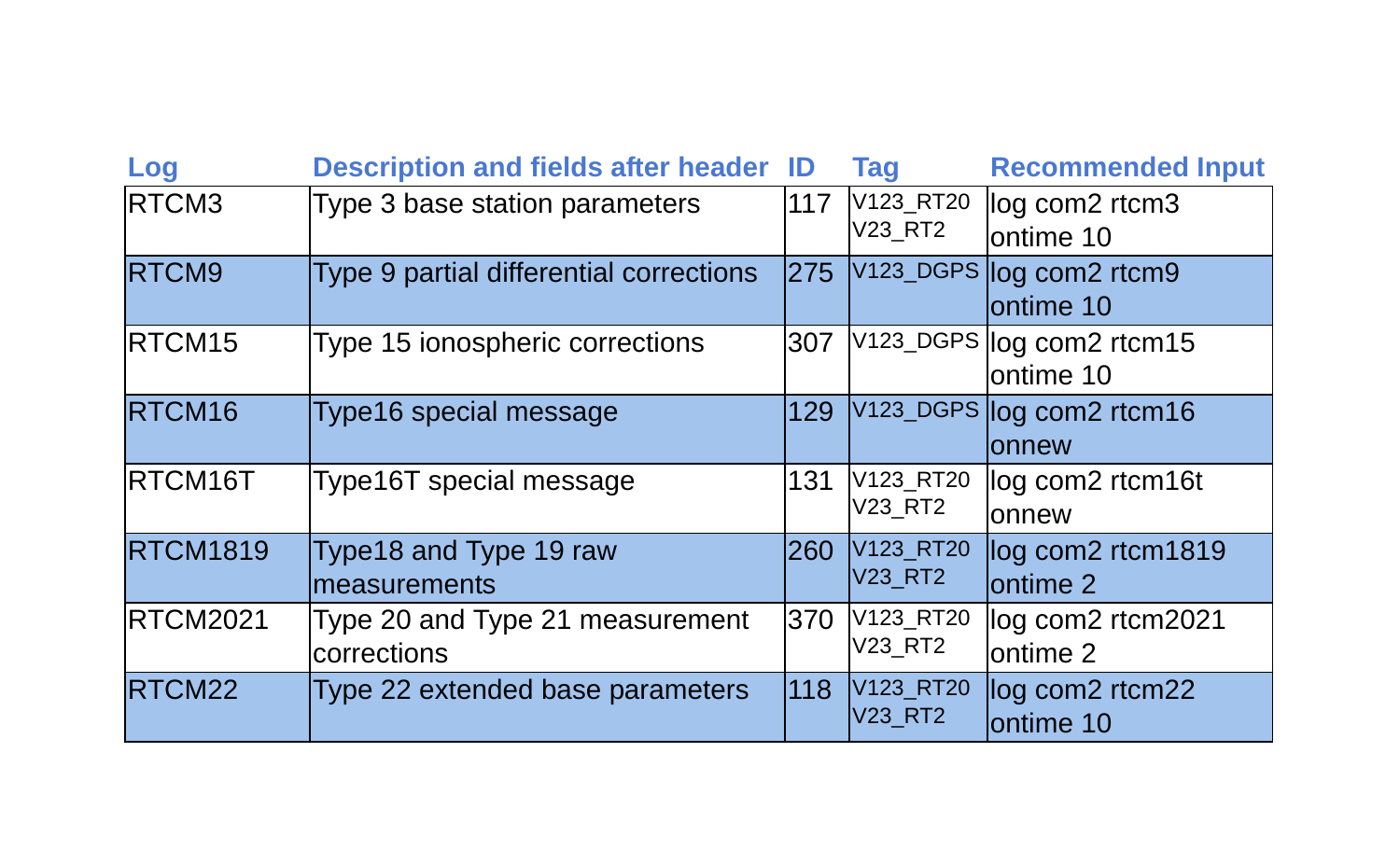| Log           | <b>Description and fields after header ID</b>                             |       | <b>Tag</b>                               | <b>Recommended Input</b>                  |
|---------------|---------------------------------------------------------------------------|-------|------------------------------------------|-------------------------------------------|
| RTCM23        | Type 23 antenna type definition record 665                                |       | V123_RT20<br>V23 RT2                     | log com2 rtcm23<br>ontime <sub>5</sub>    |
| RTCM24        | Type 24 Antenna Reference Point<br>(ARP) parameters                       | 1667  | V123_RT20<br><b>V23_RT2</b>              | log com2 rtcm24<br>lontime 5              |
| RTCM31        | Type 31 GLONASS differential<br>corrections                               | 864   | V1G23_G &<br>V123_RT20<br>V23_RT2        | log com2 rtcm31<br>lontime 2              |
| RTCM32        | Type 32 GLONASS base station<br>parameters                                | 1873. | V1G23_G &<br>V123 RT20<br><b>V23 RT2</b> | log com2 rtcm32<br>lontime 2              |
| <b>RTCM36</b> | Type 36 special message                                                   | 875   | V1G23 G                                  | log com2 rtcm36<br>onnew                  |
| RTCM36T       | Type 36T special message                                                  | 1877  | V <sub>1</sub> G <sub>23</sub> G         | log com2 rtcm36t<br>lonnew                |
| RTCM59        | Type 59N-0 NovAtel proprietary<br>message: RT-20 differential obs         | 116   | V123_RT20<br>V23_RT2                     | log com2 rtcm59<br>ontime 10              |
| RTCM59GLO     | Type 59GLO NovAtel proprietary<br><b>GLONASS differential corrections</b> | 1903. | V1G23_G &<br>V123_DGPS                   | log com2 rtcm59glo<br>ontime <sub>2</sub> |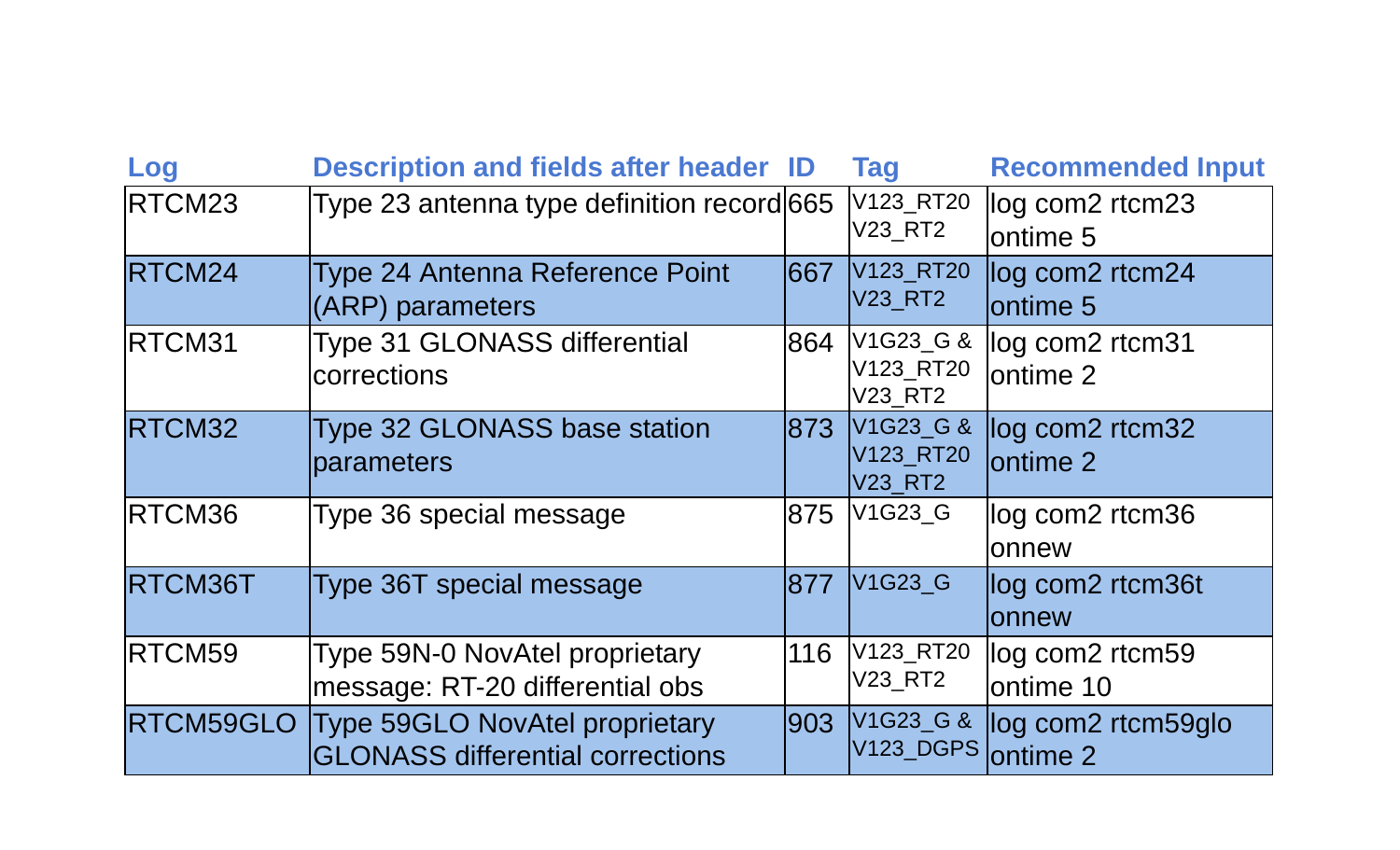| Log                    | <b>Description and fields after header ID</b> |      | Tag                         | <b>Recommended Input</b>                            |  |  |
|------------------------|-----------------------------------------------|------|-----------------------------|-----------------------------------------------------|--|--|
| <b>CMR Format Logs</b> |                                               |      |                             |                                                     |  |  |
| <b>CMRDESC</b>         | Base station description info                 | 310  | V123_RT20<br>V23 RT2        | log com2 cmrdesc<br>ontime 10 5                     |  |  |
| <b>CMROBS</b>          | Base station satellite observation info       | 1103 | V123_RT20<br>V23 RT2        | log com <sub>2</sub> cmrobs<br>lontime <sub>2</sub> |  |  |
| <b>CMRREF</b>          | Base station position info                    | 105  | V123_RT20<br>V23 RT2        | log com2 cmrref<br>ontime 10                        |  |  |
| <b>CMRPLUS</b>         | CMR+ output message                           | 1717 | V123_RT20<br><b>V23 RT2</b> | log com1 cmrplusa<br>ontime 1                       |  |  |

- a. GPS Time, in milliseconds (binary data) or seconds (ASCII data)
- b. PRN 1 to 32 for GPS channels, 38 to 61 for GLONASS, and 120 to 138 for SBAS
- c. RTCM V3 header: msg#, base id, epoch, gnss flag, #sats, smthng indctr, smthng intrvl
- d. RTCM header: msg type, base id, z count week#, sequence#, frame length, base health
- e. If the NMEATALKER command is set to AUTO, the talker (the first 2 characters after the \$ in the log header) is set to GP (GPS satellites only), GL (GLONASS satellites only), or GN ( both systems' satellites).